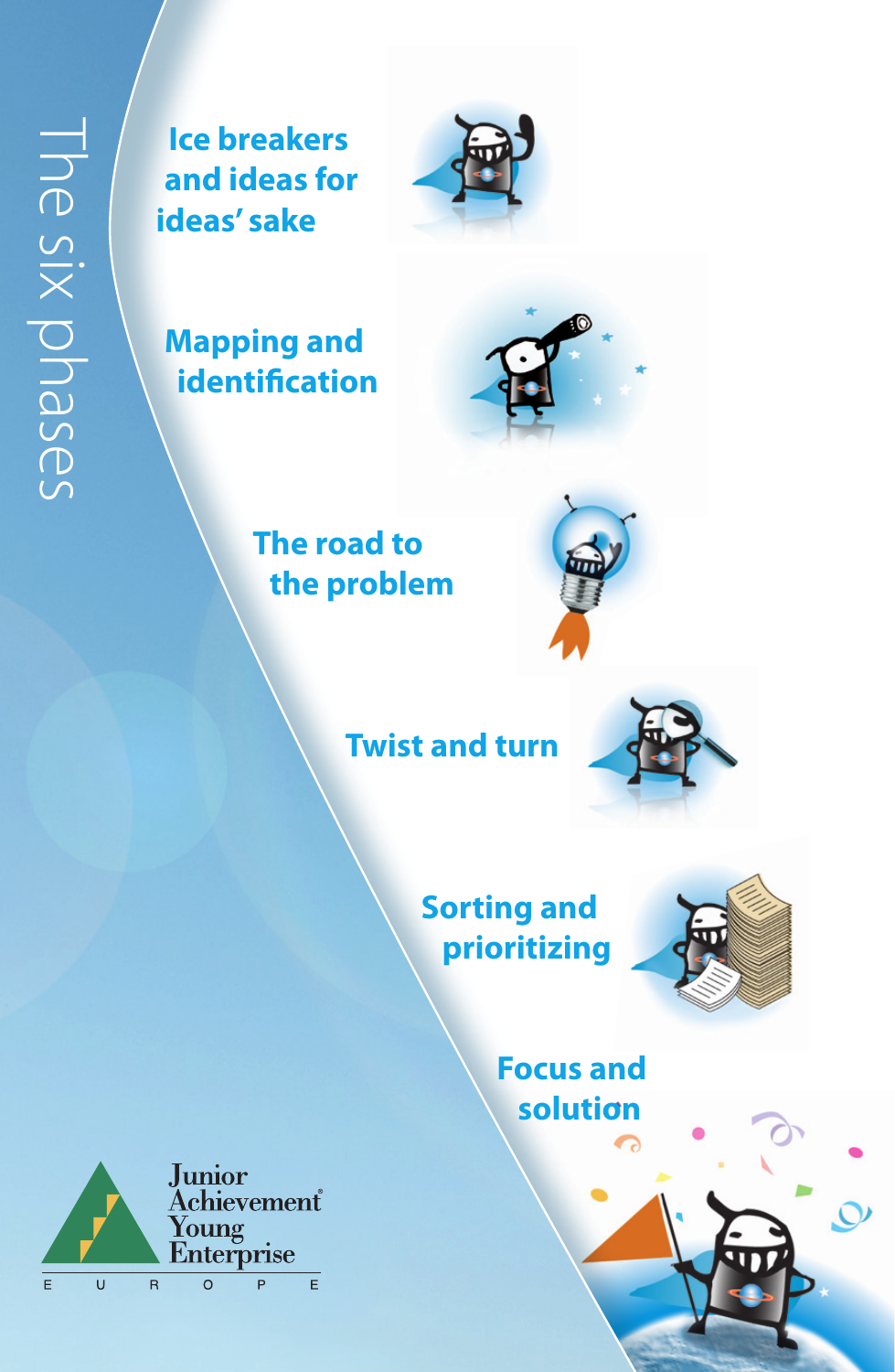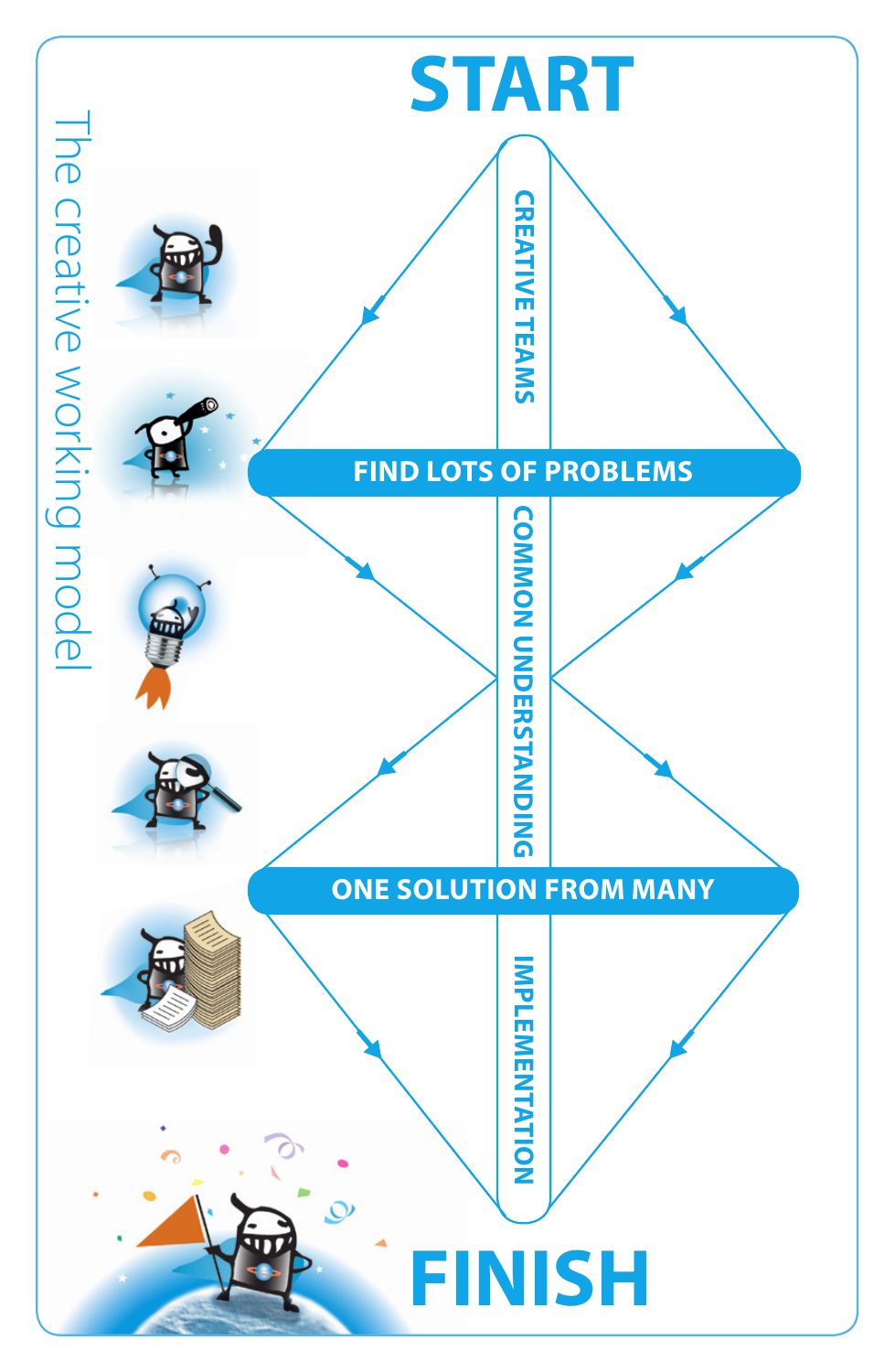

## COUNT TO 15

## **A simple team exercise**

Ask the group to stand in a circle facing inwards. If there are more than 15 participants, form two circles.

Explain the following rules:

1. The group will count to 15 (adjust according to the number of people).

2. Only one person can say each number. If two say a number at the same time, the group must start again from the beginning.

#### Variation:

If there are more than 15 participants, the group may systematically eliminate those who say a number at the same time. Another option, which makes the exercise slightly more challenging, is to ask the participants to keep their eyes closed during the exercise.

Review the task with the group:

- What was the challenge?
- Who took the initiative?
- What strategy did you choose?
- How did you solve the exercise?

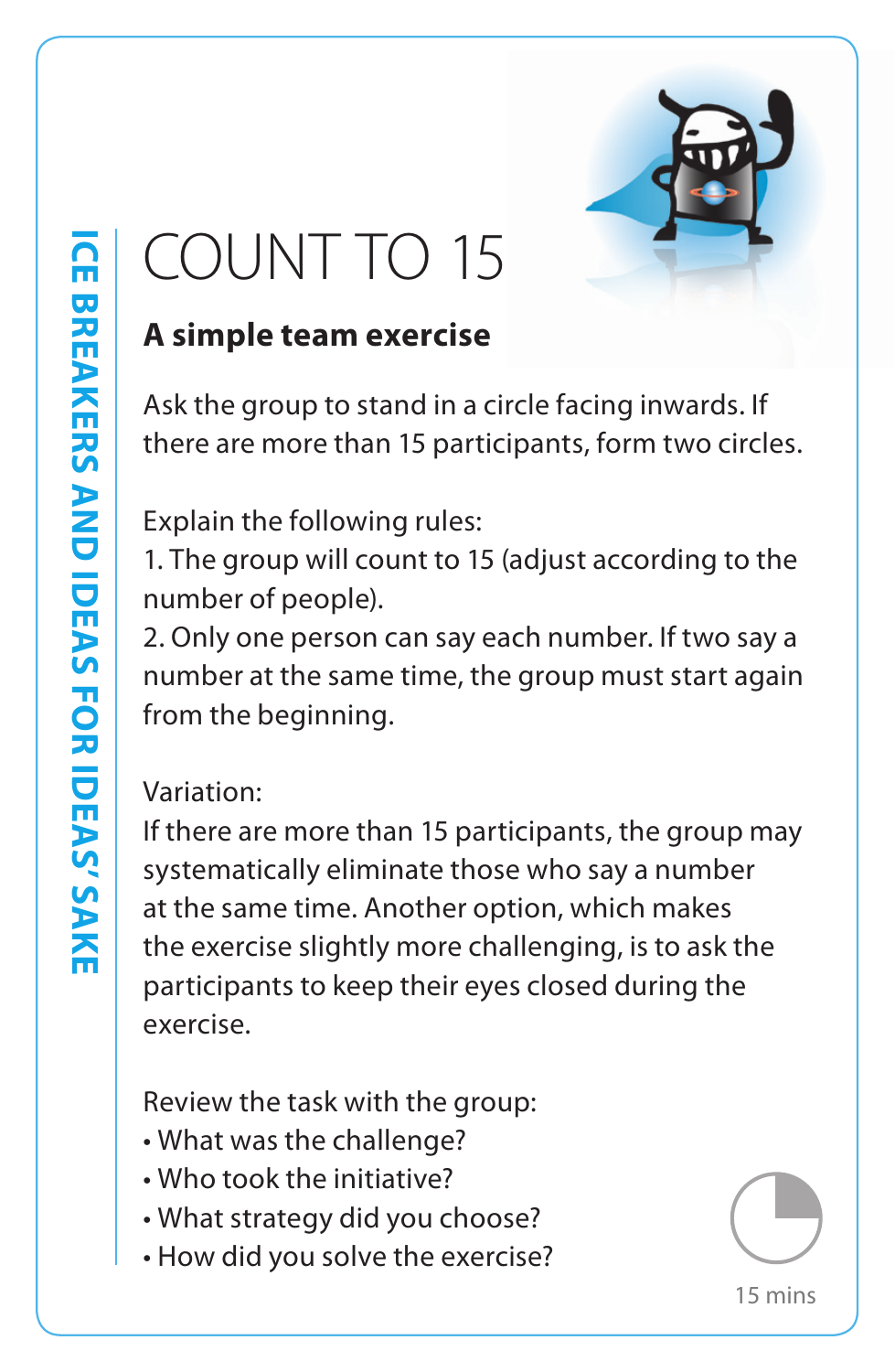## THE WORLD'S OLDEST CREATIVE **EXERCISES**

## **A simple way to develop your creativity**

Take a clothes hanger or any other simple everyday object at hand. Ask the groups to spend five minutes thinking of as many different uses for the object as possible.

Who thought of the most?

**Ice breakers and ideas for ideas' sake**

**ICE BREAKERS AND IDEAS FOR IDEAS' SAKE** 

Quantity is more important than quality in this exercise!

Review the exercise together.

15 mins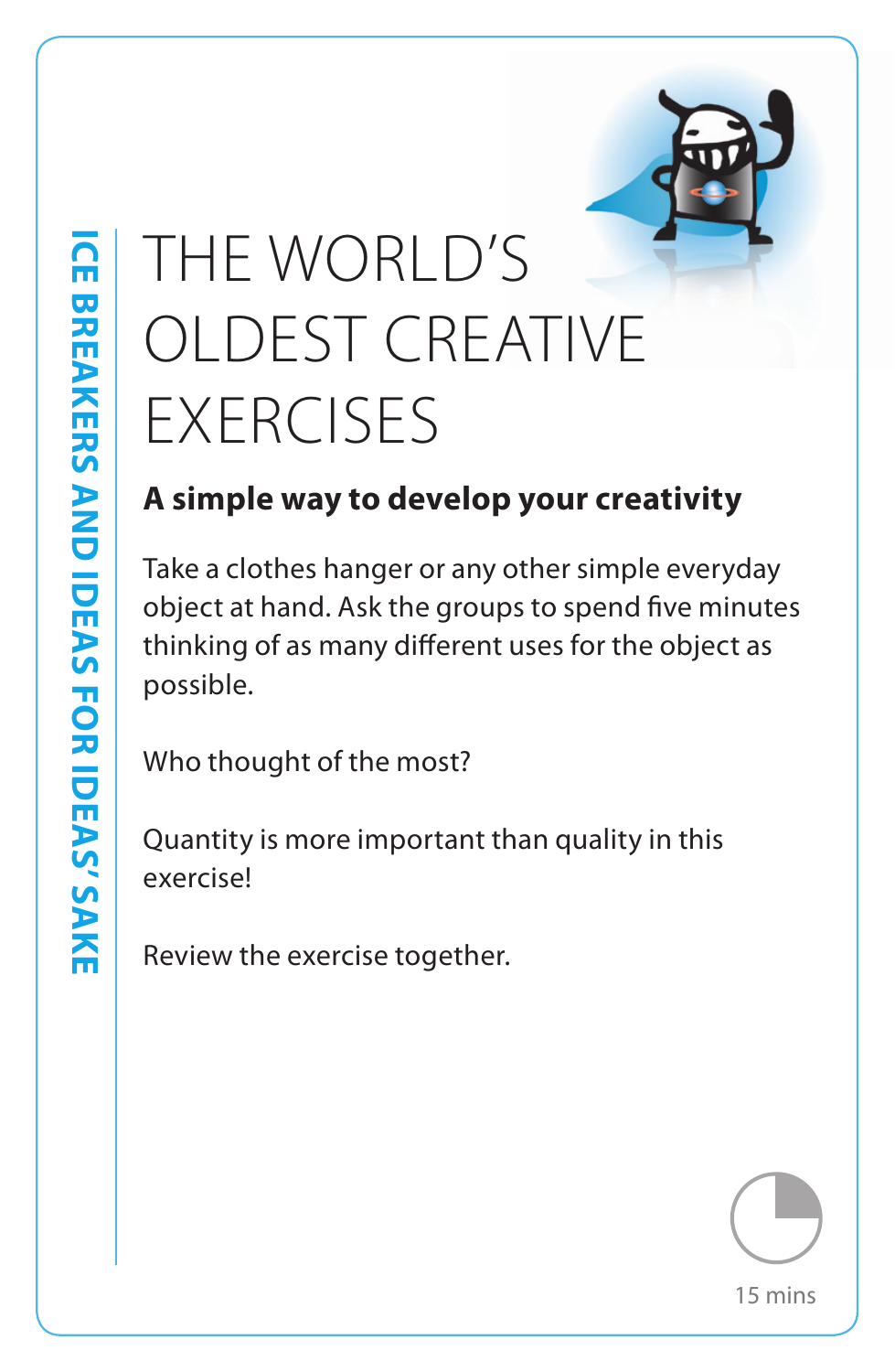## LOOKING FOR THAT ONE ANSWER

#### **Det There are no absolute truths!**

1. Ask the group – with a maximum of two seconds thinking time – to come up with a word they feel best describes the group. Write down the word. 2. The group should then spend one minute writing down all the words they can think of that describe them, both positive and negative.

3. Finally, draw a circle around the word they now agree best describes the group.

They are most likely to choose a word from the second step of the exercise.

The reason is obvious. Allowing all ideas to flow is better than looking for one absolute answer!

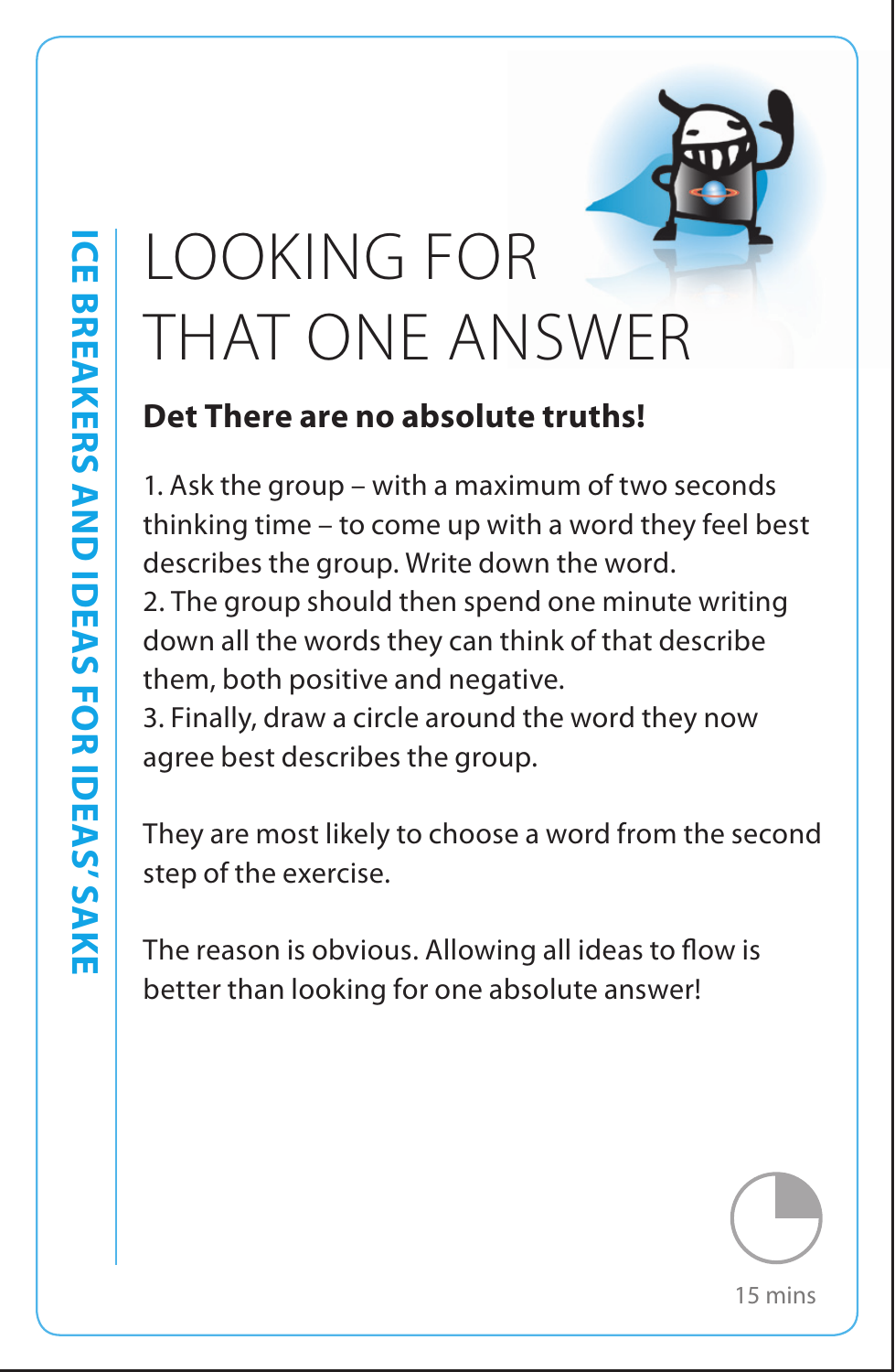

## **Something from nothing!**

Split into groups of 3-4. Hand each group a spoon and a lump of modelling clay.

Ask each group to design and make a new product in five minutes.

Then ask the groups to present their products.

Variation:

This exercise can also be done individually.

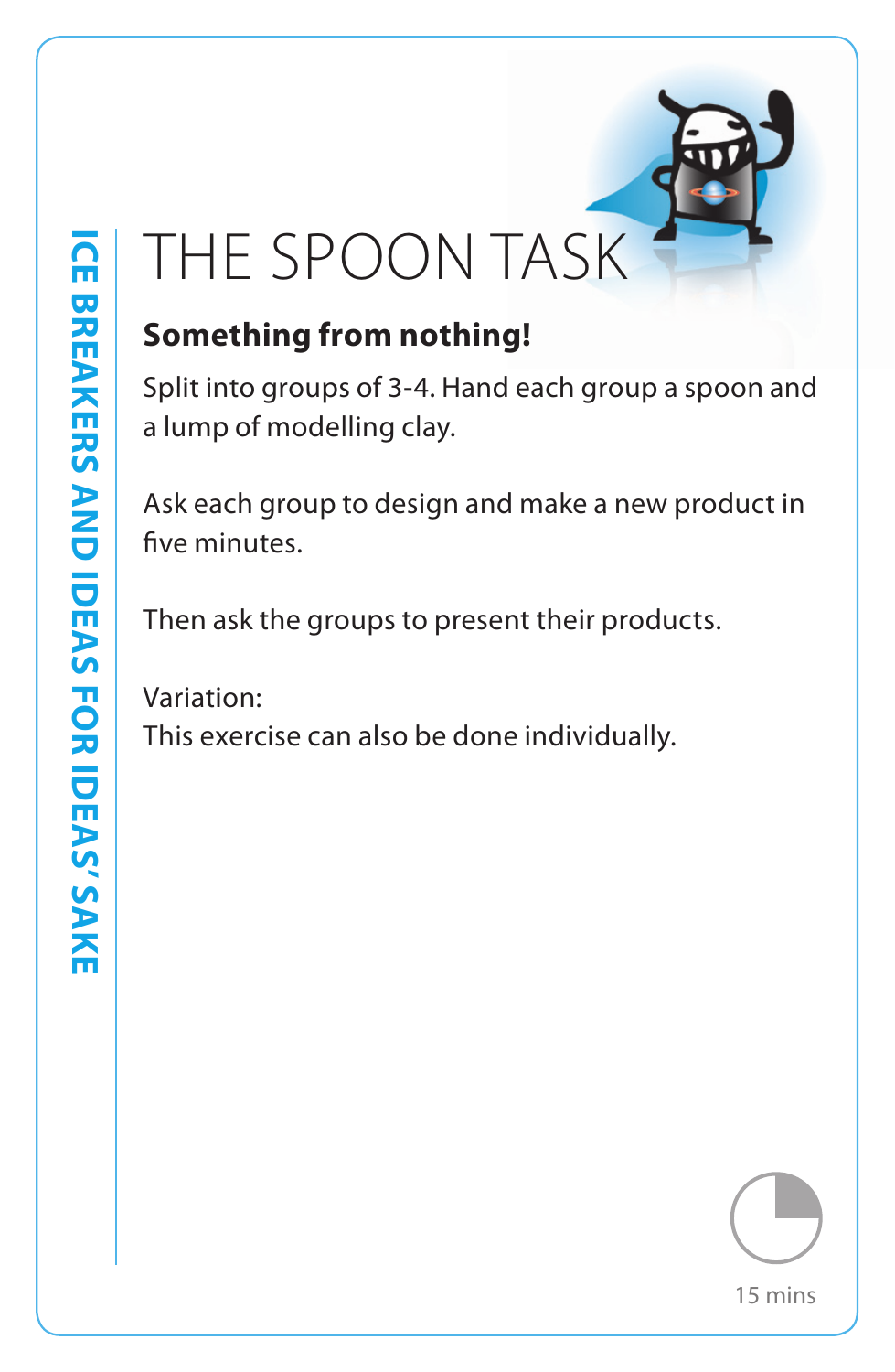

## ASSOCIATION

1. The group sits in a circle.

2. One person starts the exercise by saying a word, for example, "burger".

3. The participant nearest to the right then says the first word he or she thinks of that has a connection to the word burger (e.g. ketchup, fries, cheese).

4. The next person in the circle carries on the association and the exercise continues, without word repetition, until everyone has answered.

5. Surprising questions may well come up at the end, such as "what word did we start with?" or "what was the third word?"

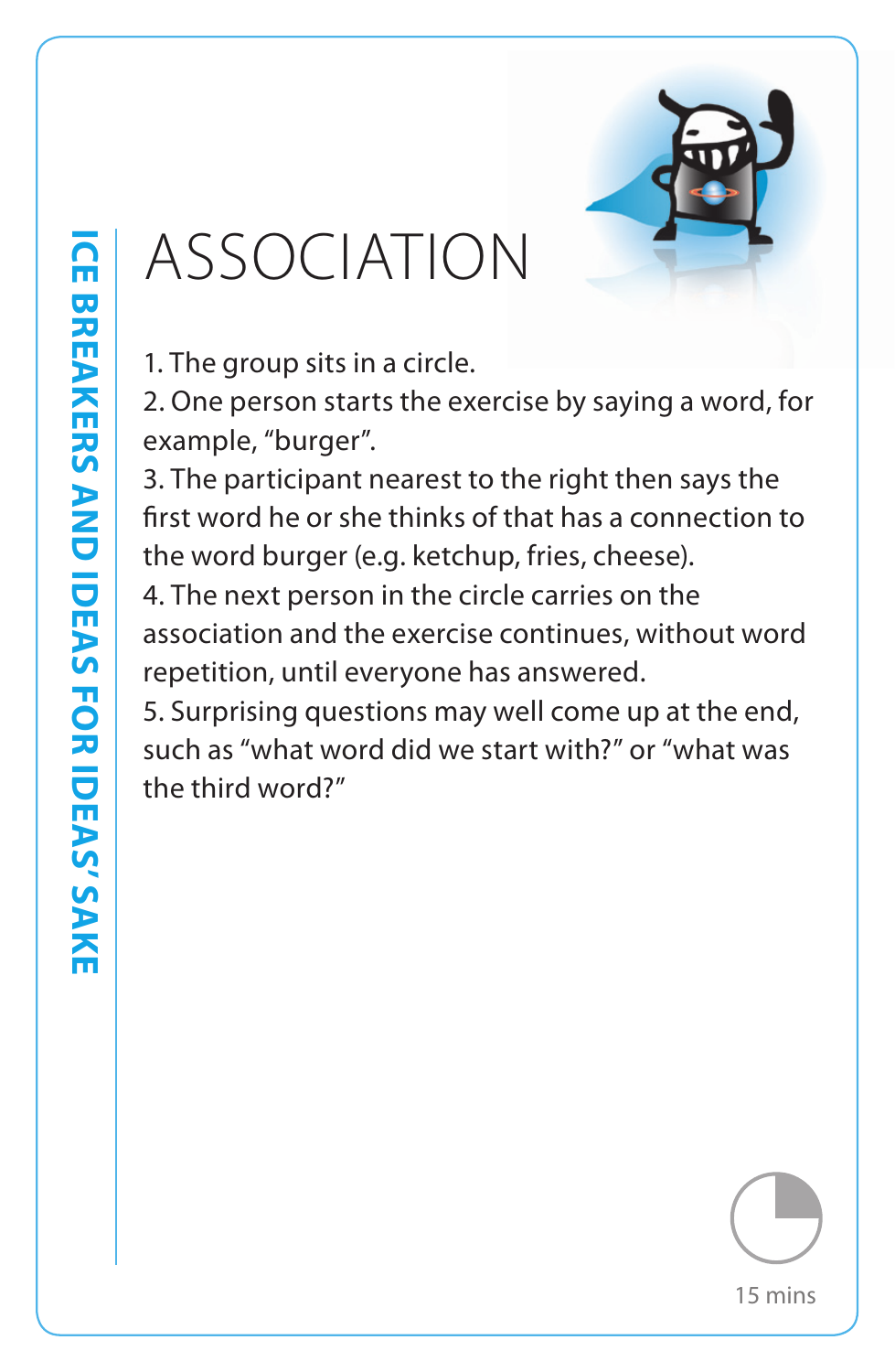

## CAMPING TRIP

#### **Hit the road, but use your head!**

1. Ask the group to sit in a circle. Invite them on a camping trip. You are the "tent chief" and you decide what everyone is allowed take with them on the trip. 2. Without telling the others, decide that everything they take must be edible.

Example:

"I want to bring a sleeping bag," says Michael. "No, you can't," replies the tent chief. "I want to bring a pizza," says Sarah. "Yes, you can," replies the tent chief.

In the next round you can change the rules and/or the "tent chief".

Continue until everyone has worked out the rule of the game.

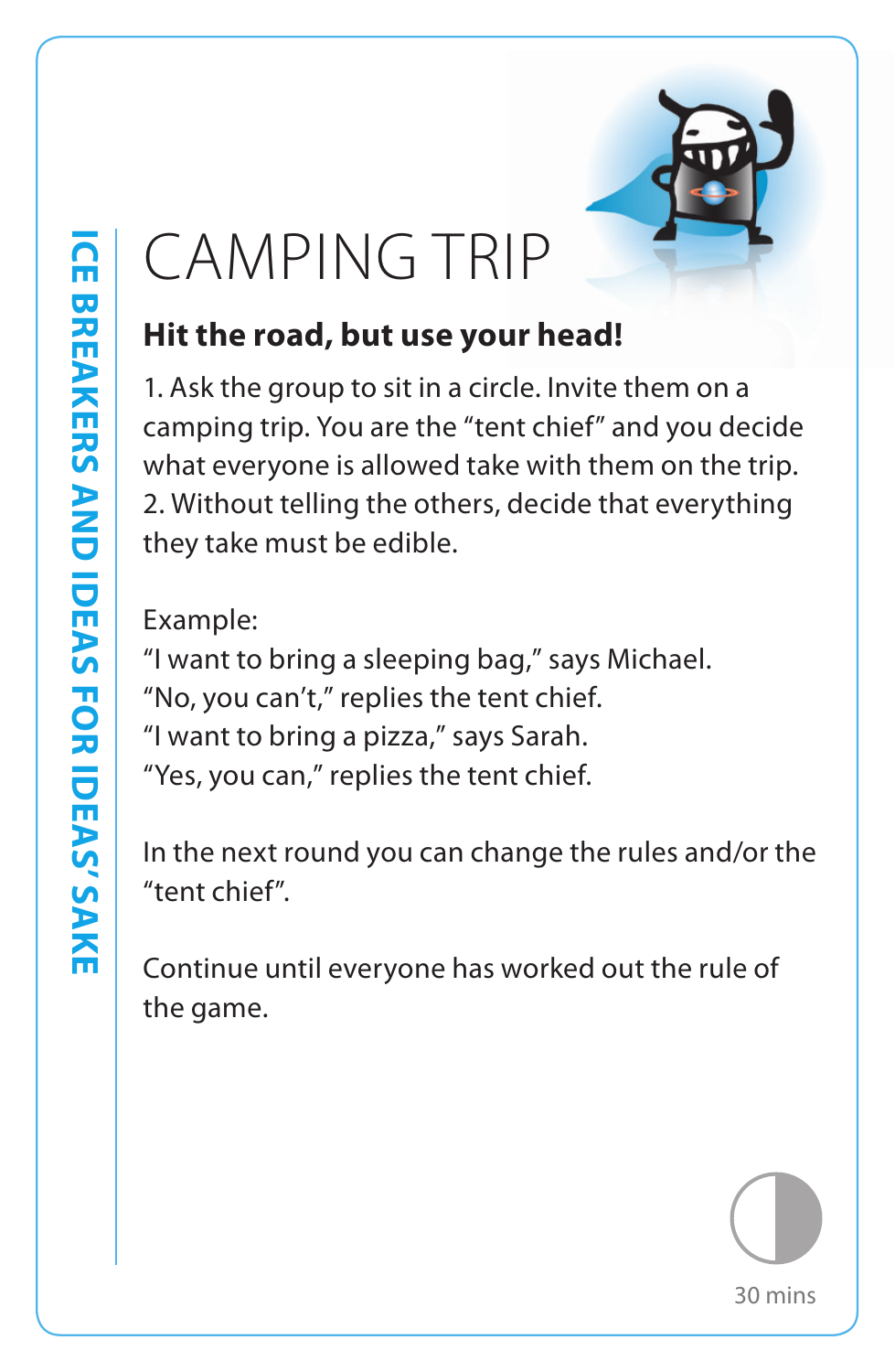

## IDEAS FOR IDEAS' SAKE

#### **A simple team exercise**

1. Split into groups of 4-6.

2. Ask the groups to imagine that they have a 60 cm long tube. The tube is buried in the ground and there is a table tennis ball inside it.

3. Ask the groups to come up with as many suggestions as they can for ways to get the ball out of the tube. Allow them two minutes to write down their ideas. Stop the game.

4. Let the group read out their suggestions. No idea is wrong; all ideas are possible solutions. The group that comes up with most suggestions is the winner!

Reflection:

- Who came up with the first suggestion?
- Was everyone in the group given a chance to contribute?
- What are the differences between the first and last suggestions?
- What have you learned from this exercise?

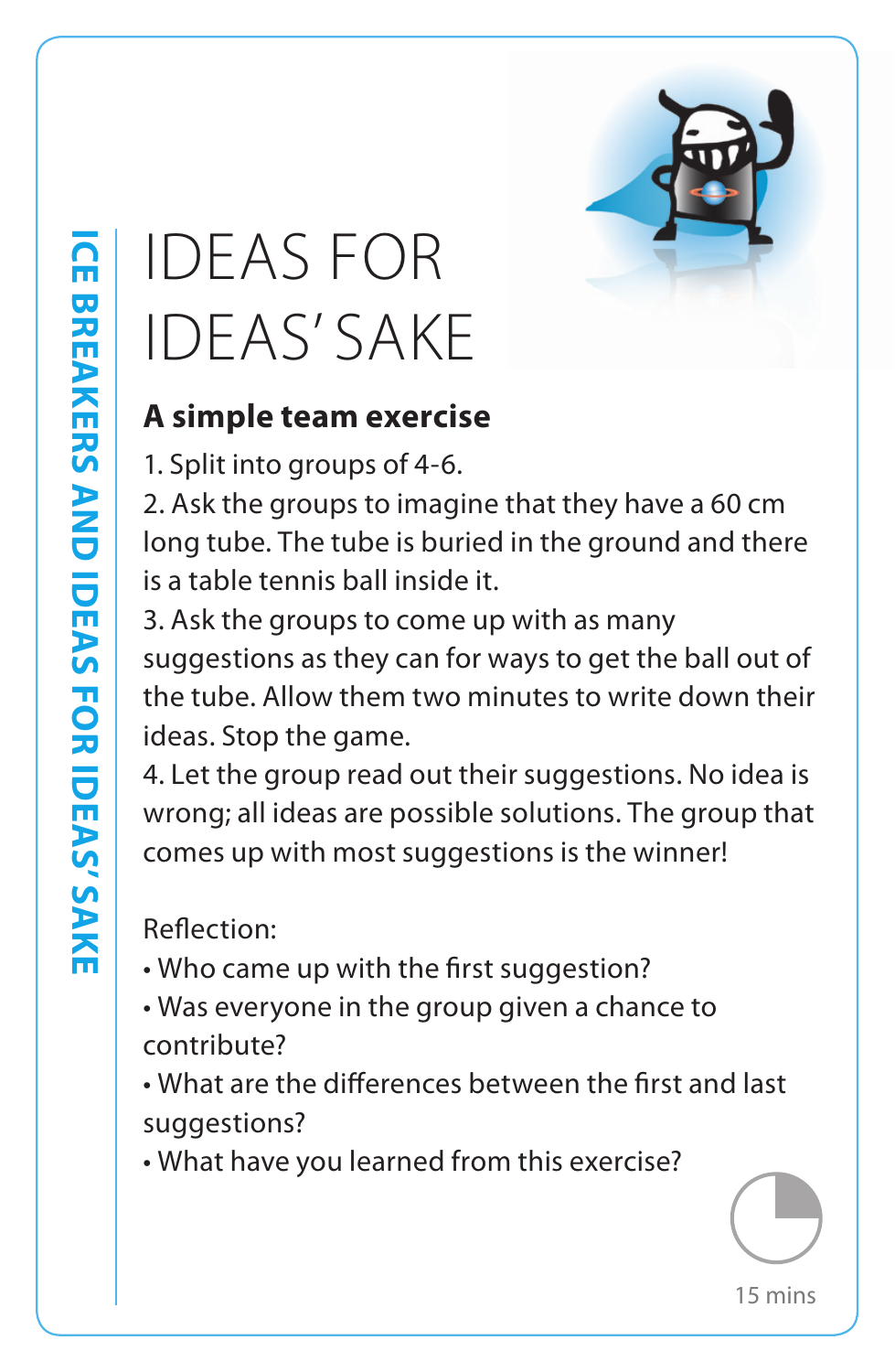## USE THE ROOM

## **Breaking traditional mindsets!**

1. Ask the participants to walk around the room. Tell them to look about, point at what they see and then, in turn, say what they see. Example: They see a chair, point to the chair and say "Chair".

2. New rule: participants continue their tour around the room, looking around and pointing, but this time they give the objects a different name. Example: They see a chair, point to the chair and say "table". 3. Try several times.

Finish with a group discussion about the experience.

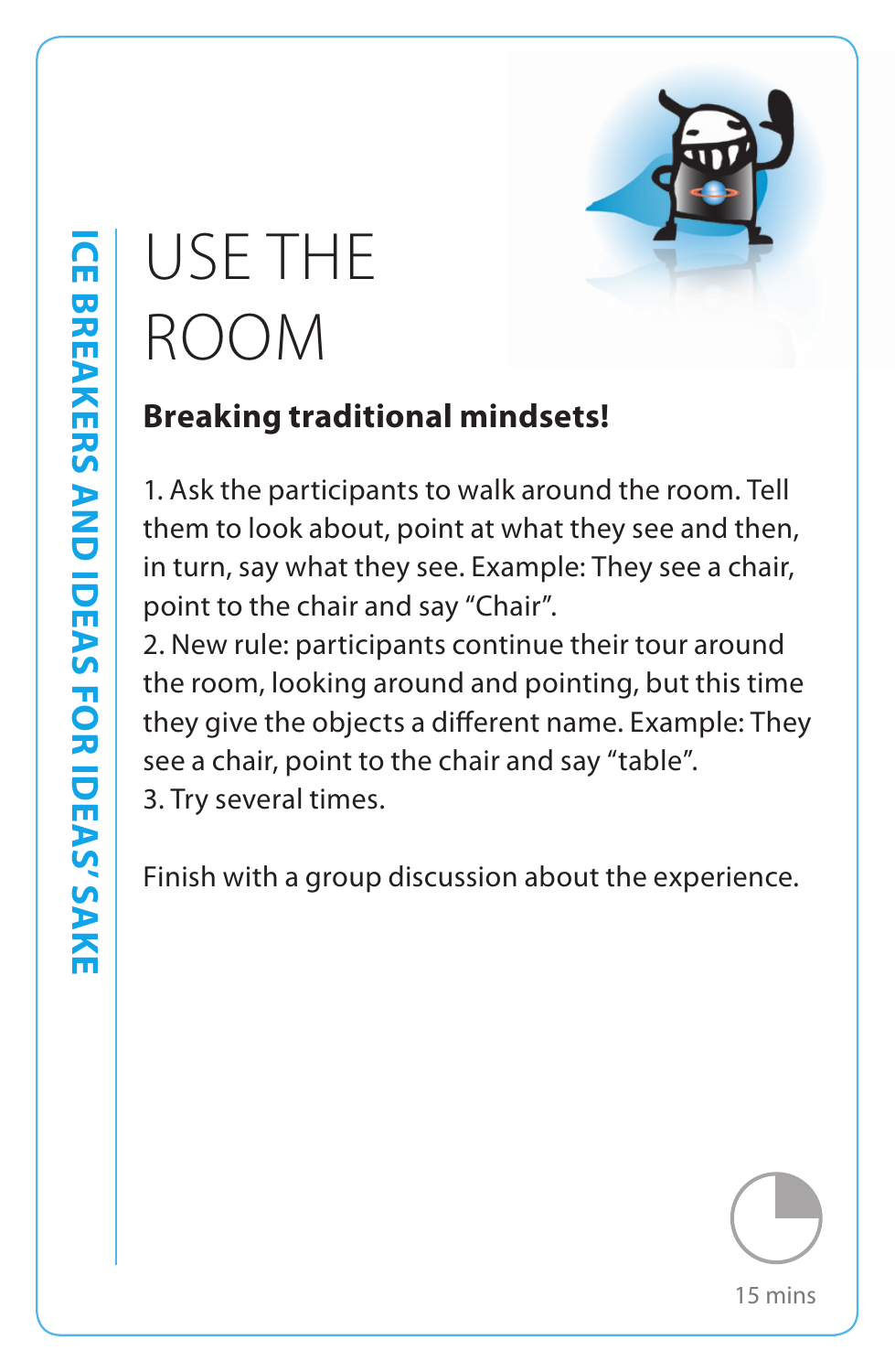## THE NAME GAME

## **Break the ice and learn each other's names!**

1. Everyone stands in a circle and says their name in turn. One person then moves to the middle of the circle and is given a rolled-up newspaper to hold. 2. Someone in the outer ring says the name of another member of the group. The person with the newspaper must now quickly tap that named person on the head with the paper before the named person has time to call out another name.

3. Anyone who does not manage to say a new name before he/she has been tapped on the head, must move to the centre and hold the newspaper.

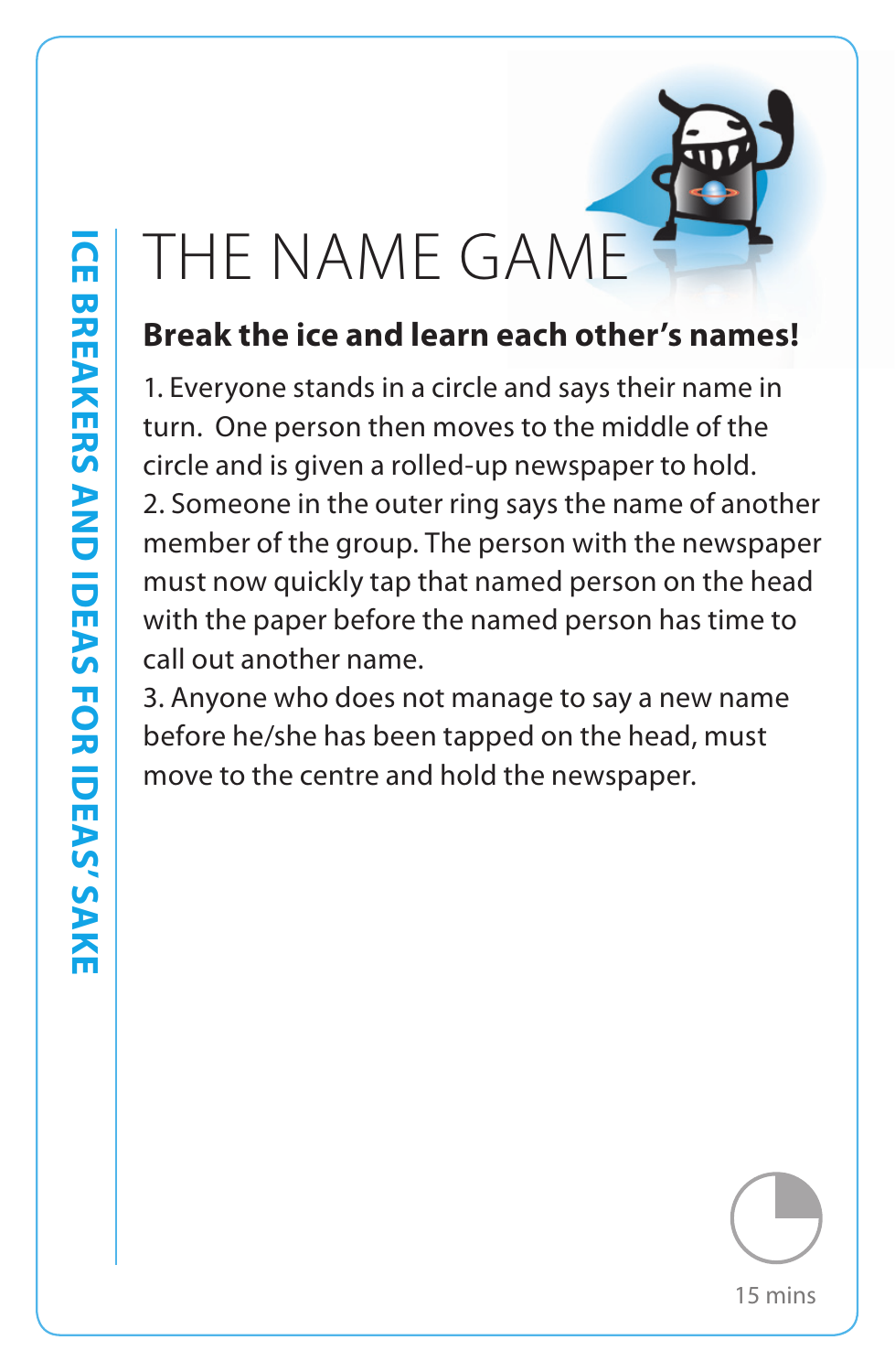

## GATEKEEPER

## **A fun way to build confidence in a group!**

1. Split the group into two rows, standing or sitting, one row facing the other. One person is chosen as "gatekeeper" and stands in the middle of the two rows. 2. Those sitting in the rows will now – using eye contact only – arrange to switch places with each other.

3. The gatekeeper must try to jump in and take the place of one of those swapping. If he/she succeeds, the game has a new gatekeeper!

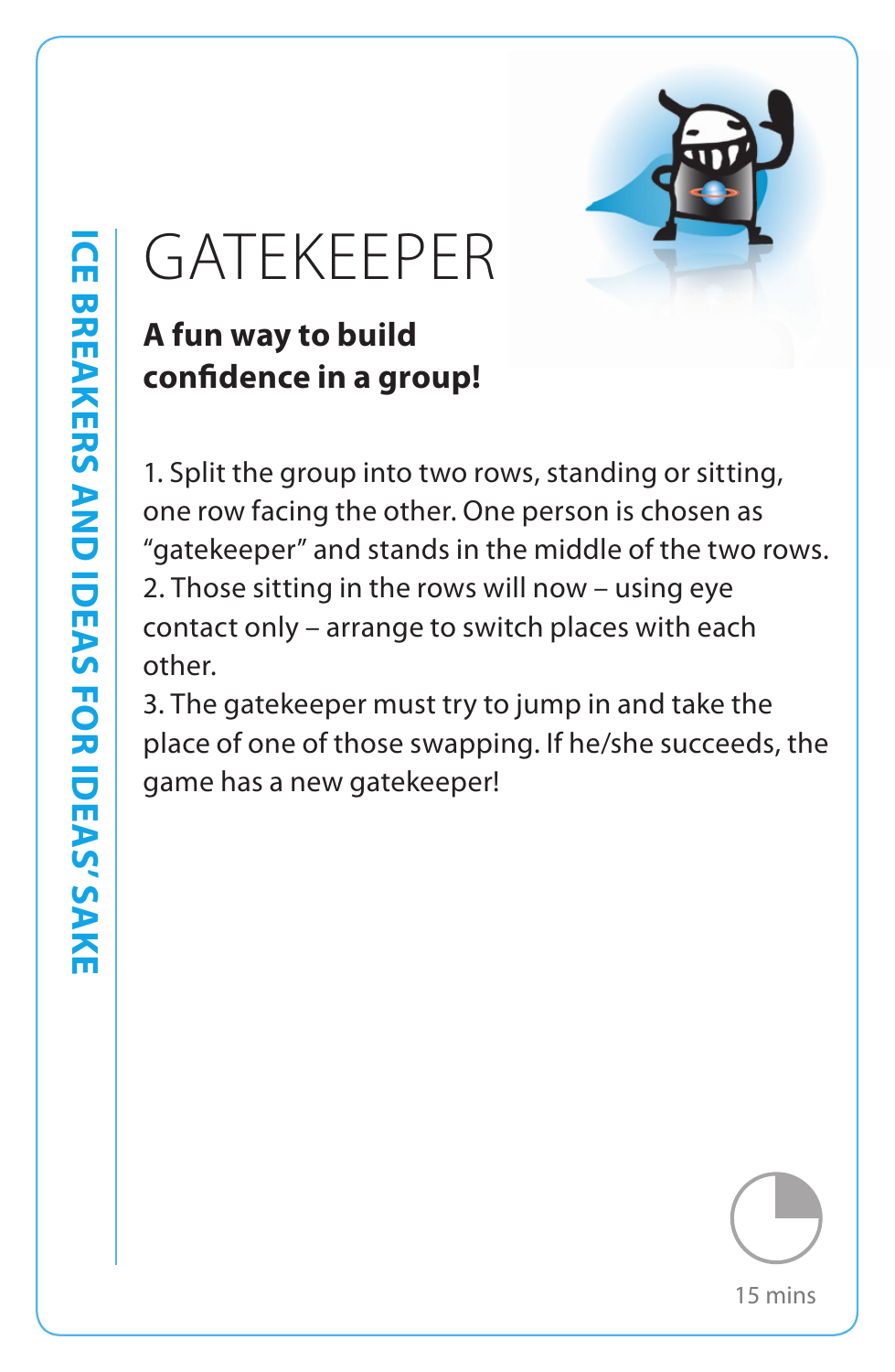## EXPERT

#### **An exercise that stimulates free and random thinking**

Split into groups of four. Each group forms two pairs, facing one other. Assign the following roles within each group:

- A reporter
- A world expert
- Two observers

Ask each of the observers to think of a random word. On a count of three from the instructor, ask both observers to say their words out loud. If the words are "monkey" and "house" then the topic of the game becomes "monkeyhouse". The reporter then interviews the assigned world expert about the phenomenon of the "monkeyhouse". This world expert uses their "knowledge" and must respond as best as he/she can to the reporter's questions. Allow two minutes for each interview and switch roles until everyone has played each part.

Reflection:

• What was it like to be the world expert and the reporter?

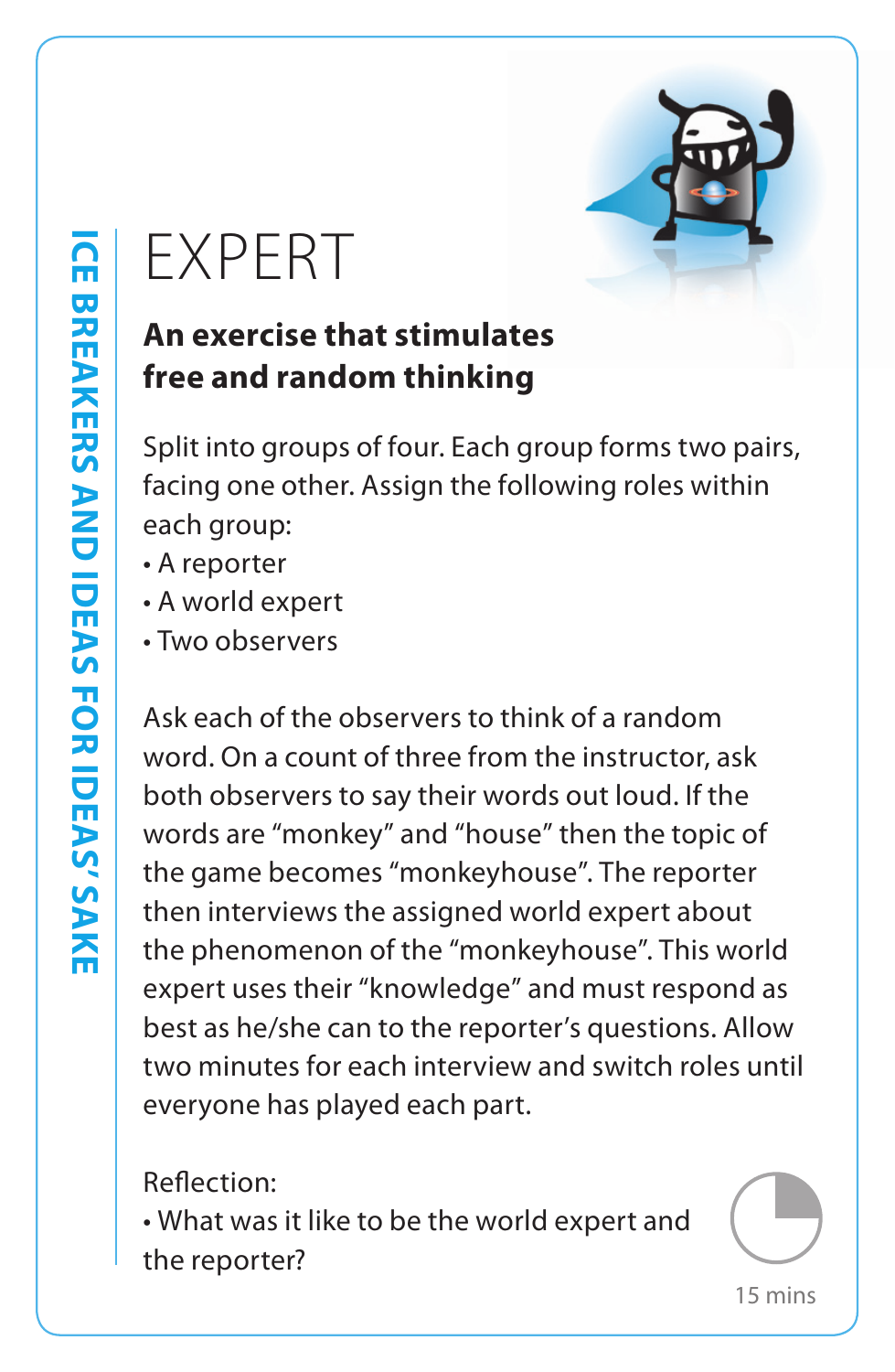## Bingo

#### **Break the ice with a simple competition**

1. On a sheet of paper, draw a grid of 4 x 4 or 5 x 5 boxes. In each box, write a phrase such as "has been to Africa" or "knows the names of all the Beatles".

2. Give a copy of the sheet to everyone in the group. They should now go around the room, asking people the questions in the boxes. If a person answers "yes", write their name in the square. If they answer "no", try again with another question.

3. Each name may only be written down once on each sheet. This forces the participants to interact with as many people in the group as possible.

4. The first person to complete a horizontal and/or vertical row of boxes calls out "bingo" and wins the game. If time permits, you can review the answers as a group, to see if they match up. The sentences written in the boxes may be job-related events and situations. This will better familiarize the participants with each other.



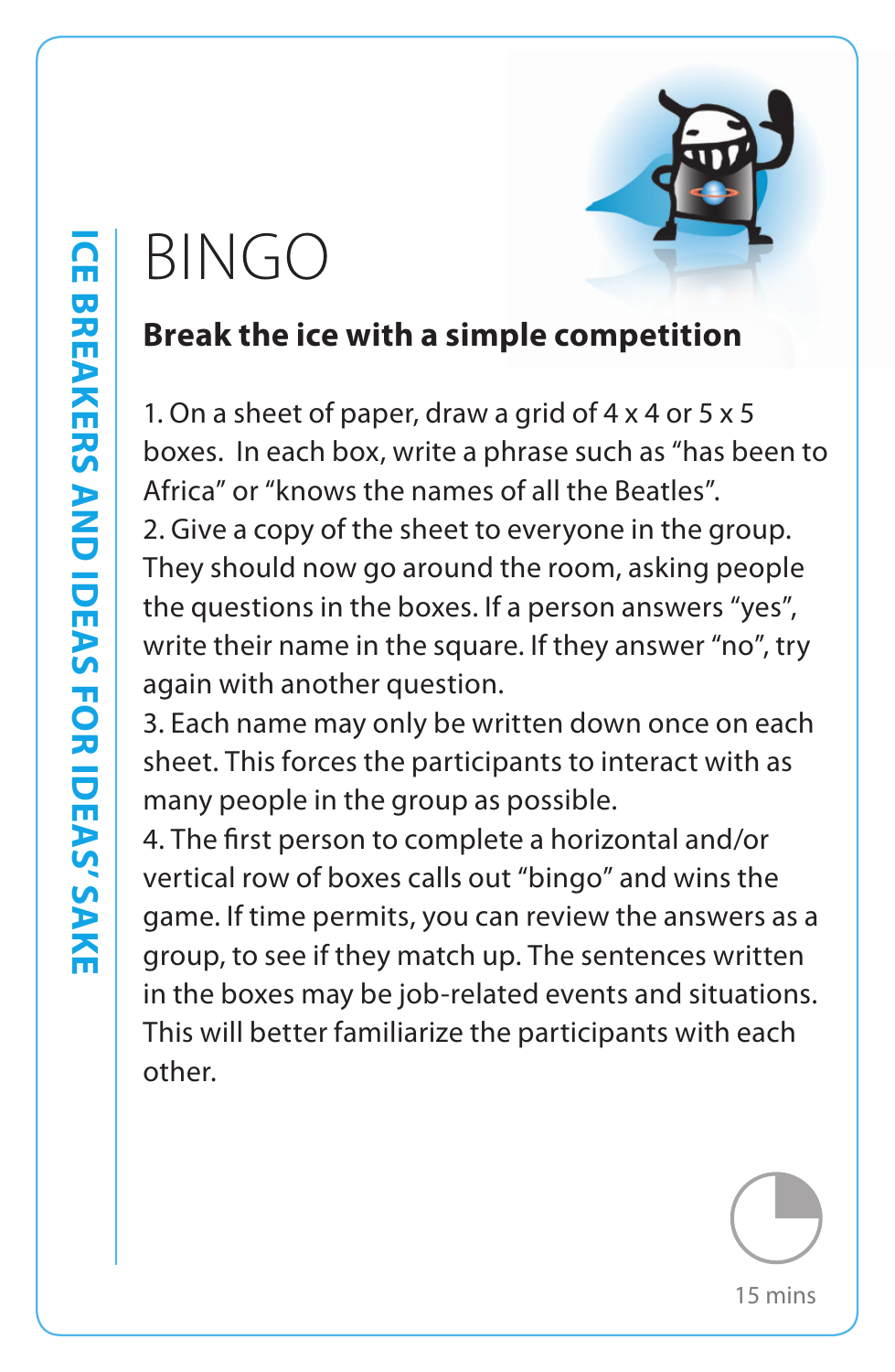## USE THE ROOM MORE!

#### **Three simple exercises**

**A.** Ask the participants to spread out around the room. On your signal, ask them to form groups of a specified number. Example: If you say "three", then the participants gather in groups of three, with no talking.

**B.** Ask the participants to walk around the room. Then tell each participant to think about two other people in the room – without speaking.

Once they have decided who they are thinking about, they should try to make an equilateral triangle with those other two people – still without saying anything to anyone. Switch the groups after three minutes.

**C.** Ask the participants to spread out around the room. On your command, tell them to form shapes in groups. Example: If you say "car" then the groups must try to form the shape of a car.

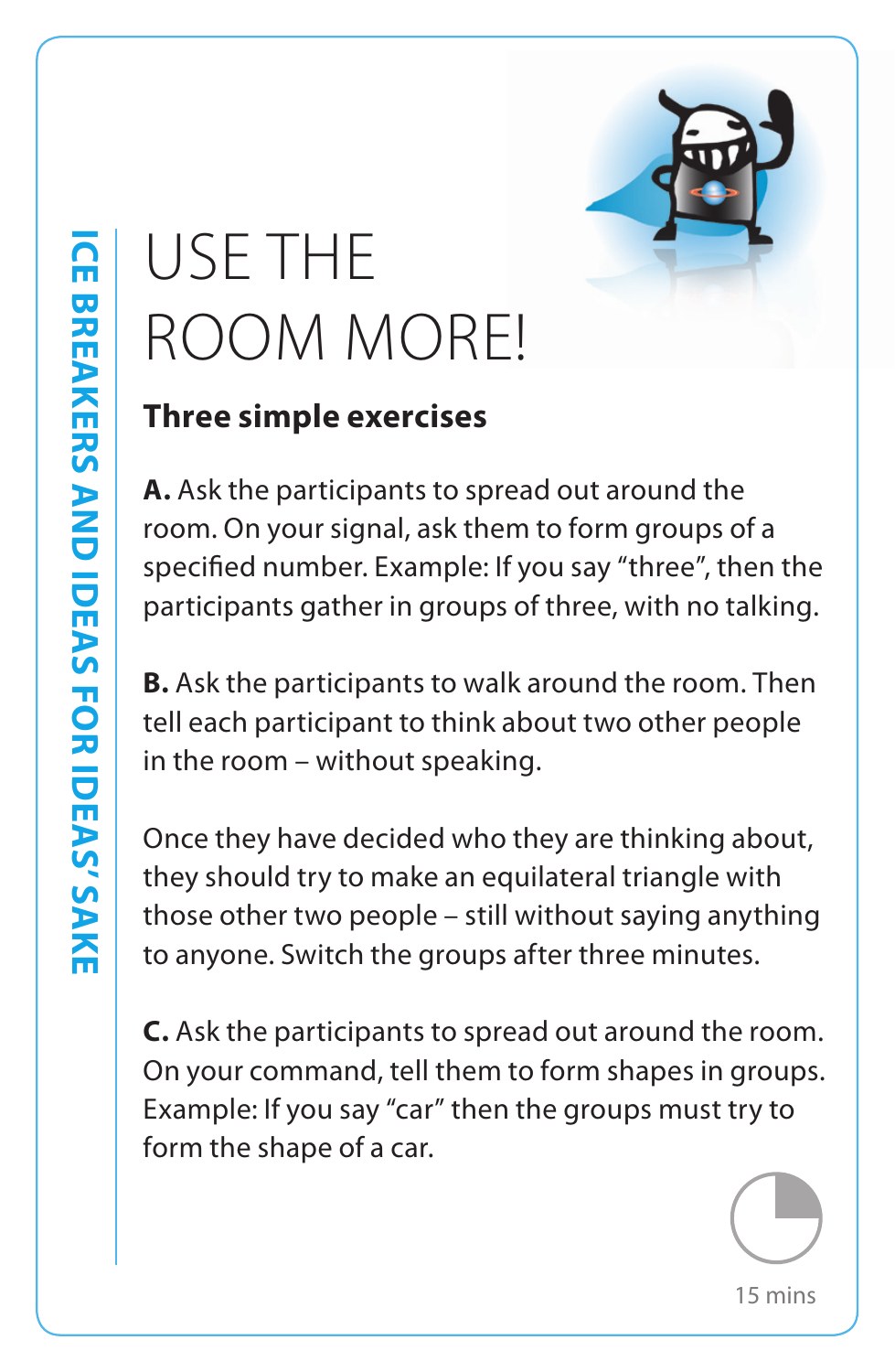## MAKE AN ELEPHANT!

## **Encouraging laughter**

1. Give each person a sheet of paper and ask them to close their eyes. They now have two minutes to tear out the outline of an elephant (or another animal).

2. They must now each hold the elephant above their head i.e. they should not be able to see their own elephant.

3. Ask everyone to briefly describe why the elephant is the way it is and how it felt to work in this way!



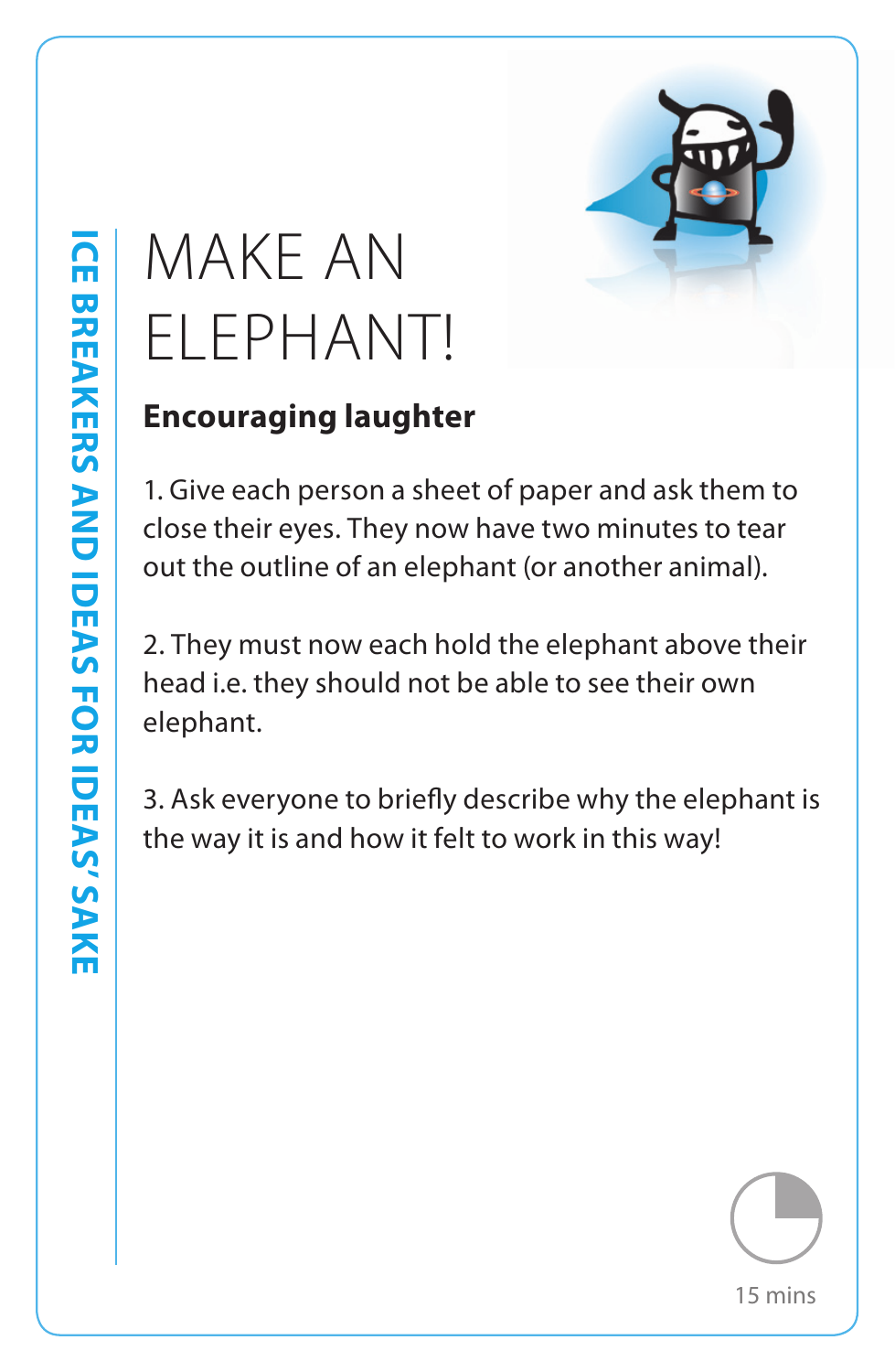## AIRLINE

#### **An exercise that encourages group bonding and creative skills**

1. Split into groups of 3-6.

2. Hand out sheets of A4 paper, glue, paper clips and crayons. On your signal, the groups have 20 minutes to make a paper plane that flies well, looks good and that stays airborne for as long as possible.

3. The groups can compete in two categories: longest time in the air and longest distance travelled in metres.

4. After 20 minutes, all the groups should present their planes and briefly describe their work process.

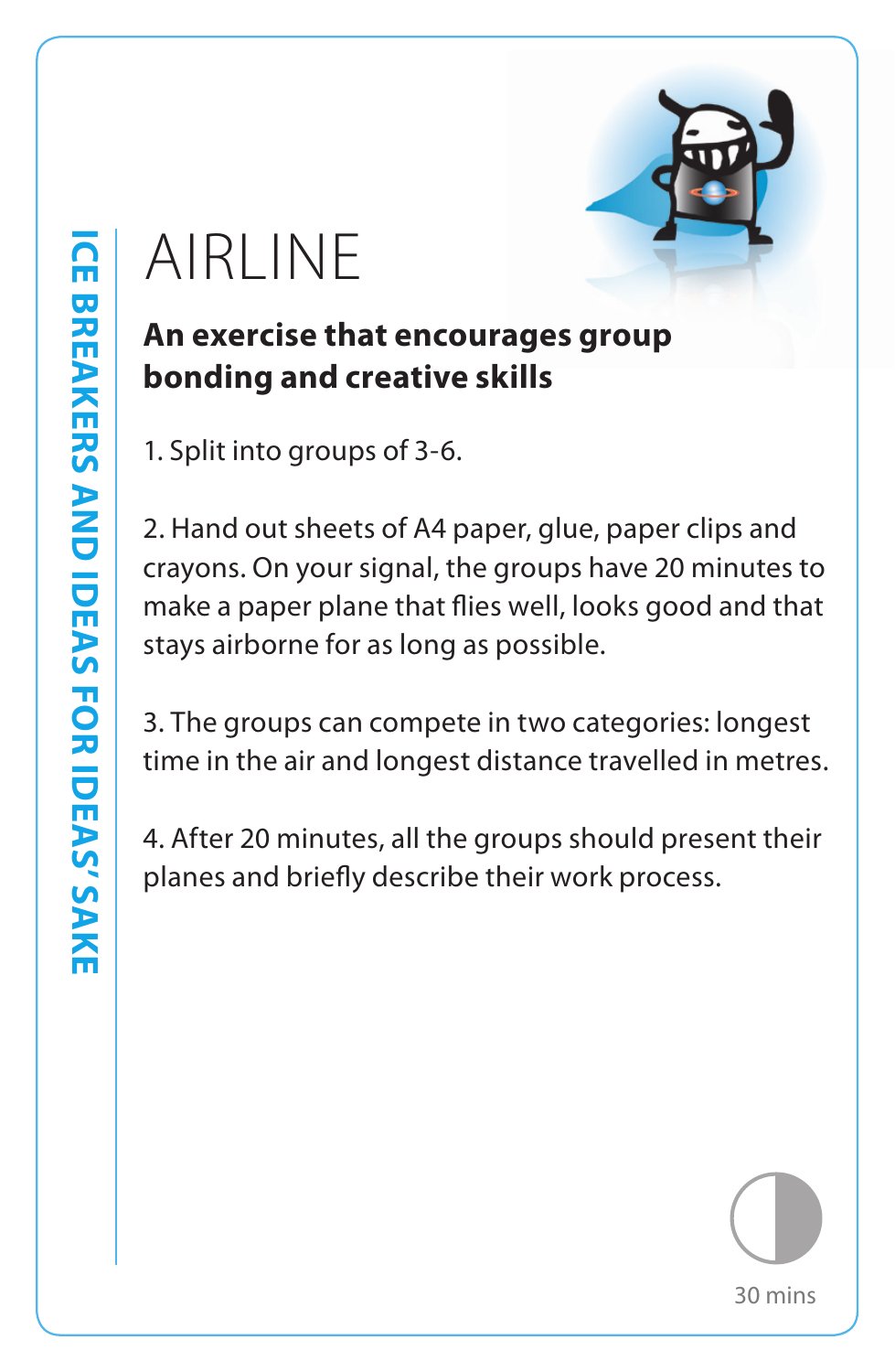

## MINDMAPS

#### **A tool that uses a specific target group in order to generate good ideas**

Split into groups of 3-4. Ask each group to choose a target customer/group, or assign one for them. One person in each group should take notes throughout the exercise.

Based on the chosen target customer/group, the participants should work through the following steps: **Arena:** Spend three minutes writing down all the different places their target group might be on any given day. Select one of these places.

**Activities:** Based on the choice above, spend three minutes noting down all the activities that the target group might engage in at the chosen arena. Select one of these activities.

**Problems:** Given the choice above, spend three minutes noting down any problems that the target group may face when doing the chosen activity in the chosen arena. Select one of these problems. **Solutions:** Each group should then spend five minutes coming up with possible solutions to the selected problem.

30 mins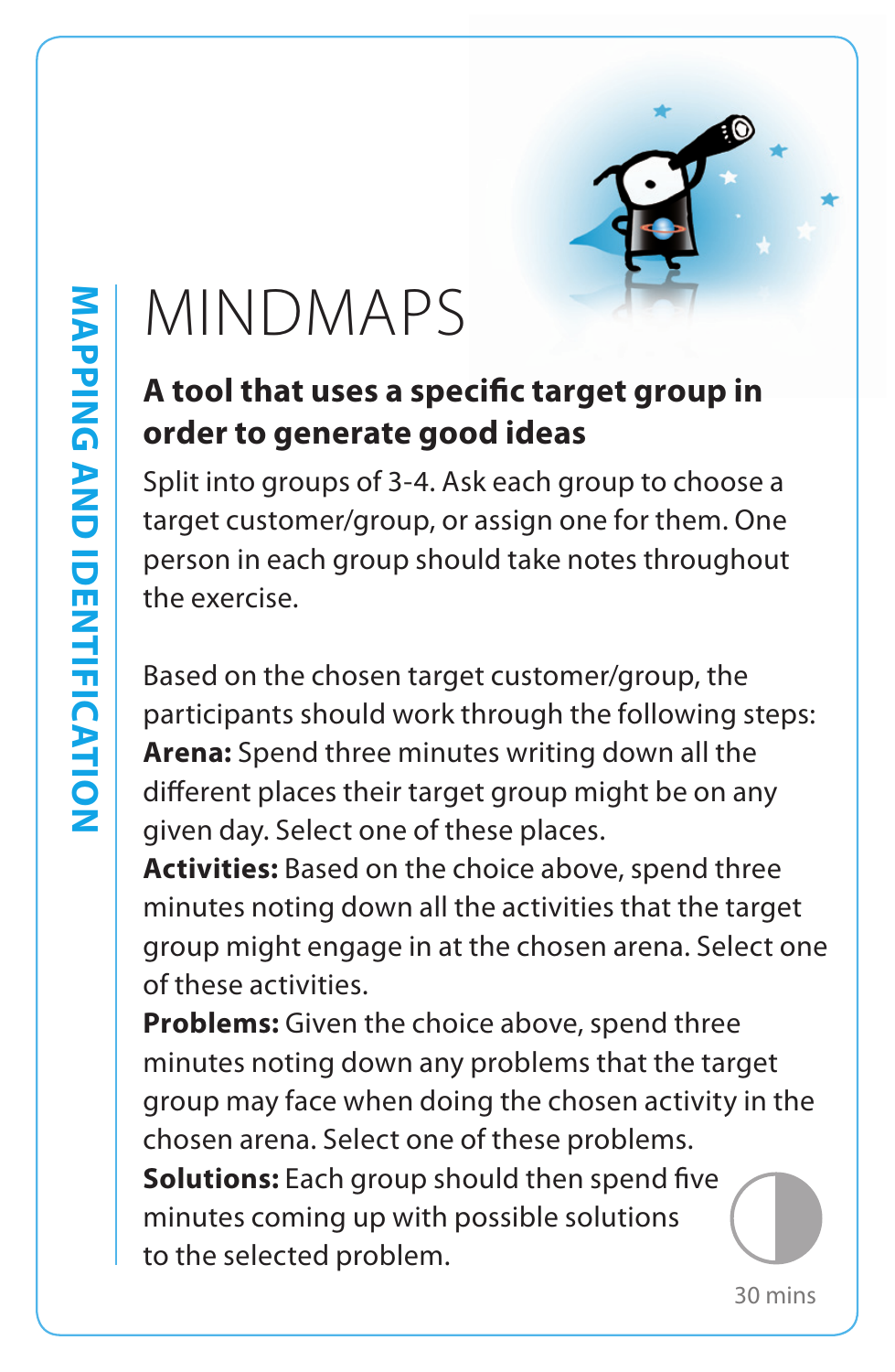

## EVERYDAY ISSUES **Playing with words generates good ideas!**

1. Split into groups of 3-4. One person in each group should take notes.

2. The groups begin by making a list of approx. 20 random nouns. The words need not be related.

3. Ask the groups to look at the list of words. Each group member then chooses one word from the list.

4. Allow three minutes per word and ask the following question: can you think of any everyday problems related to this word? Take for example the word "cat":

- uses the kids' sandbox as a litter tray
- makes noise at night

NOTE: Write down everything that is said without criticism.

It can be a good idea to let each group member choose a separate issue.

5. Spend three minutes considering each problem and suggesting possible solutions.

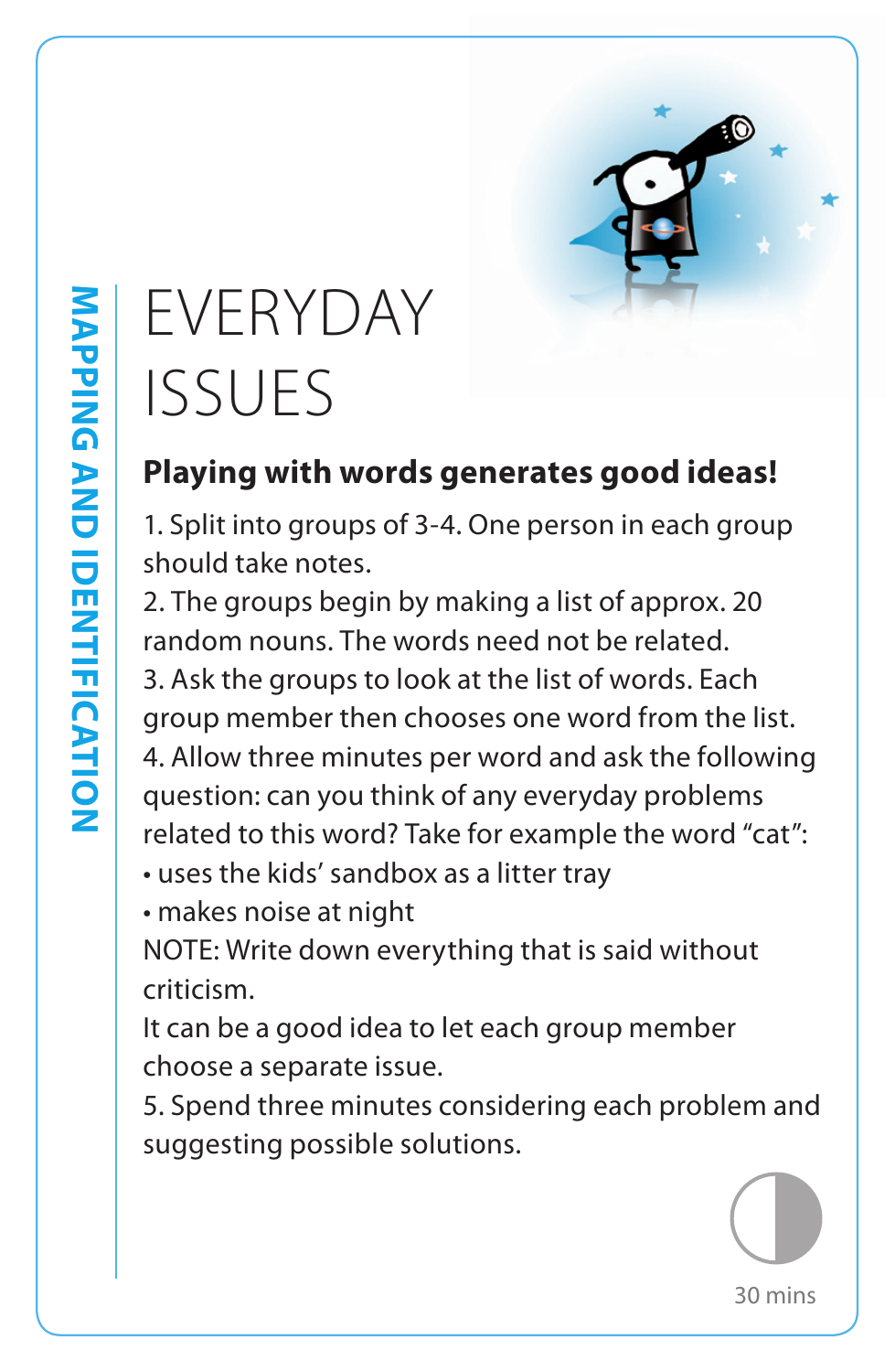## USE THE NEWS

1. Split into groups of 5-7.

2. Hand out newspapers and magazines to each group.

3. The groups should look for articles about unfortunate events. For example: thunderstorms, traffic accidents, hurricanes, floods, power cuts or traffic jams.

4. The groups should now pick out a couple of the topics they find most interesting and inspiring.

5. Spend 3 minutes on each and discuss:

What actually happened?

What went wrong? Why?

Who was involved and what did they do? What did the place look like?

6. How could this have been avoided?

The groups note down the problems in each situation and think up ideas for solving it.

7. A variation of the exercise is simply to read through newspapers and magazines and look for pictures and articles that inspire great ideas!

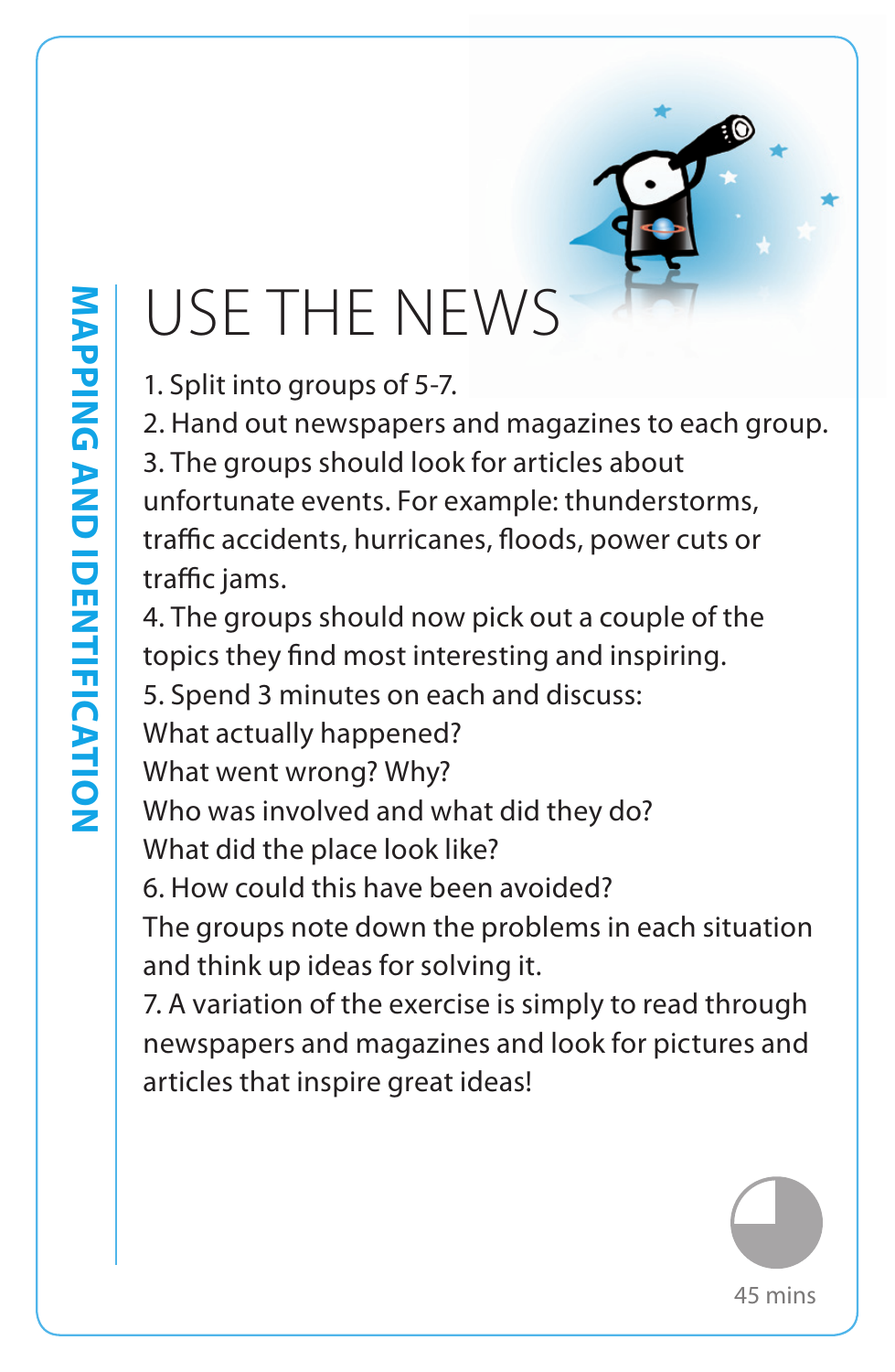

## SKETCHING FOR IDEAS!

1. Split into groups of 4-6.

2. Make a list of 20-30 "inspiration words" consisting of common nouns, or let the groups do it themselves. 3. Everyone should have a pencil and a sheet of paper. 4. Give each person their own "inspiration word" and ask them to draw their individual words using just three lines and drawing with the hand they normally do not write with. Allow one minute for this.

5. Ask the group members to exchange drawings and then give each person a new word. They should then add to the drawing in front of them. What they draw should be based on their new inspiration word.

6. Carry on until everyone has added to each drawing in their group.

7. Ask the group to discuss the pictures and try to come up with ideas from what they see.

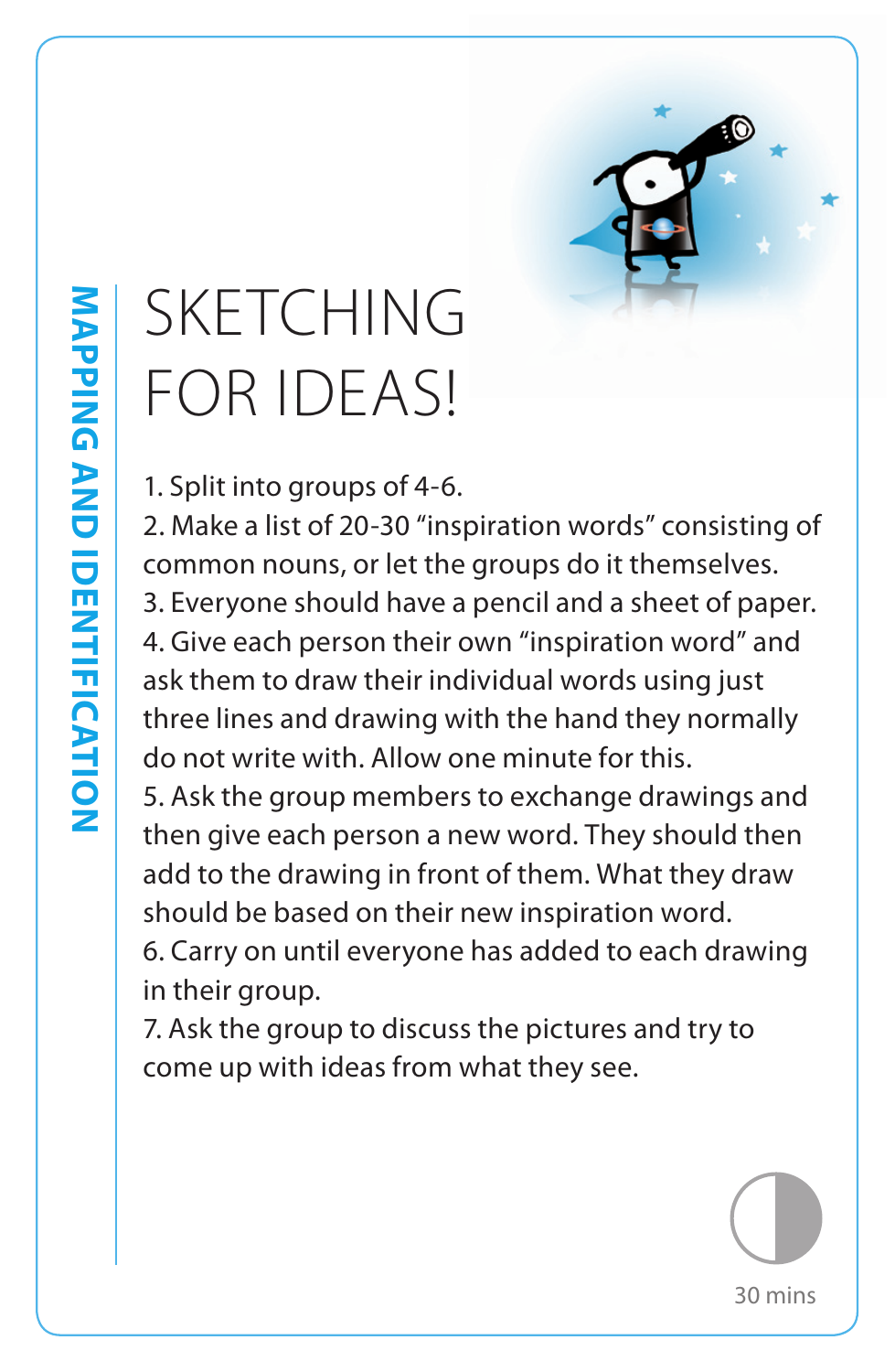## A TYPICAL DAY

### **Finding problems by looking at the world through other people's eyes**

1. Split into groups of 3-5. Give each group the name of a famous person or target group, or let the group think of one itself.

2. Describe a typical day in the life of the person or target group. Write a short story describing the day. Split it up into sections, such as: wake up, go to work, have lunch, and so on. You can make it more realistic by giving the person's name and imaginary details.

3. It is often a good idea to focus on details about specific areas of interest.

4. Note down the ongoing problems the person faces during the course of the day.

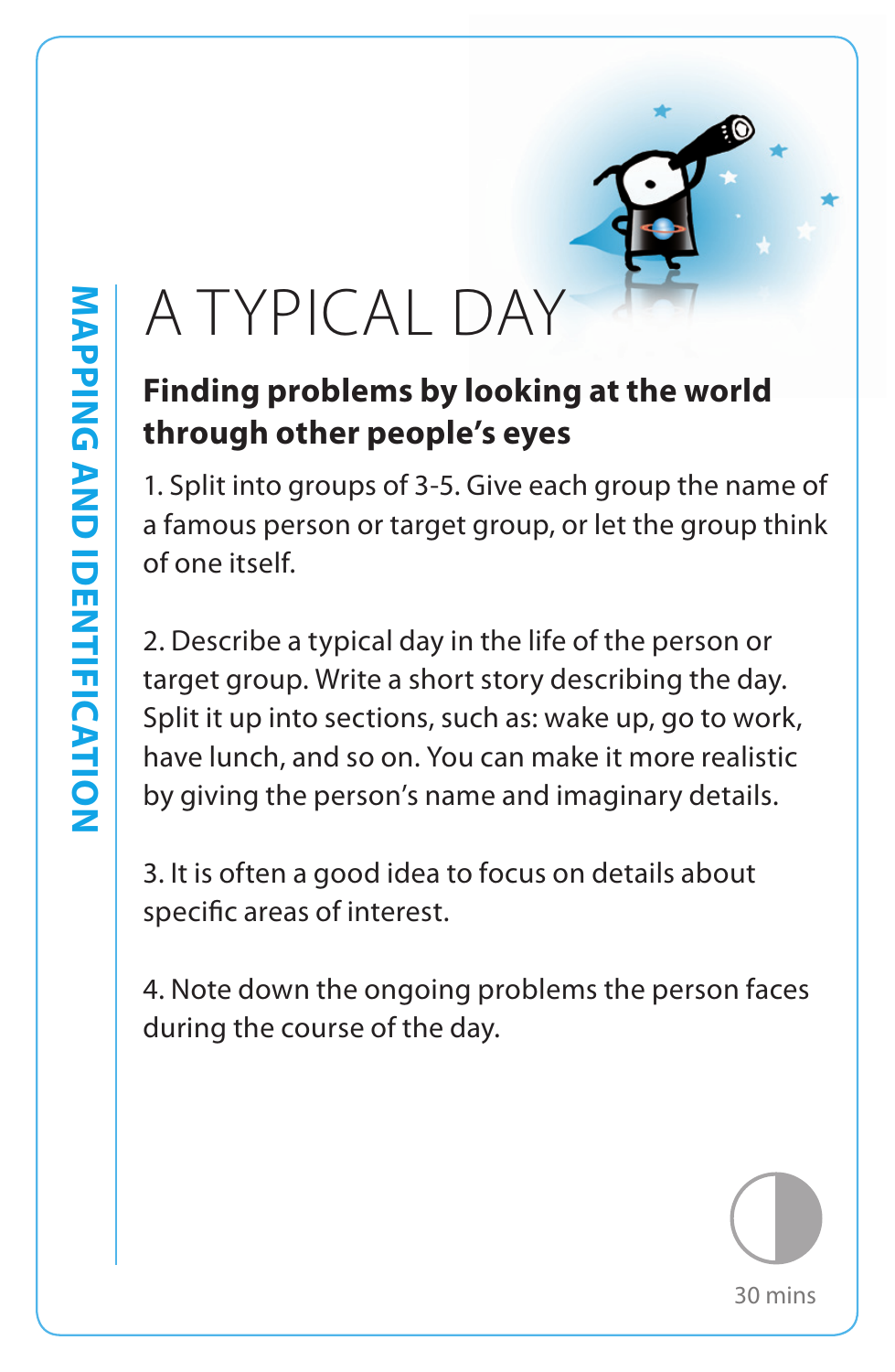## TWO WAYS TO USE RANDOM WORDS

#### **Create new ideas!**

#### **A.**

1. Split into groups of 4-6 and ask each group to write down a list of 30 random words. Number the words from 1-30.

2. Ask the groups to identify an area where they want to find new ideas, such as "teaching".

3. The group should then select a random number from the list. For example, they choose number 19 and next to number 19 is the word "spectacles".

4. The challenge now is to think of ideas for how "spectacles" can make "teaching" more interesting and better, or how the simple combination of the words can contribute to new ideas.

5. Spend two minutes per word.

6. The exercise can also be done individually. The random word list can be made in advance.

#### **B.**

Participants should each think of a personal item and then split into pairs. They will then discuss these items and try to develop new ideas or products from the combination of the two words.

What new ideas might come from, for example, "shoe" and "key"?

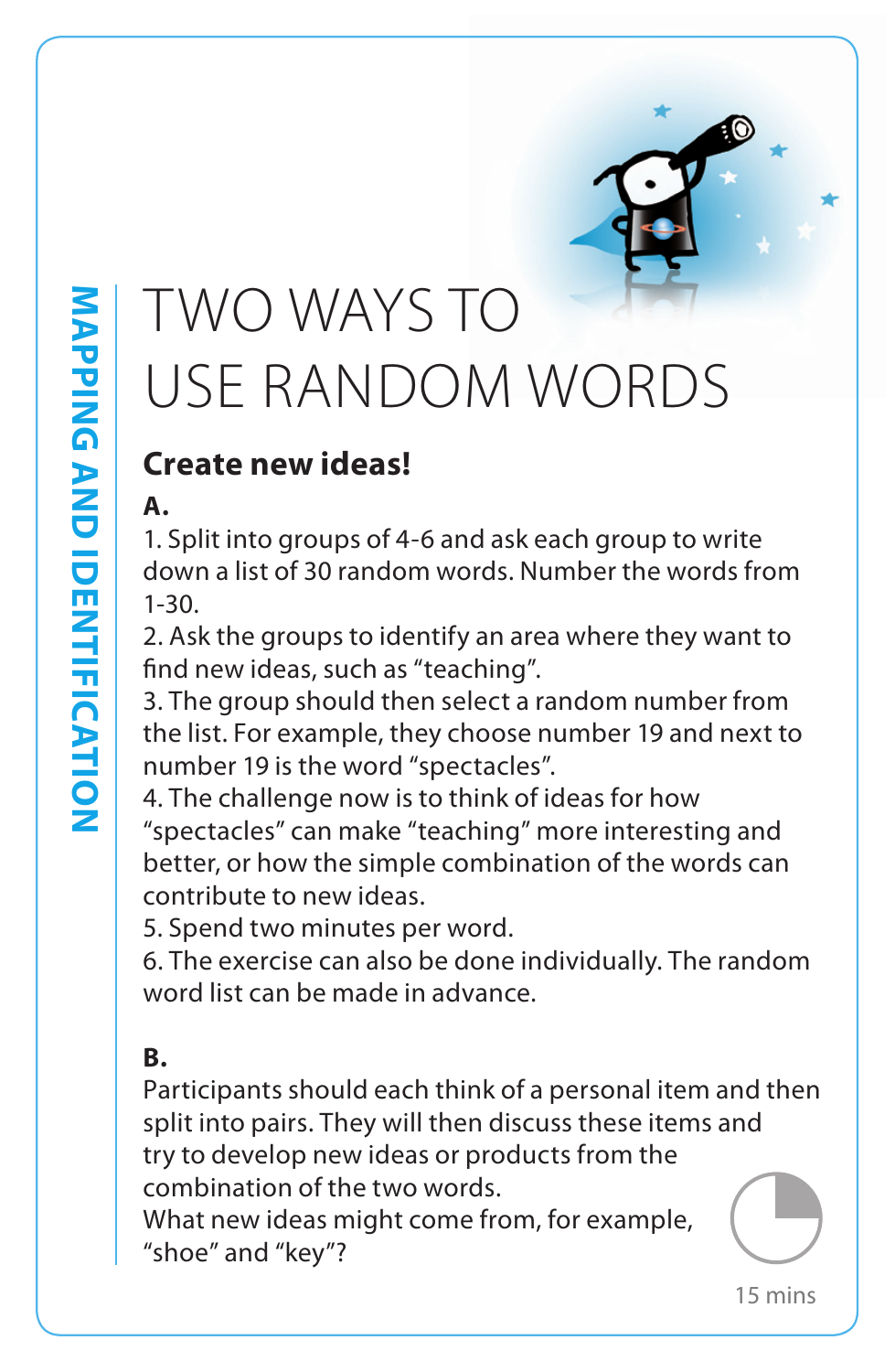

## INTERVIEW

#### **Talk to someone, and you'll get answers!**

1. Split the group into pairs.

2. Give the pairs three minutes to interview each other about their favourite hobby.

3. Ask them: what are the good/fun things about your hobby?

4. Next: what can be difficult and problematic about your hobby?

5. Note down the problems.

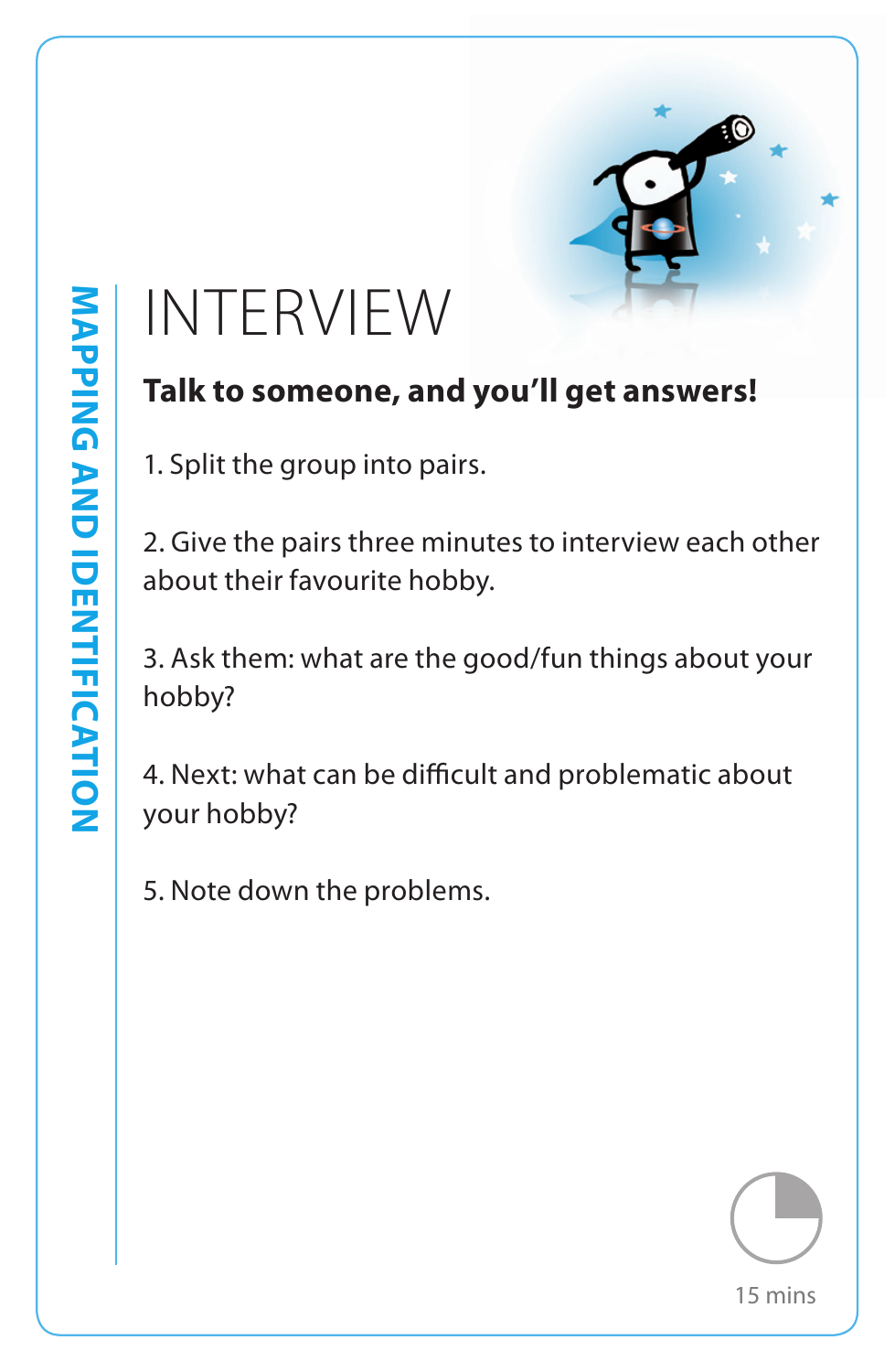

## CUT AND PASTE

## **Find ideas and issues in old newspapers**

1. Split into groups of 3-5 and set out some old newspapers and magazines on each group table (one table per group).

2. The groups should now cut out words or phrases that they find funny, weird or interesting.

3. When the group has 20-30 items, everyone should move to the next table, taking one clipping each with them. Leave the rest of the clippings on the table.

4. At the new table, each person should make new combinations of words. All participants will then take a combination to the next group table, as everyone moves round again. The teams continue to rotate and create new word combinations.

5. Once back at their own table, each group should finally select one combination that forms a problem or an idea.

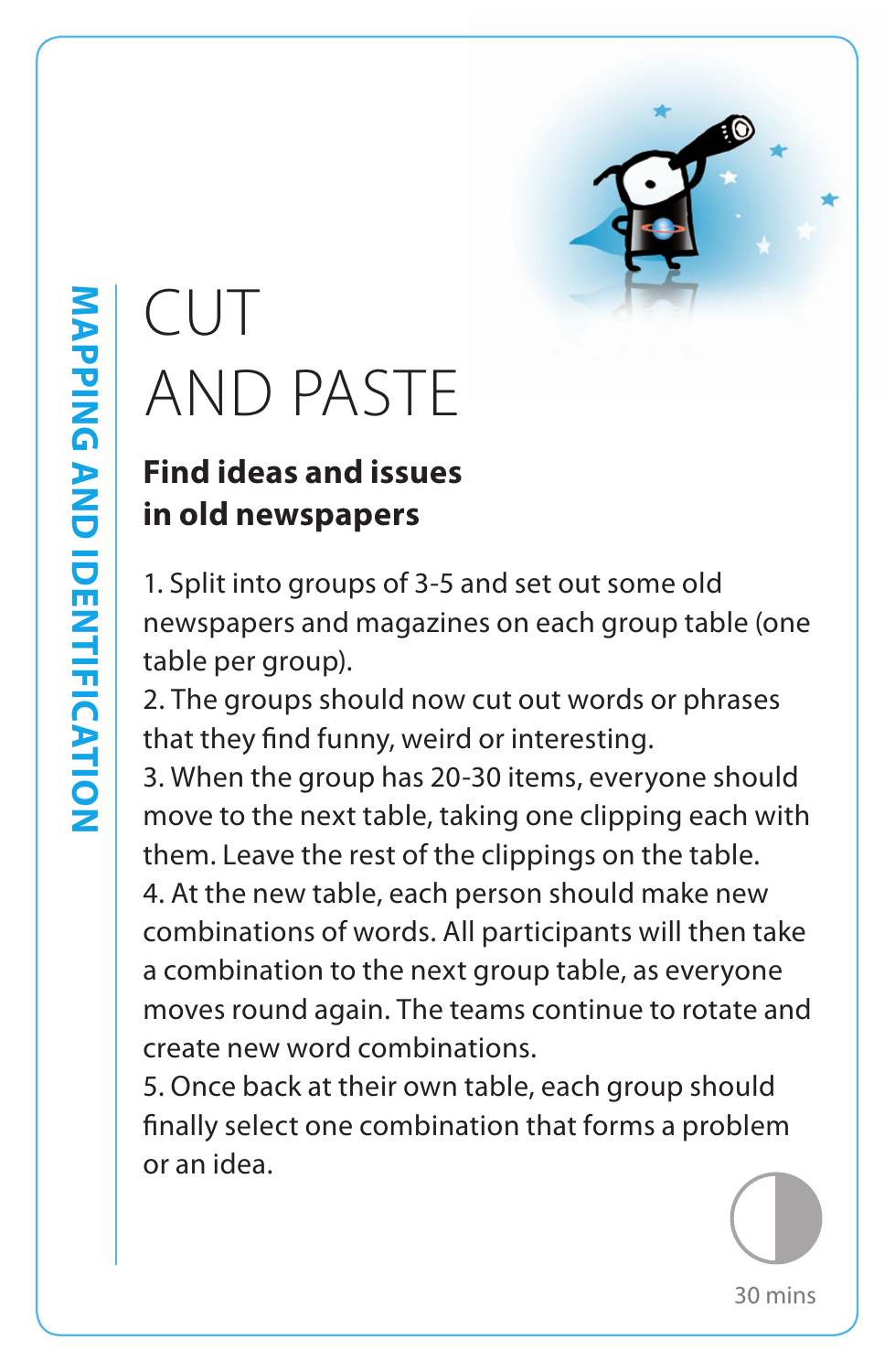## DRAW AND SOLVE!

**Drawing gives a non-verbal stimulus. The colours and the collaborative nature of the exercise will generate creative solutions!**

1. Staple or tape a number of large sheets of paper around the room. Three to seven are usually enough. Have enough pens so that everyone can write. A variety of marker pens in different colours are useful. 2. Present a problem or challenge.

3. Ask the participants to go to a sheet one at a time and create a simple drawing based on associations with the problem. Do not use words. Do not use the whole page!

4. Each person should then move to another sheet, and a new picture, building on what is already on the paper.

5. In a short period of time the sheets will fill up.

6. Ask the participants what they see in the pictures, what the pictures remind them of and how this can help to create ideas to solve the problem.

7. Write down the new ideas!

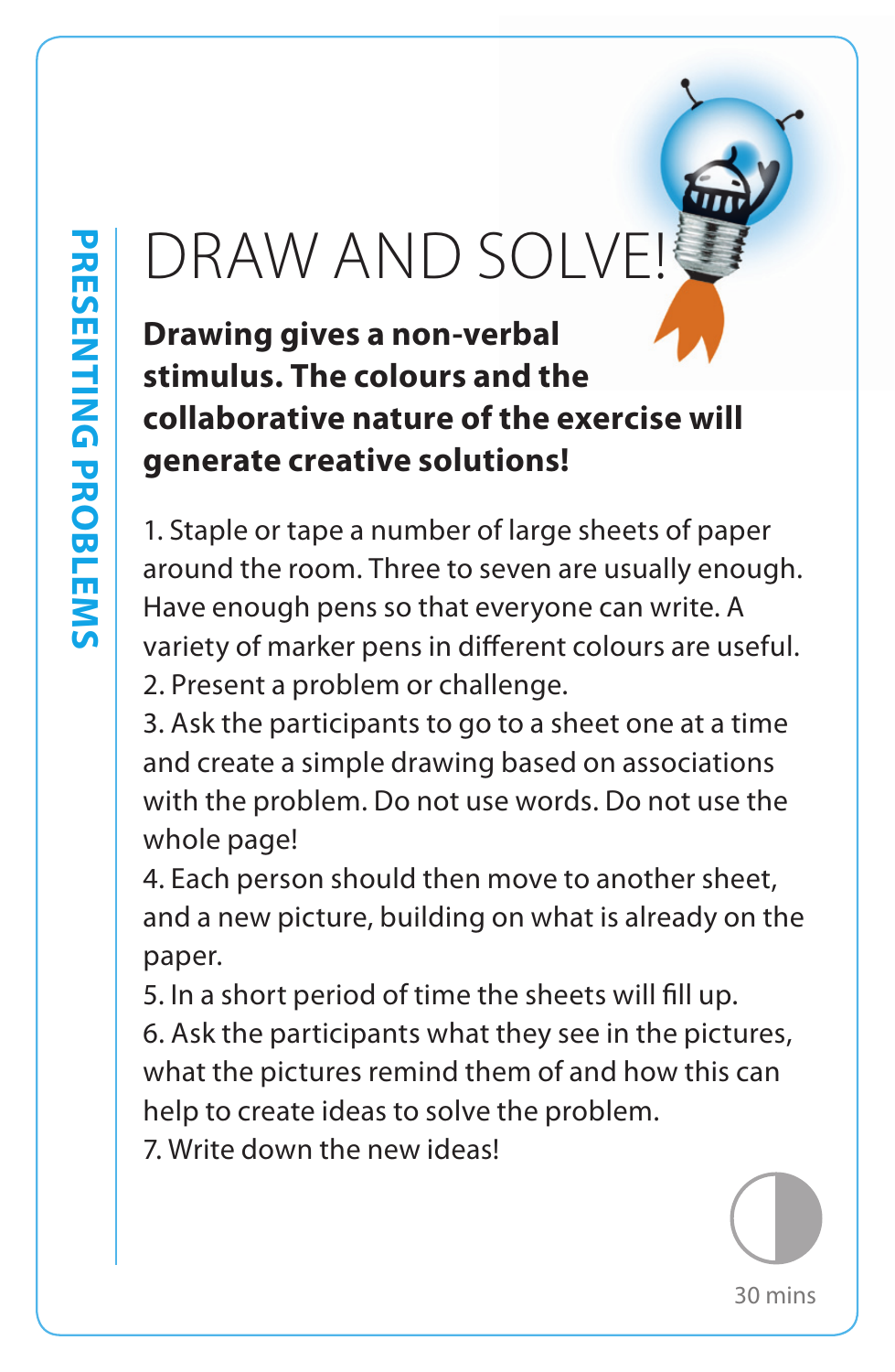#### **A simple and effective tool to get to core of a problem**



 $5 WHYS?$ <br>
A simple and effective tool<br>
to get to core of a problem<br>
Ask the group to select a problem. Ask a question<br>
about the problem, starting with the word "why?"<br>
Based on the response, the team will then ask a neque Ask the group to select a problem. Ask a question about the problem, starting with the word "why?" Based on the response, the team will then ask a new question, also beginning with "why?" Note down the answers.

When the group has asked and answered five questions, they move on to a new problem (if time is available).

The point is not to come up with good ideas, but to analyze and identify the causes of a problem.

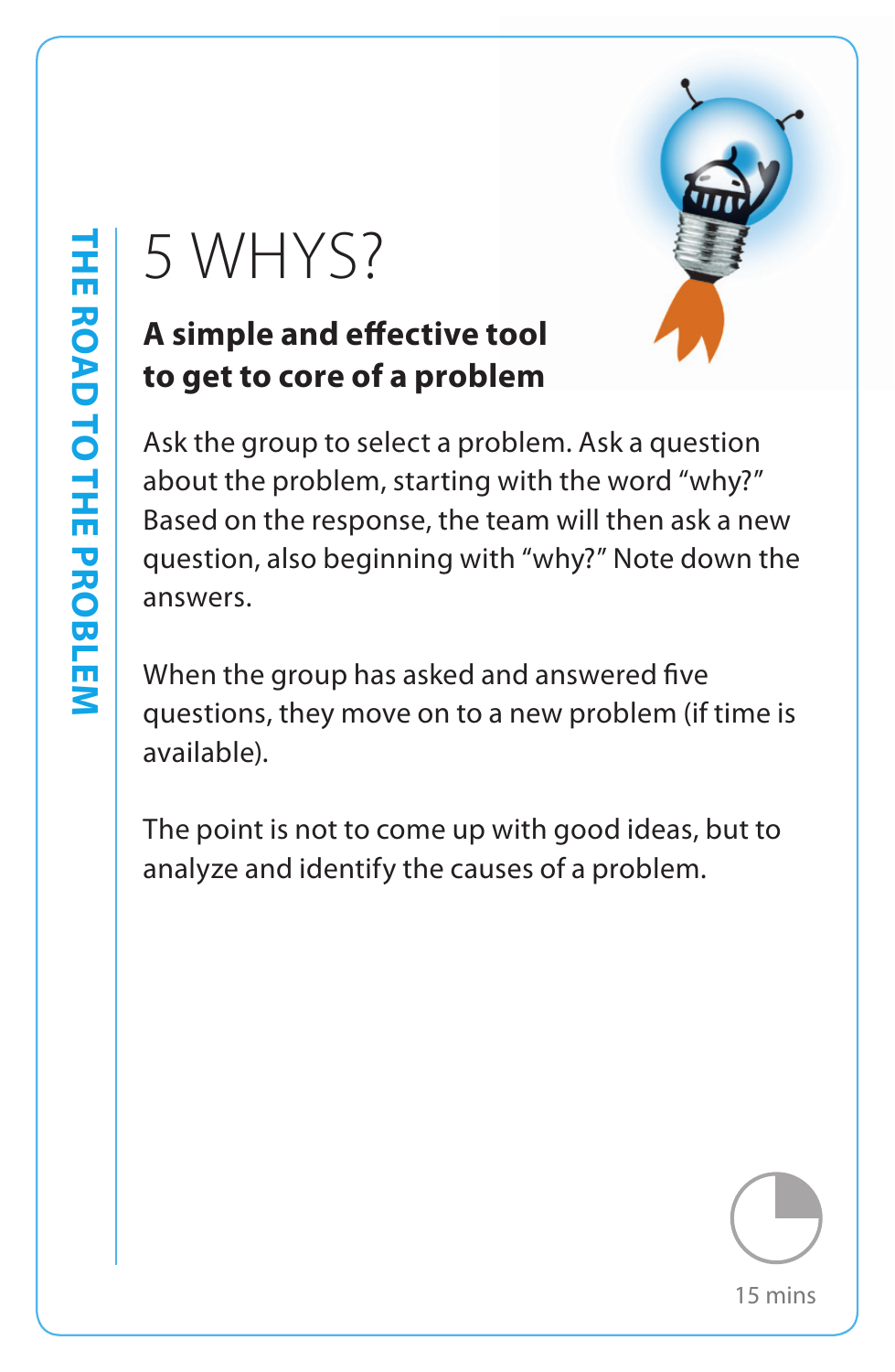## GROUP ART

### **A task that can be done in groups of 3-4 that gives an intriguing insight into a problem area**

1. The group chooses a problem area that they would like to understand better.

2. Each participant draws a picture that illustrates their own experience of the problem. They cannot use words, characters or numbers. Each person hangs their drawing on the wall.

3. The group then goes around the room together discussing how each individual interprets each drawing.

4. The group should focus on finding out what each person intended to express in their drawing.

When the group feels it is finished with a drawing (approx. two minutes) it moves on to the next picture. All the pictures should be discussed.

#### Variation:

The entire group creates a shared drawing. Every time someone adds something to the drawing, the group discusses what it means and why it was added. This gives each participant the opportunity to understand the others' approaches to the problem and therefore gain a deeper knowledge of the issue.

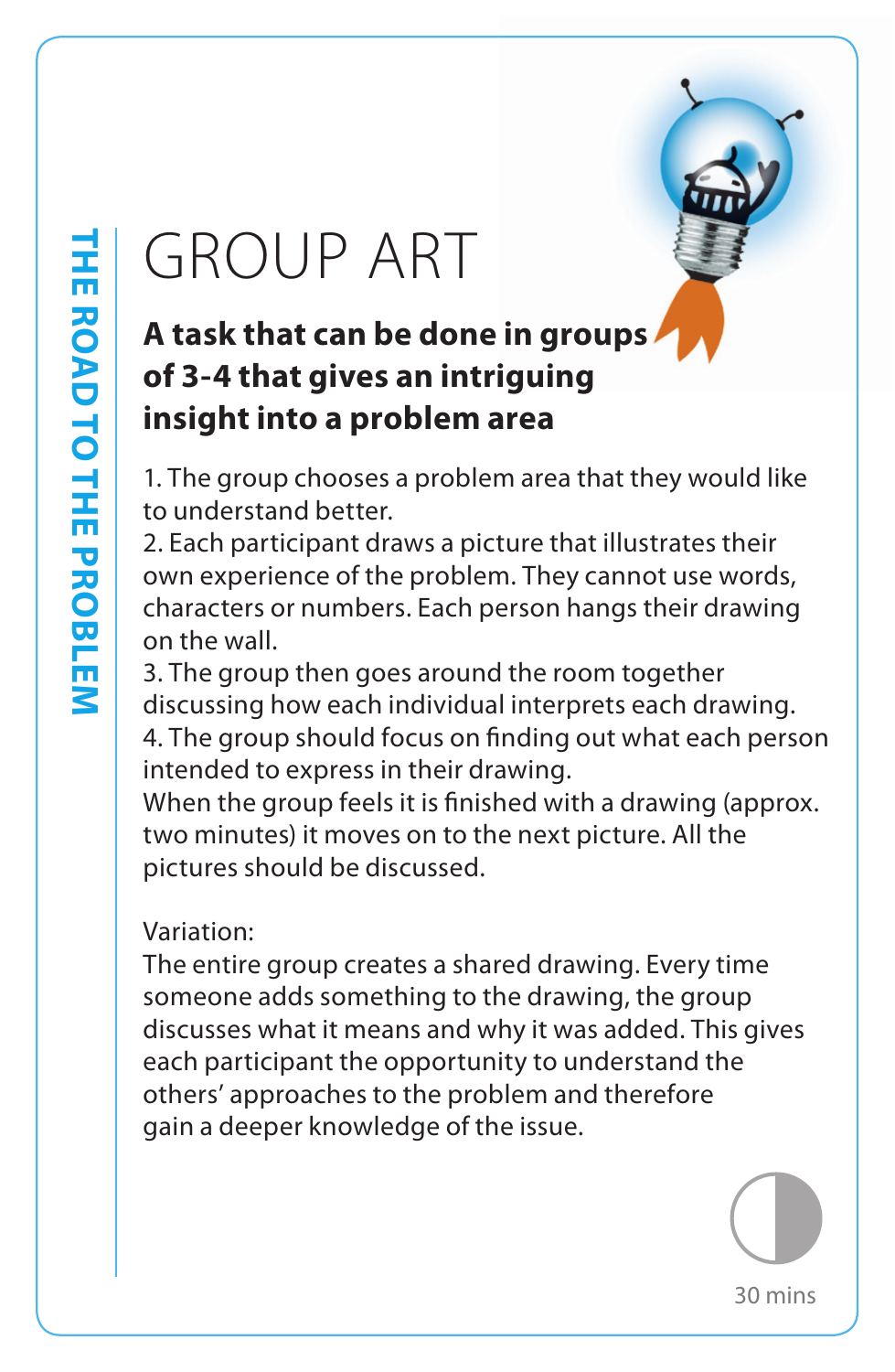## OR OUTSIDE THE FRAME



#### **An exercise that reveals the most important aspects of a problem**

1. Give each group a large sheet of paper and a pad of Post-It notes. The sheet of paper acts as a frame. 2. The group then picks a problem area they want to explore.

3. They individually brainstorm the different challenges involved in solving the chosen problem and write these down on the Post-It notes. This step should take approx. three minutes.

4. Each group member now sticks their Post-Its on the sheet of paper – placing the most important issues in the centre of the page and the more peripheral issues around the outer edge of the paper.

INSIDE<br>
OR OUTSIDE<br>
THE FRAME<br> **An exercise that reveals the most**<br> **An exercise that reveals the most**<br> **An exercise that reveals the most**<br>
1. Give each group a large sheet of paper and a pa<br>
Post-It notes. The sheet of 5. Everyone in the group should then look at how each other prioritized their issues. Combine Post-Its that say the same thing and discuss whether the notes are placed correctly. Spend five minutes on this step.

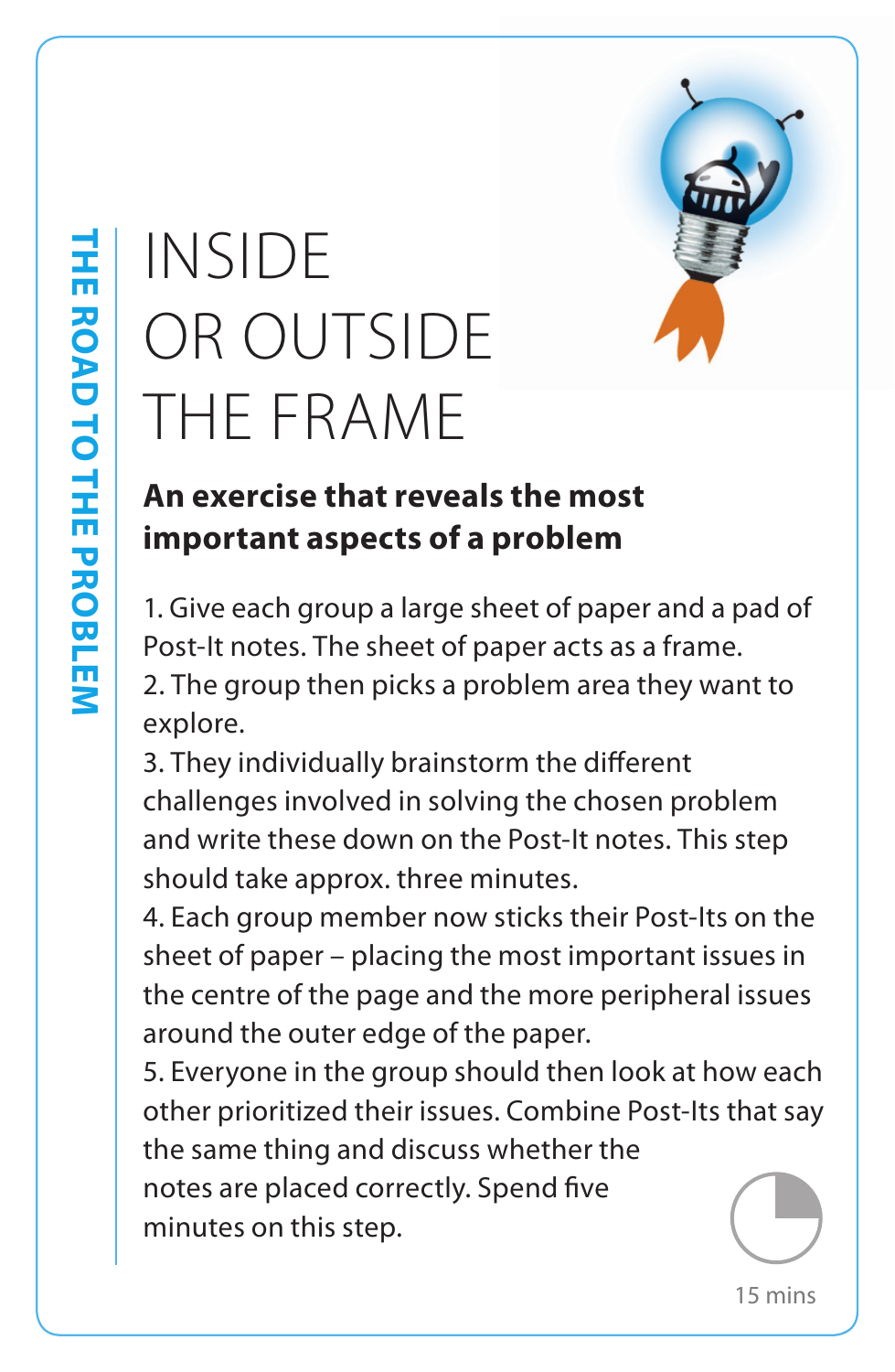

#### **Ideas from anything!**

**P** in **PSI** stands for problem. Start by defining a problem for the group to solve.

PS|<br>
Ideas from anything!<br>
Pin PSI stands for problem. Start by defining a<br>
problem for the group to solve.<br>
Sin the PSI stands for stimulus. Absolutely anythican<br>
provide a stimulus. Ask the group to look arou<br>
for differ **S** in the **PSI** stands for stimulus. Absolutely anything can provide a stimulus. Ask the group to look around for different stimuli. Anything goes. The point is to trigger new ideas **(I)**.

 $P + S = I$ 

By combining a problem and stimuli, you'll get ideas!

Using this technique, the problem becomes part of the solution.

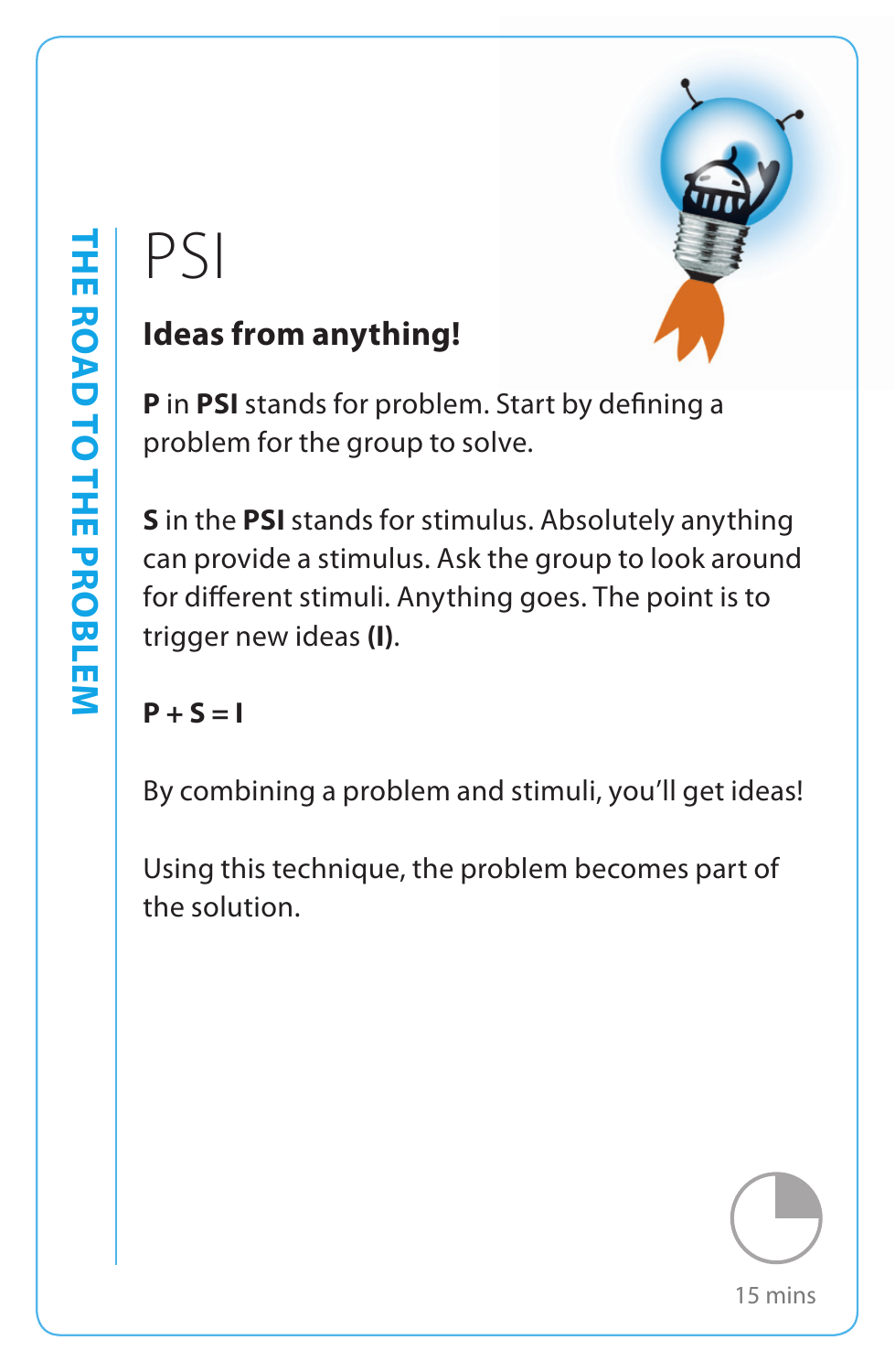## CHARTING FOR CONTEXT

### **To clarify and see a broader picture**

1. Split into groups of 3-6. Ask the groups to write down a specific problem in the middle of a large sheet of paper. The groups should now try to identify central, relevant factors relating to the problem. Write these down on Post-It notes and place them around the problem description.

2. Stop after 4 minutes. Ask the group to look at the Post Its. Can they prioritize and combine some of the notes?

3. Ask the group to cut down the number of Post-Its to 6.

4. Let the picture be dynamic and move the notes around so that the group gains a common understanding of the problem.

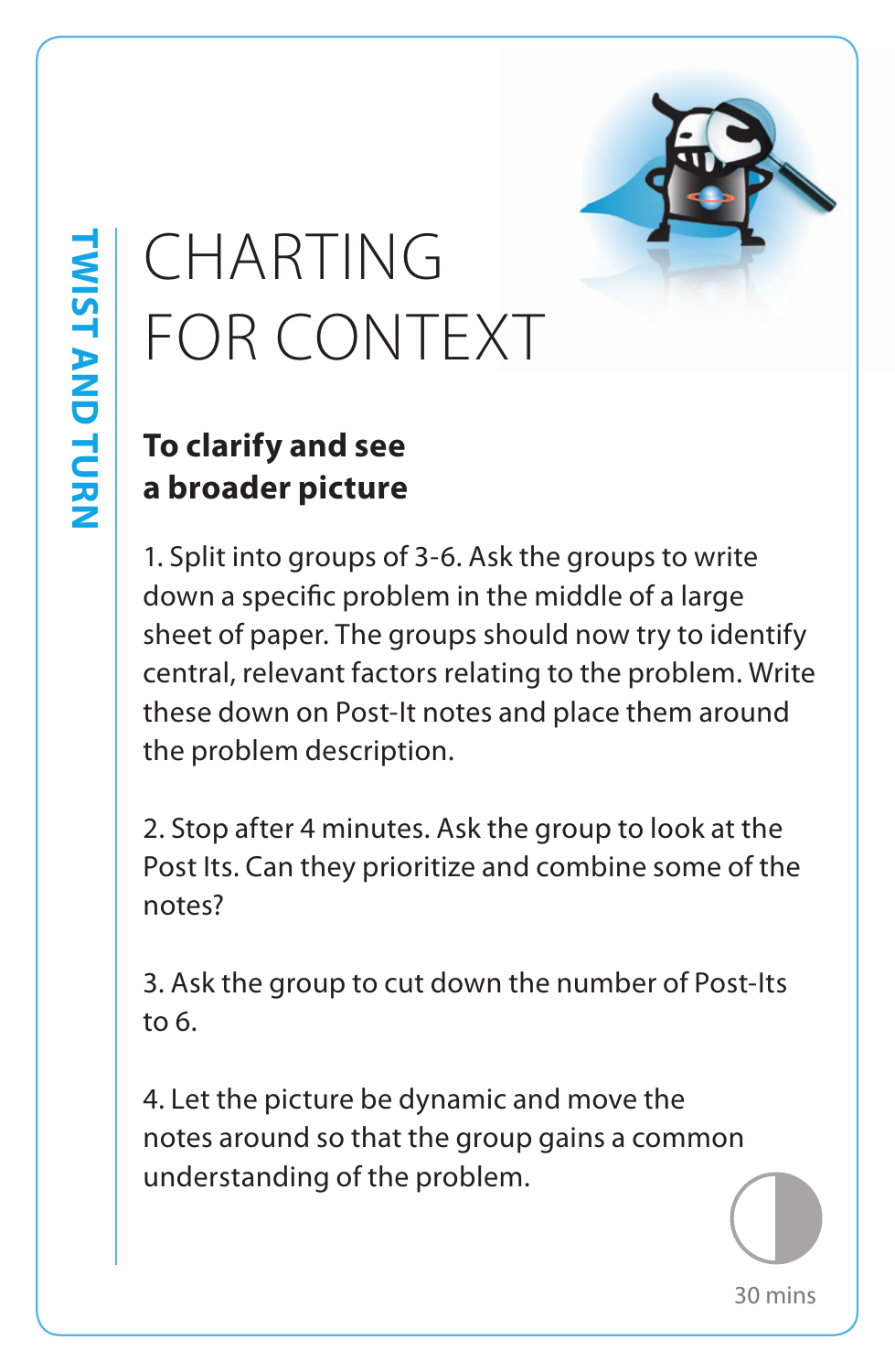## **New ideas often appear if you turn everything upside down!**

1. Turn a problem or challenge on its head by asking: "How can you make the problem worse?" or "How can you achieve the opposite effect?"

GO BACKWARDS!<br>
New ideas often appear if<br>
you turn everything upside down!<br>
1. Turn a problem or challenge on its head by askit<br>
"How can you make the problem worse?" or "How<br>
you achieve the opposite effect?"<br>
2. Let the 2. Let the group brainstorm the inverse problem to generate opposite solutions. Do not discard any suggested solutions!

3. When the group has a satisfactory number of ideas, turn everything on its head again and generate ideas for solving the original problem.

4. Did they find anything that can be taken further?

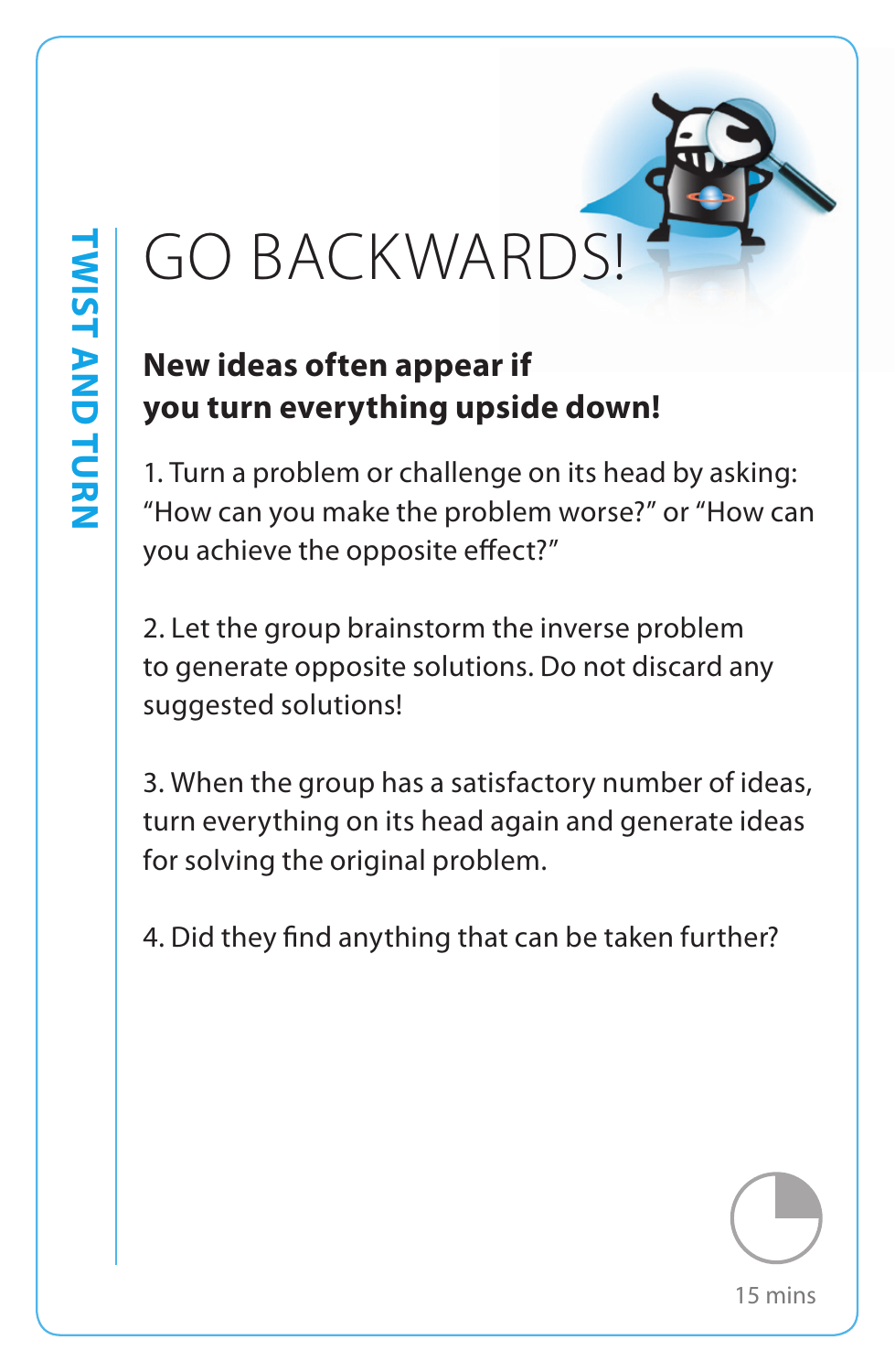## IDEA HUNTERS

## **A method of self-directed problem solving**

1. Assign the participants one common problem and then split them into groups of 5-7.

2. Designate one or two people per group as "idea hunters". The others should remain seated. They are the "experts".

3. The idea hunters then move around the tables interviewing each group of experts in turn. Allow 5 minutes for this.

4. Back at their own tables, the groups should then collate the information that their idea hunters have gathered.

5. It is a good idea for one of the participants to assume a leadership role and make an overall summary of all the ideas found by the different groups. 6. Review the ideas.

7. Did the groups find anything that can be taken further?

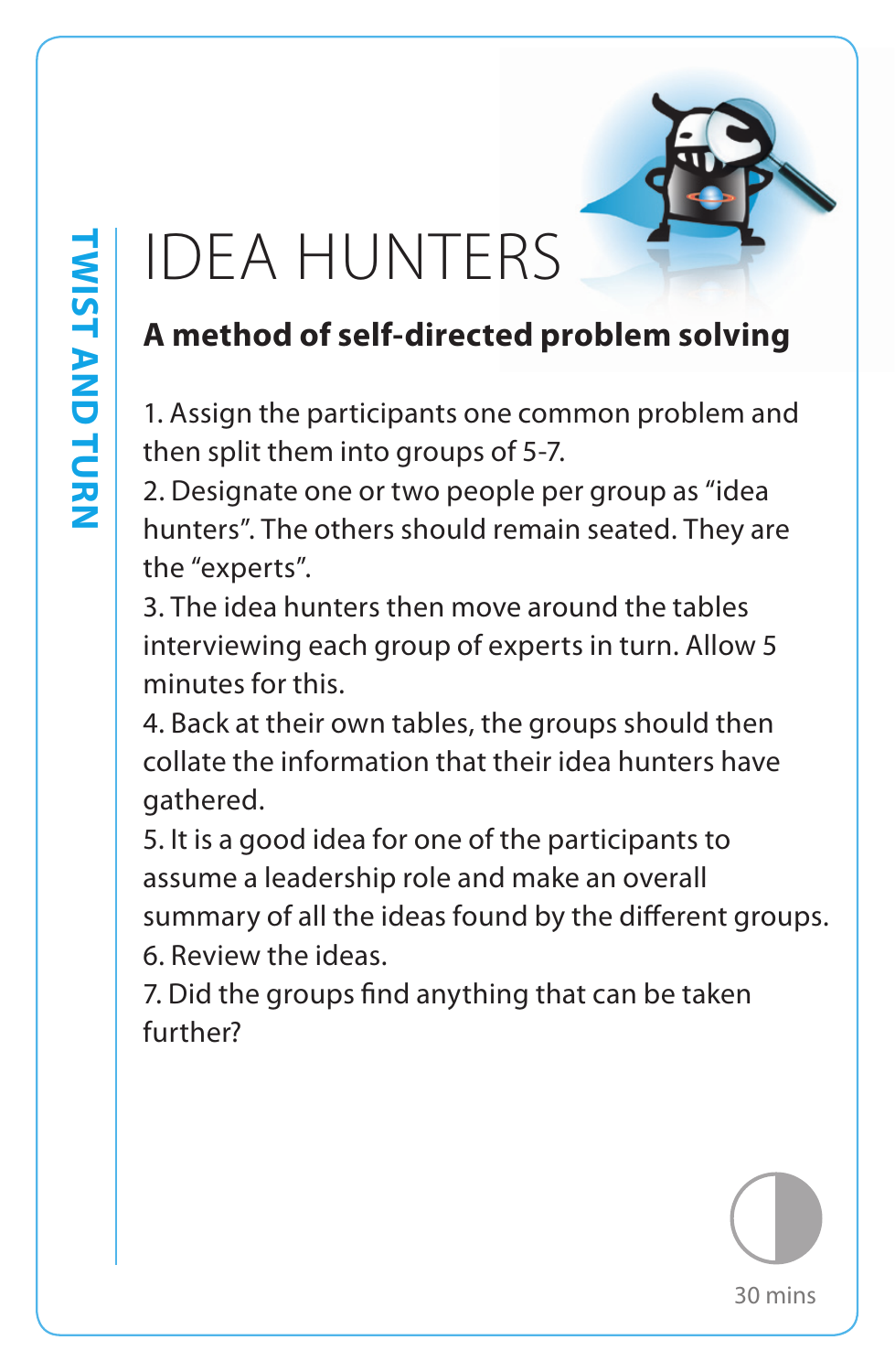## ONCE UPON A TIME

### **A group exercise that's also individual**

1. Split into groups of 5-7.

2. Choose a problem.

3. Ask the participants in the different groups to sit at their tables. Everyone should have a sheet of paper and a pen and should write down a suggested solution at the top of the sheet of paper. When they are finished, they turn the page and lay it face down in the middle of the table. Allow 2 minutes for this step.

4. Each participant should now take someone else's sheet from the table, turn it over and read the suggested solution. This will generate new potential solutions. Now, build on these ideas. Allow 2 minutes for this.

5. Now repeat the process from step 3 several times, until the sheets of paper are full. If ideas still keep coming, you can add more sheets of paper to the table to ensure no suggestions are missed.

6. Once all the ideas are written down, read them out loud in each group. Then select the ideas that the group wishes to take further.

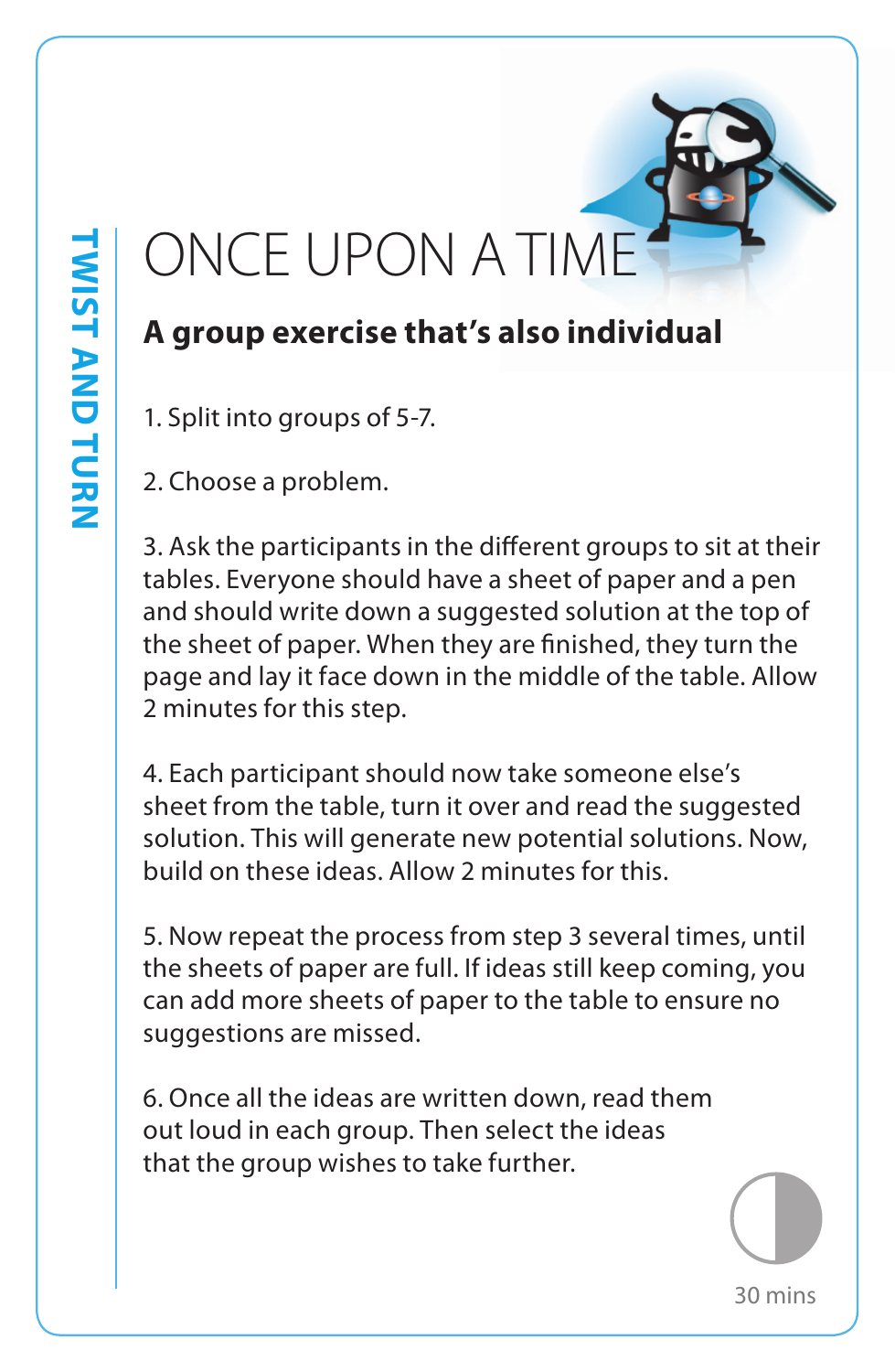## WHAT DOES THIS MEAN?

## **This exercise is suitable when you want to find a problem, solve a problem, or are simply a bit stuck!**

Ask the question: "What is this for and what is its actual purpose?"

Think of as many different angles of a specific problem or situation as possible: technical, moral, practical...

Example: I'm helping an athlete train for the Olympics.

By asking what this means, the following points arise:

- To qualify for the Olympics
- To win a gold medal
- To run faster
- To improve technique
- To impress the selection committee
- To earn more money

When trying to find solutions, we often forget about understanding the core of the problem or situation. Note the responses to your question and use them in further work.

30 mins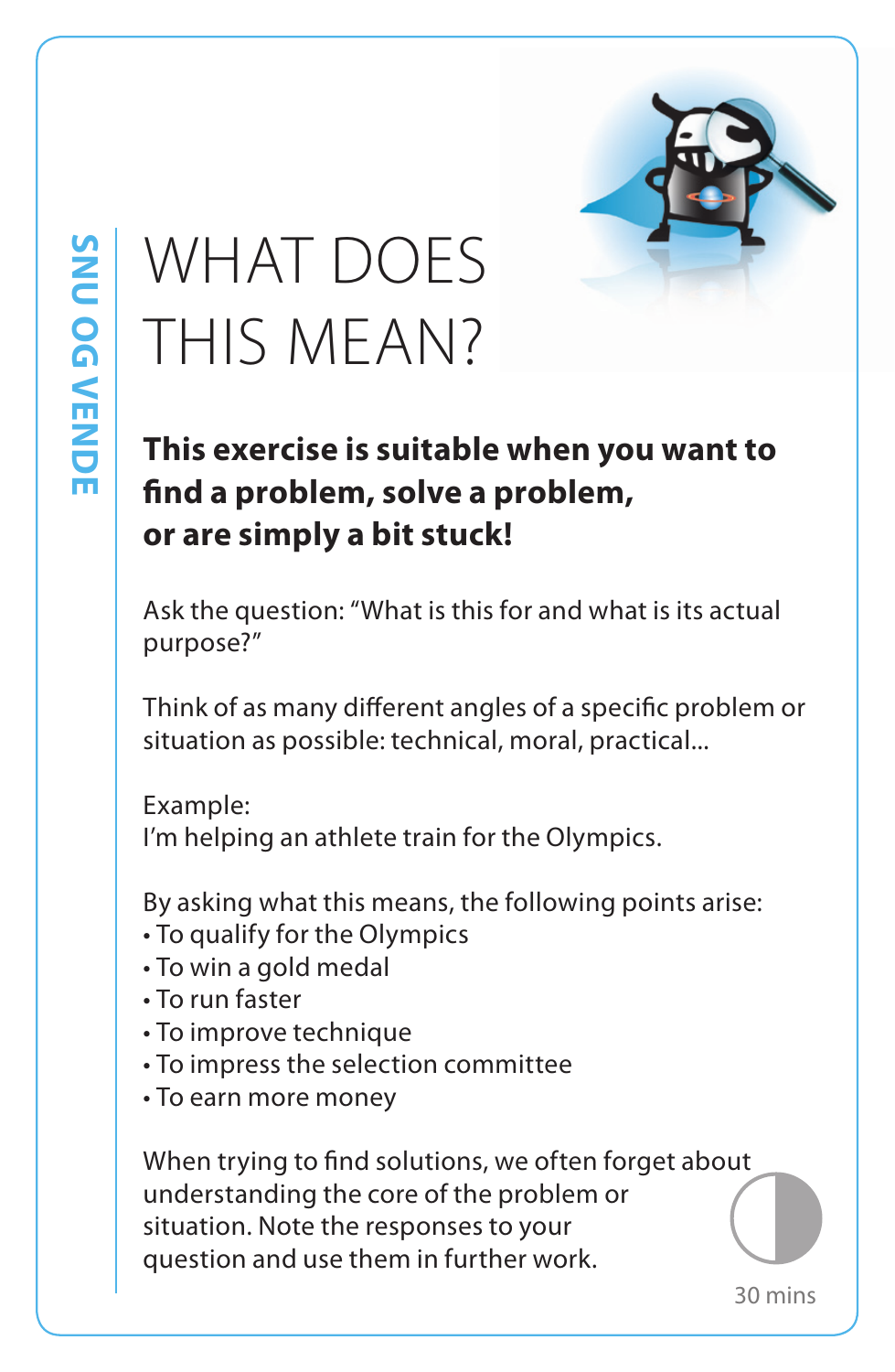

#### **PO means "provocative operation" and is a lateral thinking concept introduced by Edward de Bono**

He believed that the best solutions to a problem or a challenge come as the result of a provocation.

PO<br> **PO means "provocative operation" and is<br>
a lateral thinking concept introduced by<br>
Edward de Bono<br>
He believed that the best solutions to a problem c<br>
challenge come as the result of a provocation.<br>
Present a problem** Present a problem or a challenge to the participants. Encourage the members of the group to make comments that deliberately turn things upside down or are provocative. The statements must begin with the word "PO". This ensures that the others realize that the upcoming statement will be "a PO".

Problem: "I have not trained enough!" "PO: no eating until after training!"

Emphasize that a PO should be used as a stimulus for new ideas and new POs!

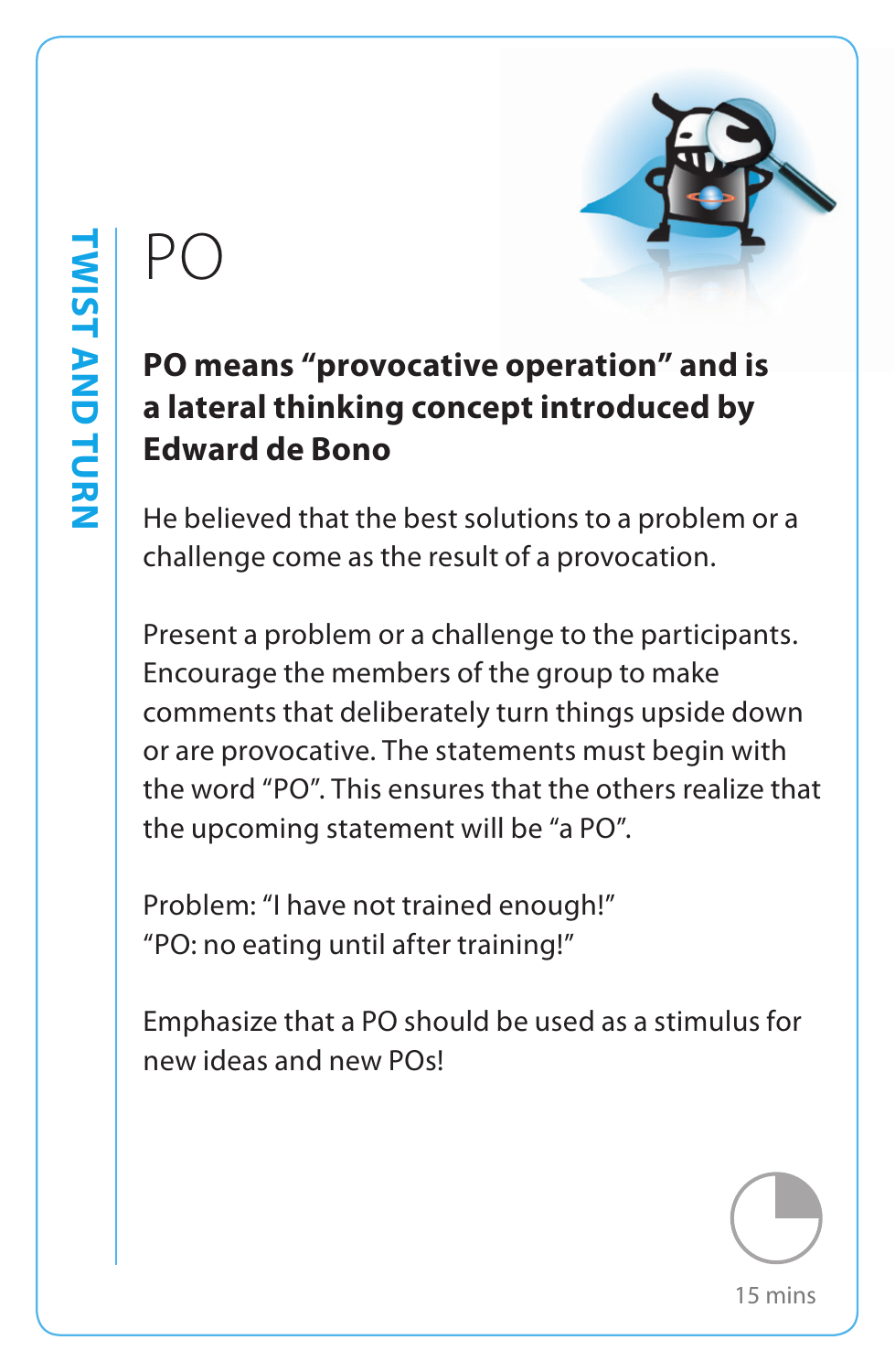

#### **With a picture as a starting point**

1. Split into groups of 4-6.

2. Select a picture that is colourful, surprising and interesting. The more original the better!

3. Ask the groups to look at the picture for 30 seconds.

4. Then tell them to close their eyes and think about the picture.

IMAGINE!<br>With a picture as a starting point<br>1. Split into groups of 4-6.<br>2. Select a picture that is colourful, surprising and<br>interesting. The more original the better!<br>3. Ask the groups to look at the picture for 30 seco 5. Everyone should open their eyes again after 1 minute. Let them talk about what they see, what surprises them and what they are inspired by.

6. The goal now is to make connections between the picture and a chosen problem.

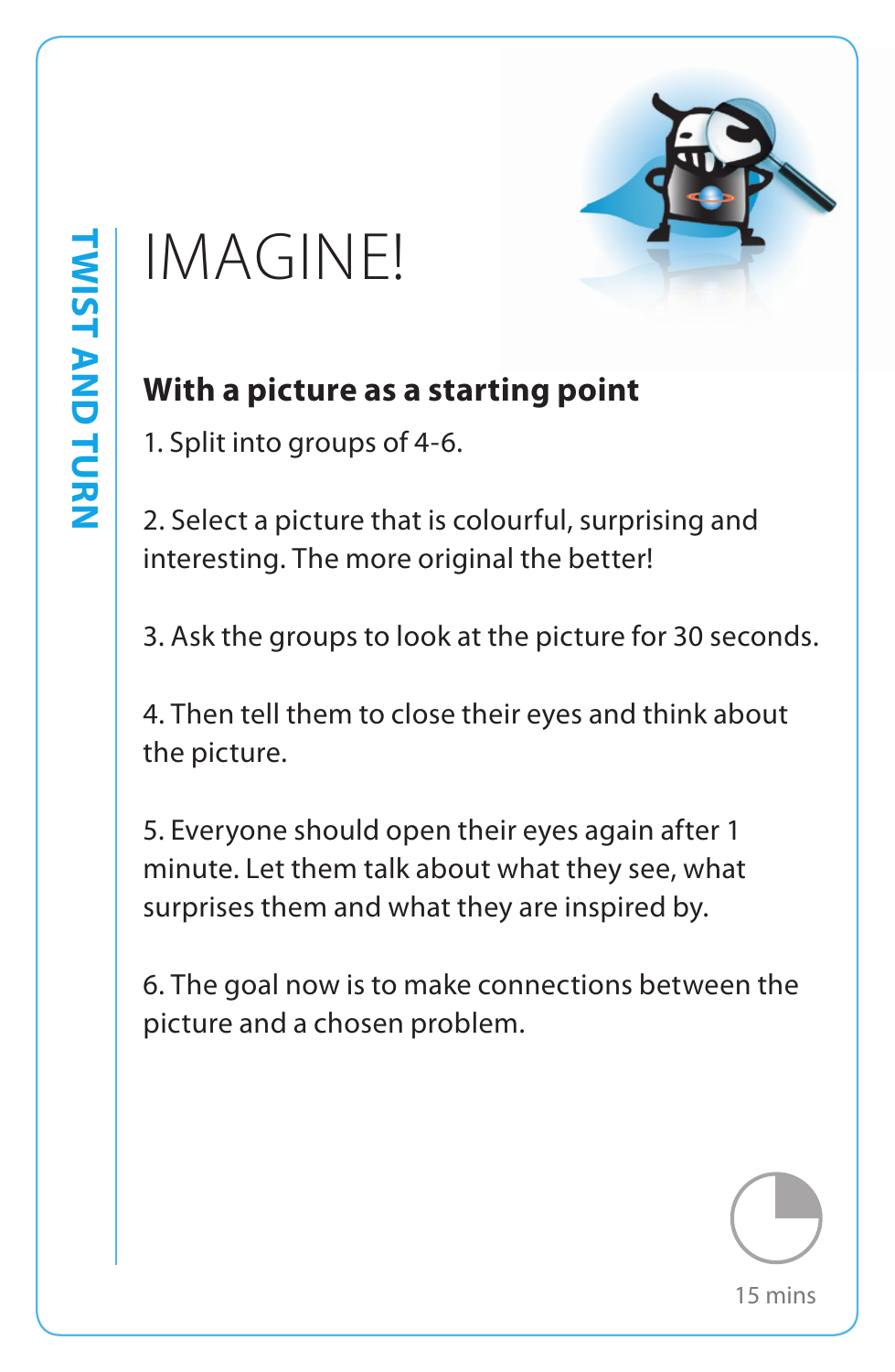

## **Question after question!**

WHAT IF?<br>
Question after question!<br>
1. Suggest provocative solutions to a problem, sta<br>
with "What if" questions. Write down the ideas. By<br>
means include ideas that seem unrealistic.<br>
2. Ask new "What if" questions.<br>
3. No 1. Suggest provocative solutions to a problem, starting with "What if" questions. Write down the ideas. By all means include ideas that seem unrealistic.

2. Ask new "What if" questions.

3. No idea should be criticized. Let your imaginations run wild!

4. Build on the ideas.

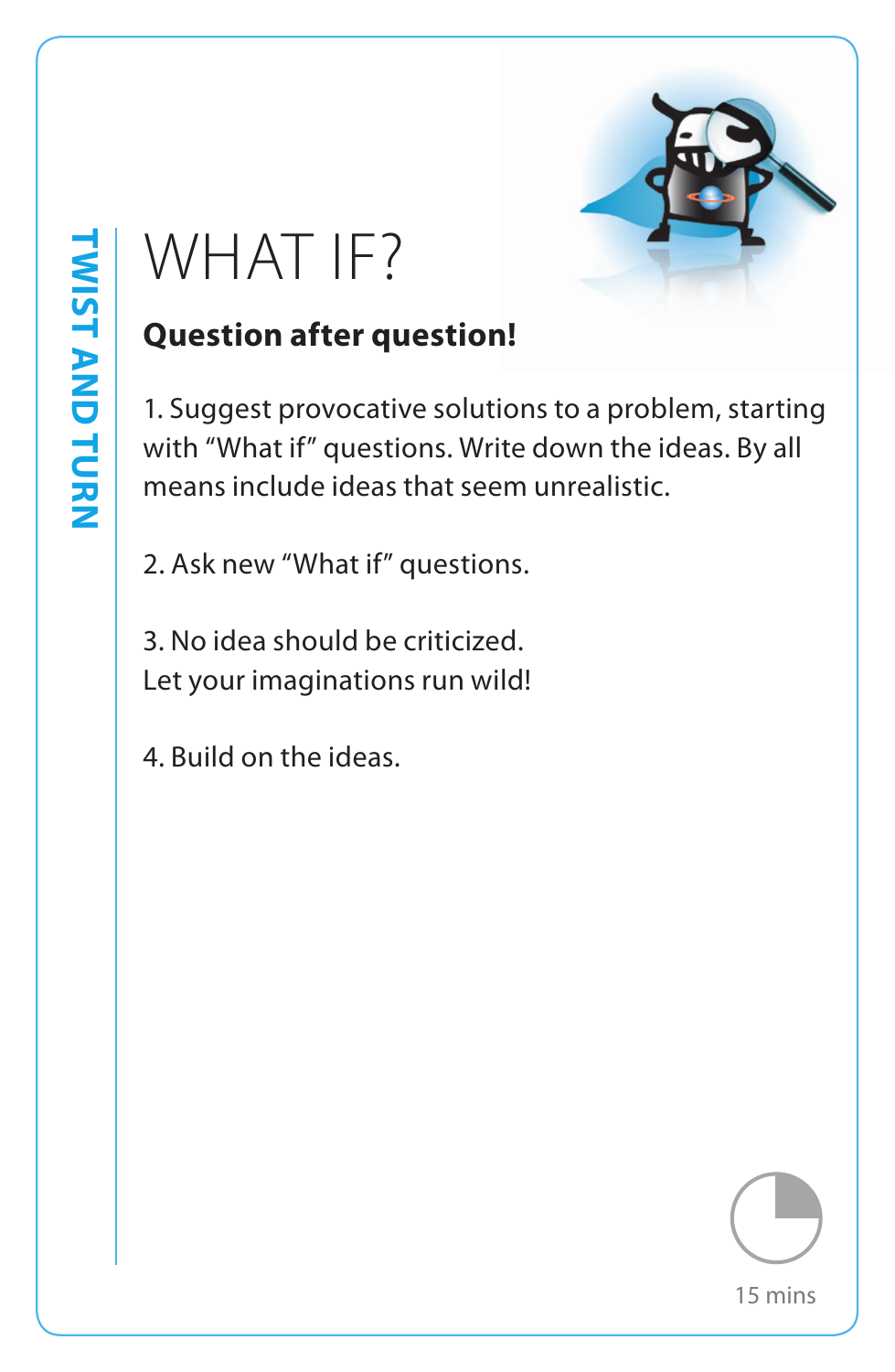

## CHALLENGE!

## **Challenging our prejudices often generates good ideas!**

Question the group about a problem or parts of a problem, preferably something that is particularly difficult to be creative about. The point now is to challenge the problem:

- Assumptions and opinions that have not previously been questioned
- Limits that have not yet been breached
- "Impossible" things we assume cannot happen
- "Cannot be done" things we assume cannot be done
- "Sacred cows" "established" truths, traditions or phenomena that "should" not be challenged
- Breach of patterns or functions

#### Example:

How can you help people in a shop that goes on fire?

- Break a window and go out together
- Shut them in a safe with money
- Use them to put out the fire

One way that humans deal with the complexity of the world is to make assumptions about how we think things are and how they relate to each other. This is often of practical use, but rarely leads to new ideas.

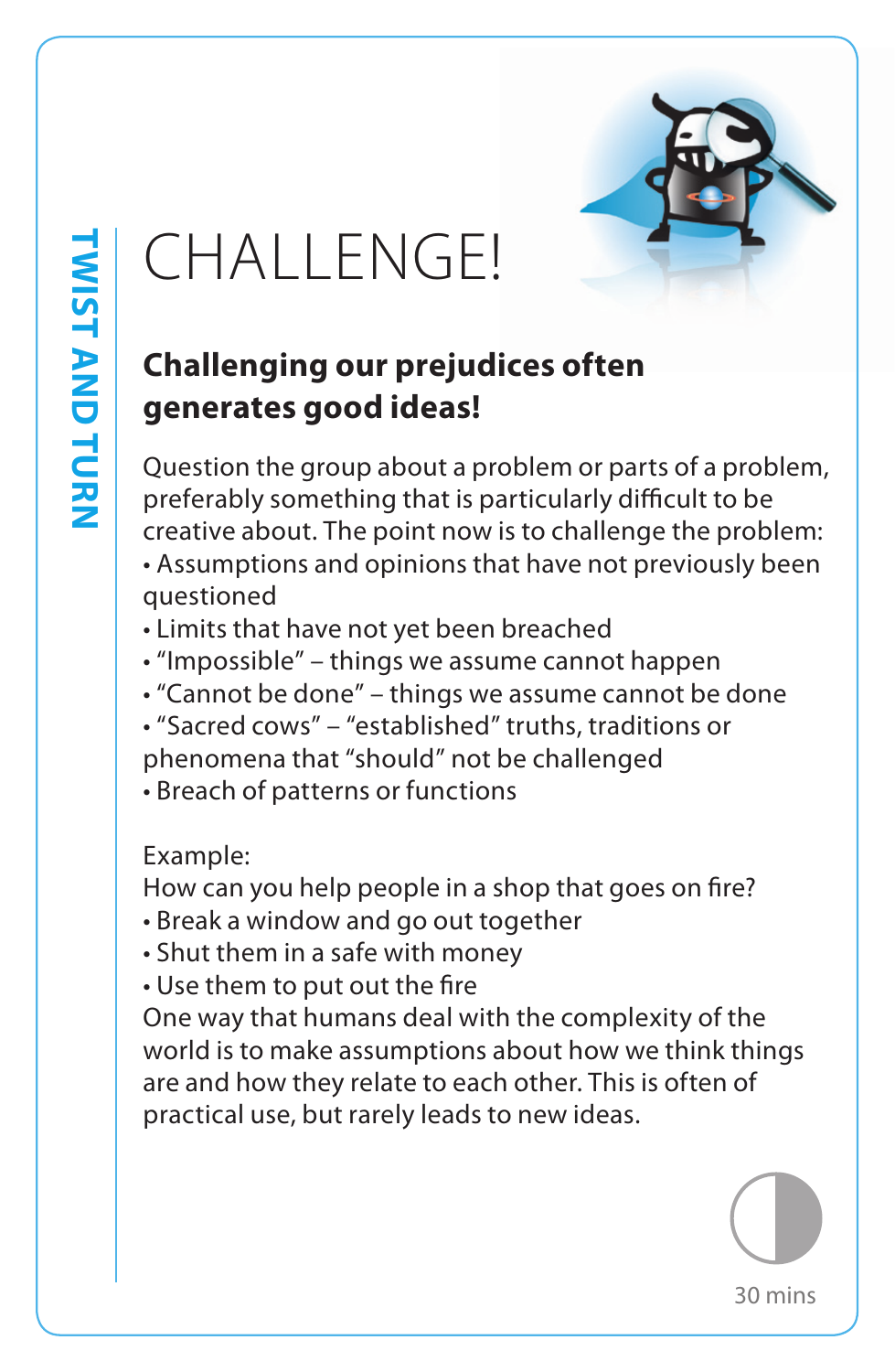## PIECE BY PIECE

**Works well in large groups and provides lots of ideas for specific problems**

| Problem: |  |  |  |  |  |  |
|----------|--|--|--|--|--|--|
| Name:    |  |  |  |  |  |  |
|          |  |  |  |  |  |  |
|          |  |  |  |  |  |  |
|          |  |  |  |  |  |  |
|          |  |  |  |  |  |  |
|          |  |  |  |  |  |  |
|          |  |  |  |  |  |  |
|          |  |  |  |  |  |  |
|          |  |  |  |  |  |  |

Each person writes a problem on a sheet of paper. The problem can be the same for everyone, or it can be individual. If individual, the person's name must also be included on the sheet. The problem is then passed to the next person in the group.

Choose from the following rules:

- One idea per person
- One person can write ideas on an entire row
- Optional number of ideas

The first ideas should be creative, since they will inspire those who come after!

When the first person is finished, pass the sheet to the next person. This way, you avoid people arguing for their own ideas. Moreover, each contributor can build on other people's ideas.

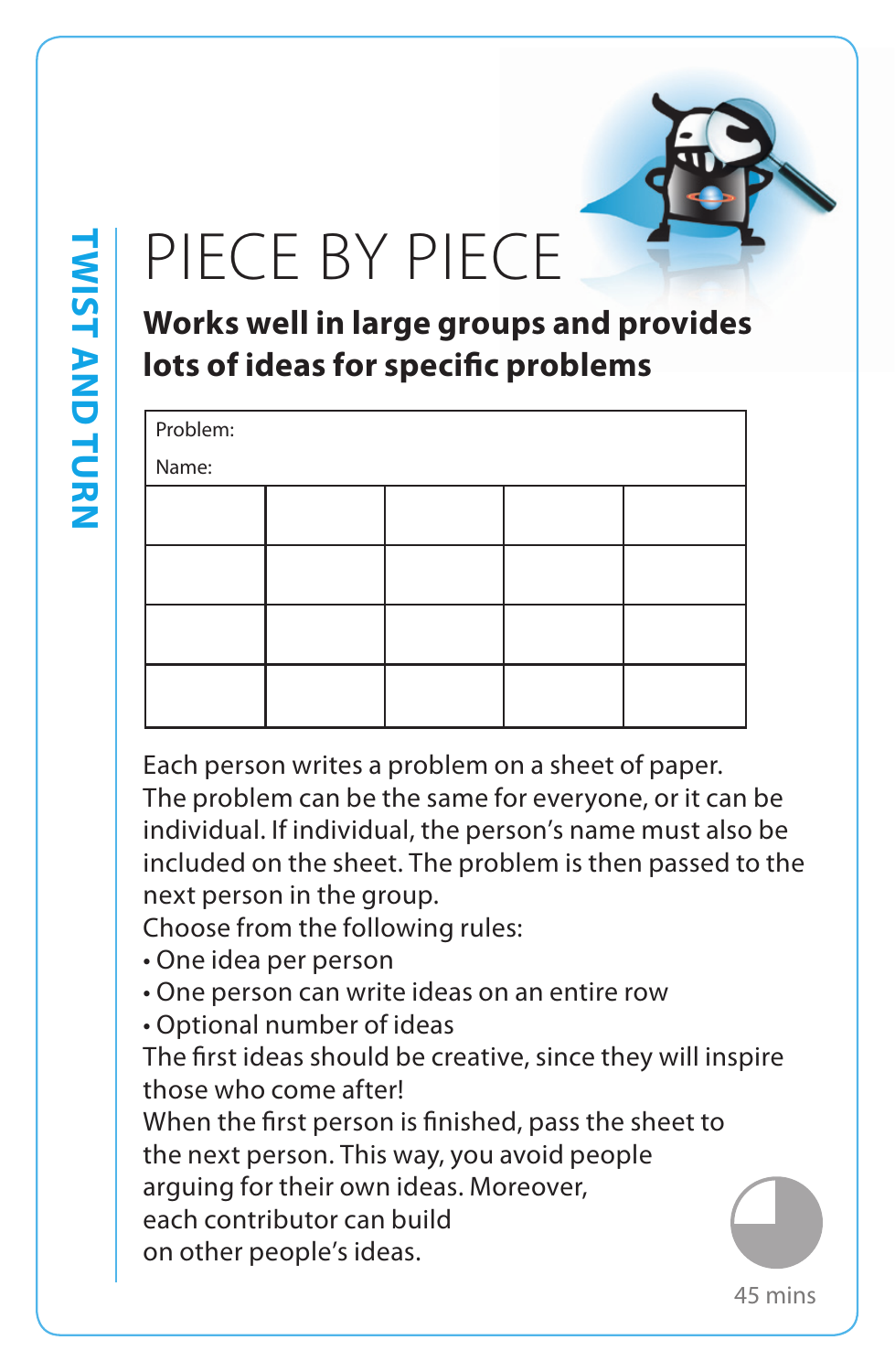## MY HERO



1. Ask each person to write down the name of his/her own personal hero on a sheet of paper.

2. Then choose a problem to be considered.

3. Pick one person and ask them to leave the room.

4. Ask the person to come back in again and behave as if he/she actually is their chosen hero; in attitude, behaviour, walk, language etc.

5. The others may ask questions to better familiarize themselves with the hero.

6. Then ask the hero and the others to consider the selected problem.

7. Now try to sketch out ideas and solutions for the problem based on the needs and wishes of the hero. 8. Switch to another hero after 4 minutes.

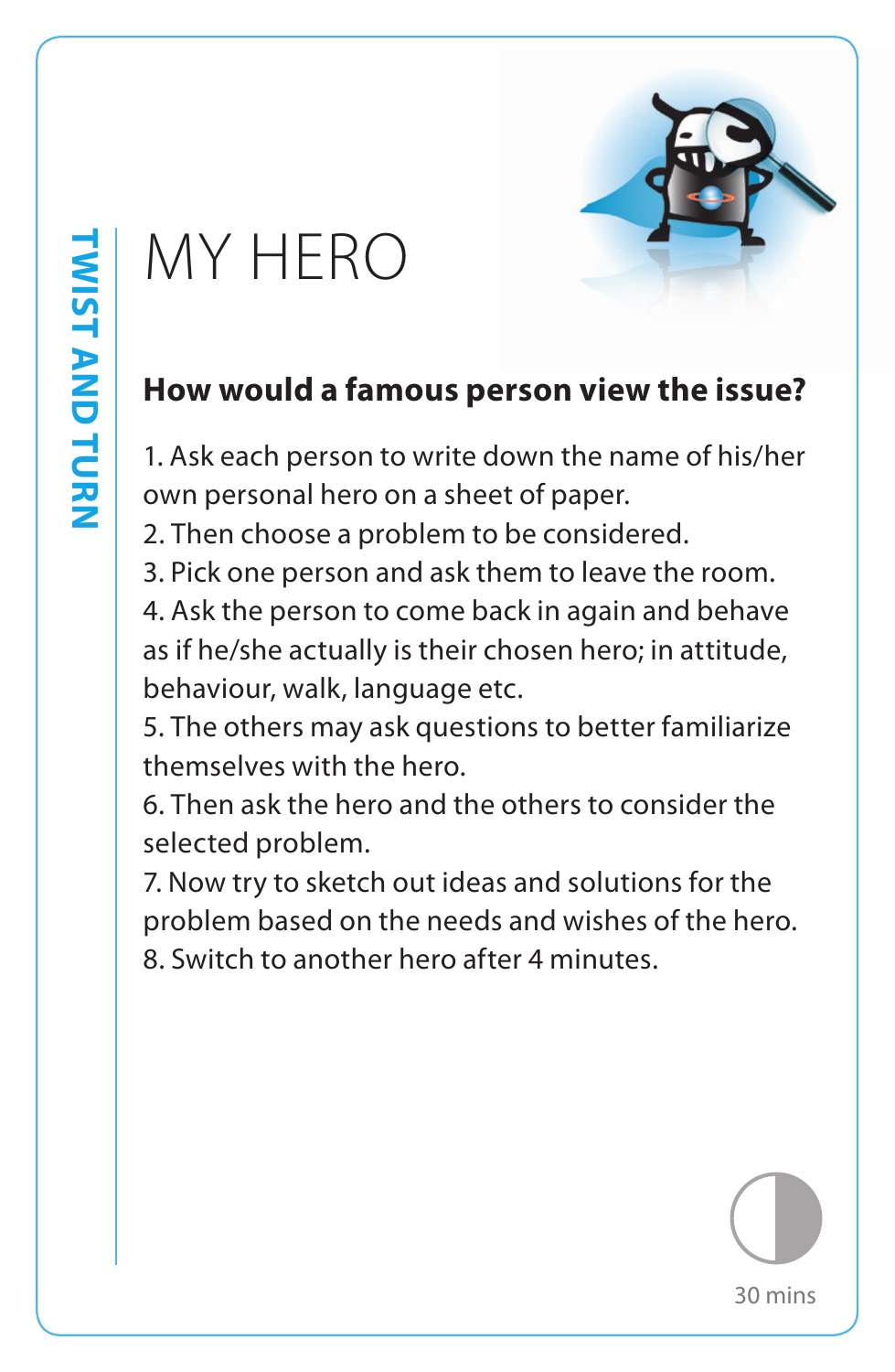# AND REMEMBER

#### **Used for finding solutions to recognised problems**

1. Ask the group to think about a problem. Then ask the group to forget about it, as if the problem has been resolved.

2. Then focus on the stage between when the problem existed and when it was resolved. As we have not been presented with the solution, this is now an unknown.

REMEMBER<br>
AND REMEMBER<br>
Used for finding solutions<br>
to recognised problems<br>
1. Ask the group to think about a problem.<br>
Then ask the group to forget about it, as if the pro<br>
has been resolved.<br>
2. Then focus on the stage b 3. The point is to now imagine different scenarios of what might have happened and what the solution could be. What the group comes up with can easily become a new idea for a solution!

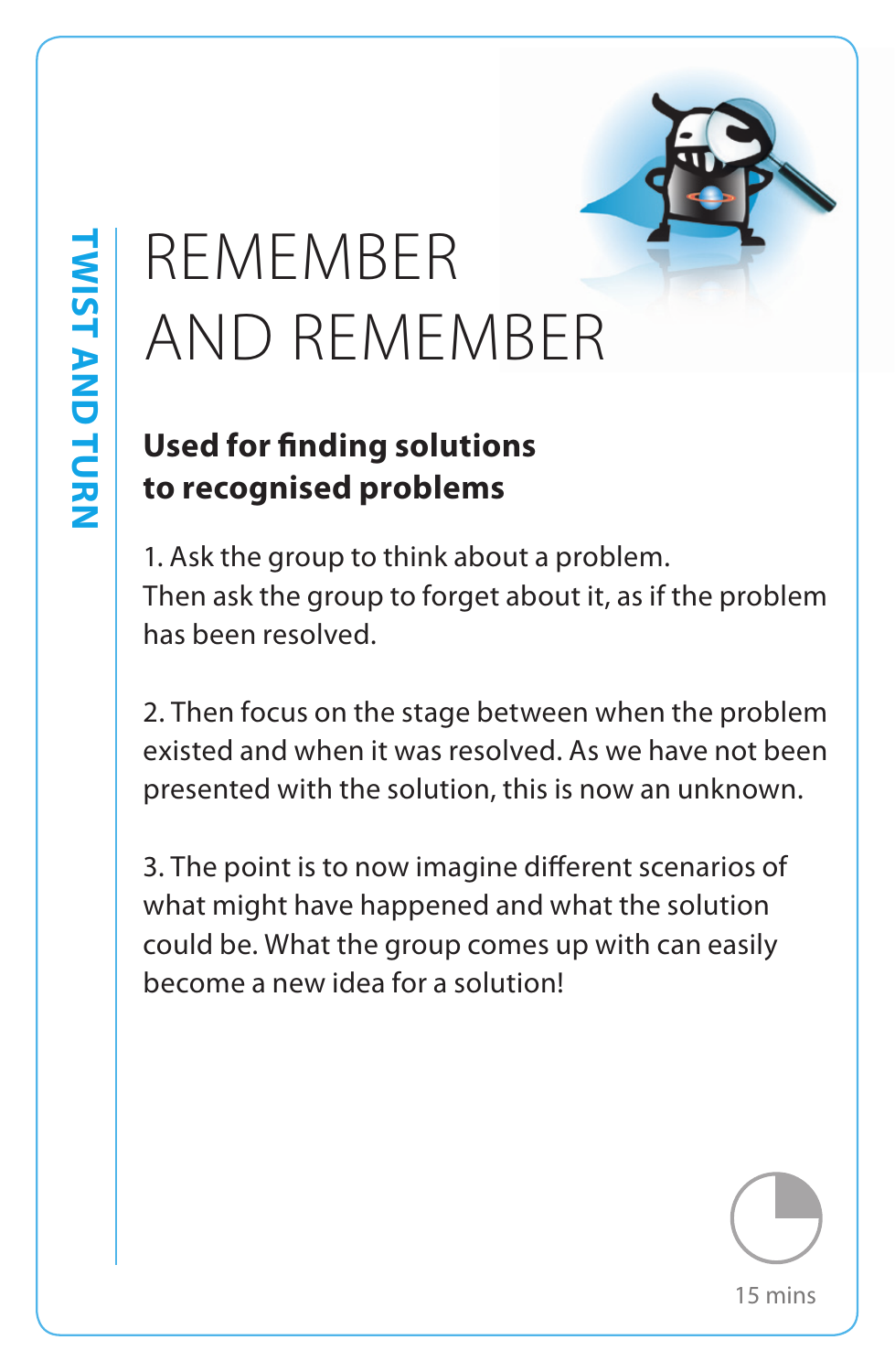# WOULD YOU STEAL?

#### **By putting yourself in your competitors' shoes, lots of interesting things can happen!**

"Which ideas would you steal?" lets us see through our competitors' eyes. It provides interesting perspectives and useful "outside in" focus.

1. Ask the group to select an idea or solution.

WHICH IDEAS<br>
WOULD YOU STEAL?<br> **By putting yourself in your competitors'**<br> **shoes, lots of interesting things can happ**<br>
"Which ideas would you steal?" lets us see through<br>
competitors' eyes. It provides interesting perspe 2. Then ask them to imagine that they are 2-3 of their toughest competitors. The group will now pretend they are the competitors and assess the ideas that have come up. The question is then: "Which of the ideas would the competition want, and why would they be interested in these in particular?"

3. If the ideas would not have been of interest, is there any point in continuing to work on them?

4. Is it possible to develop and improve on the most exciting ideas or enhance the less attractive ones?

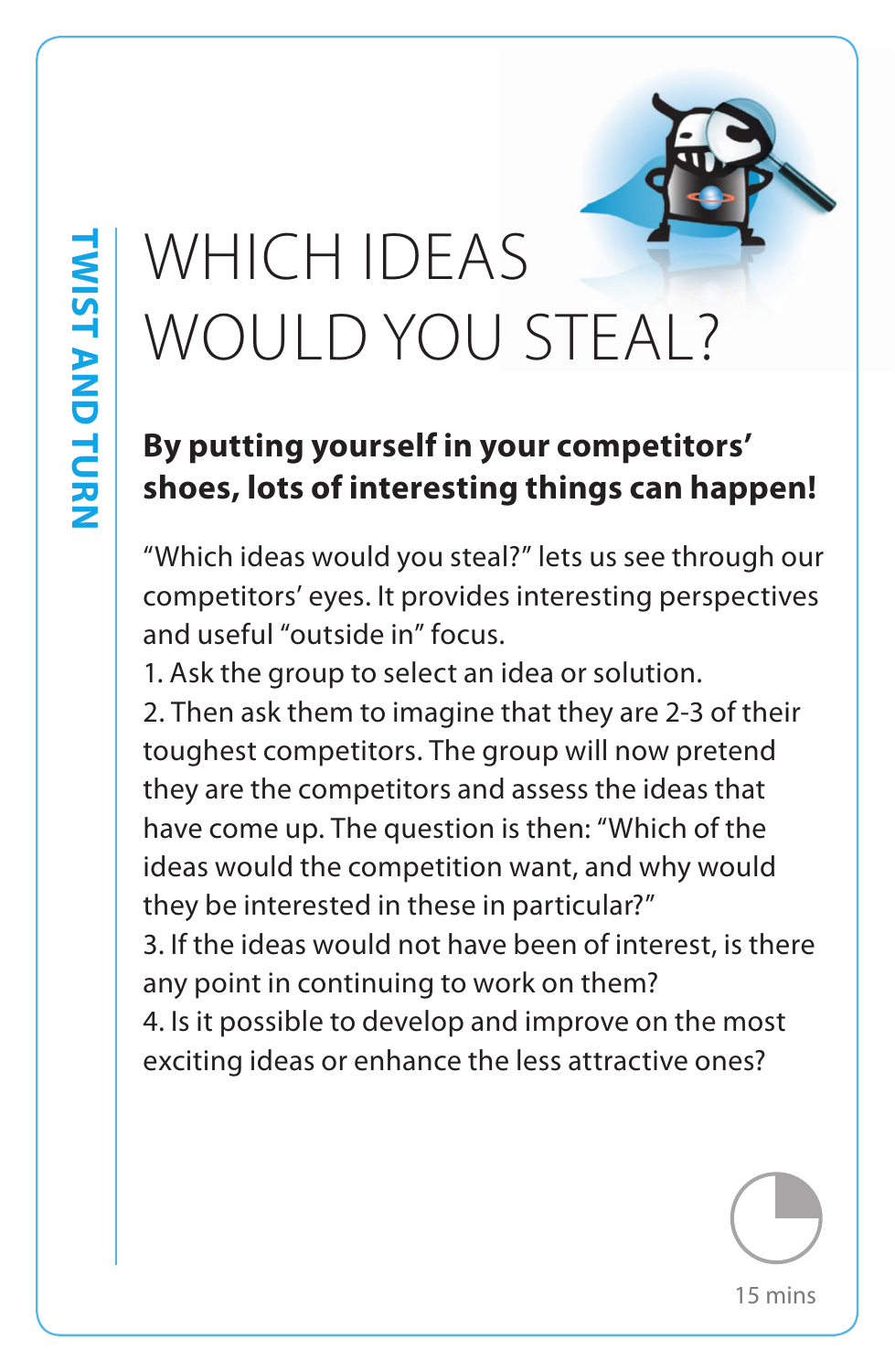## CHALLENGING OUR ASSUMPTIONS

#### **Sometimes things are not as they seem…**

Ask the group to consider a given situation. They should now try to focus on the preconceptions they have about the situation that they do not question or challenge.

For example:

- It is too expensive
- It takes too long
- We will never get permission!

Remind the group that an assumption  $=$  something we think is true without really having questioned it!

**Situation:** We don't get people to come along to social functions.

**Assumption:** People cannot be bothered. **Solution:** We need to get them to "bother". **Assumption:** They are too tired after work. **Solution:** Can we do it before work? The group should take notes throughout the exercise.

Ideas will come as they work.

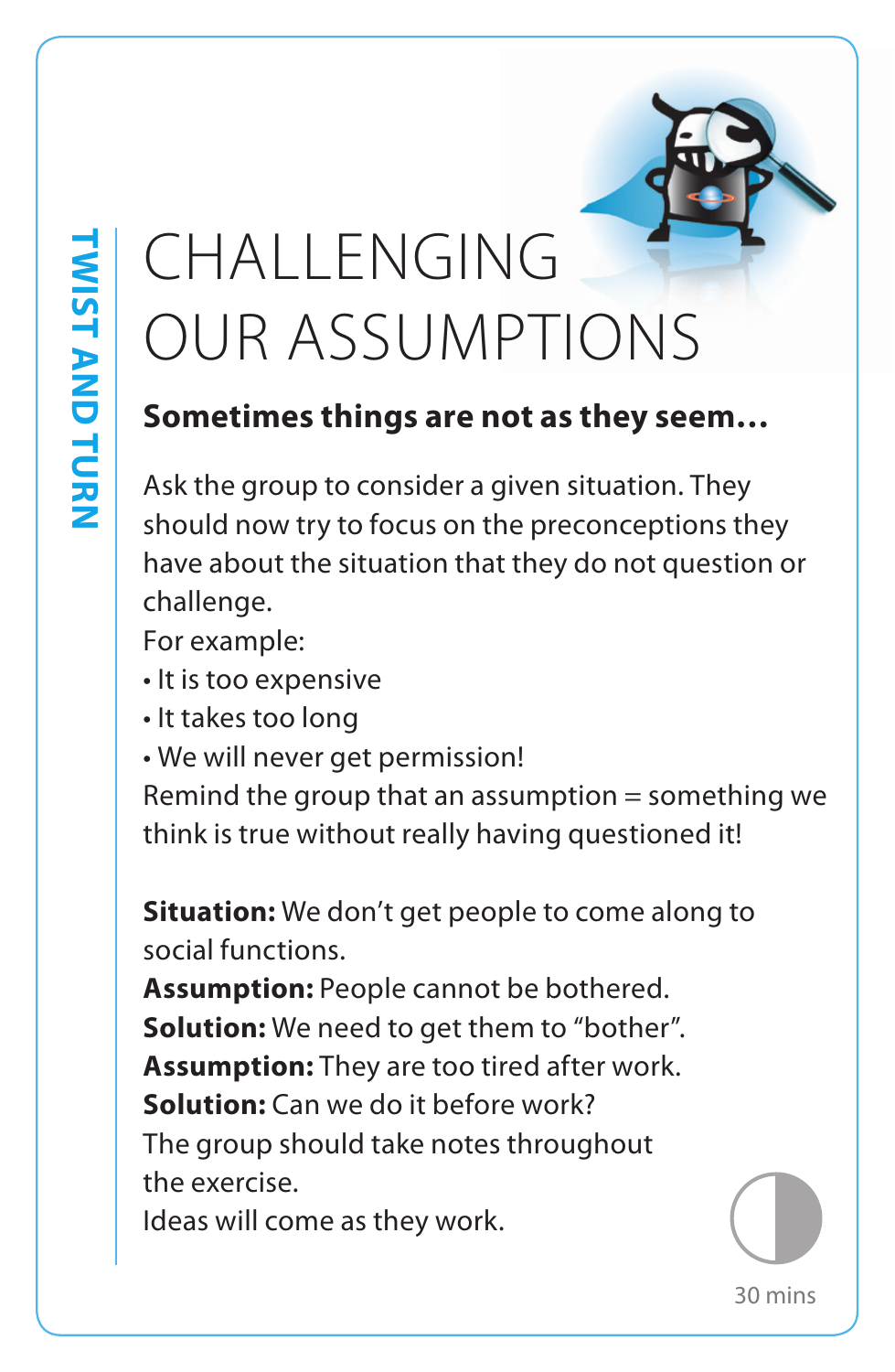

## EVALUATION FORM

### **Evaluating ideas**

|                | Very important                             | Not very important                                   |    |
|----------------|--------------------------------------------|------------------------------------------------------|----|
| Unique         |                                            |                                                      |    |
|                |                                            |                                                      |    |
|                |                                            |                                                      |    |
|                |                                            |                                                      |    |
| Familiar       |                                            |                                                      |    |
|                |                                            |                                                      |    |
|                |                                            |                                                      |    |
|                |                                            |                                                      |    |
|                |                                            |                                                      |    |
|                | Draw this grid on a flip chart.            |                                                      |    |
|                |                                            | 1. Split into groups of 4-7. The group then decides  |    |
|                |                                            | a number of ideas and the order in which they sho    |    |
| be considered. |                                            |                                                      |    |
|                |                                            | 2. Each participant should write an idea on a Post-  |    |
| note.          |                                            |                                                      |    |
|                |                                            | 3. They should then place the Post-It on the grid, i |    |
|                | what they consider is the appropriate box. |                                                      |    |
|                | 4. Then ask the group members in turn to   |                                                      |    |
|                |                                            |                                                      |    |
|                | reflect on/argue why they have chosen      |                                                      |    |
|                | this box for their idea.                   |                                                      |    |
|                |                                            |                                                      | 15 |

1. Split into groups of 4-7. The group then decides on a number of ideas and the order in which they should be considered.

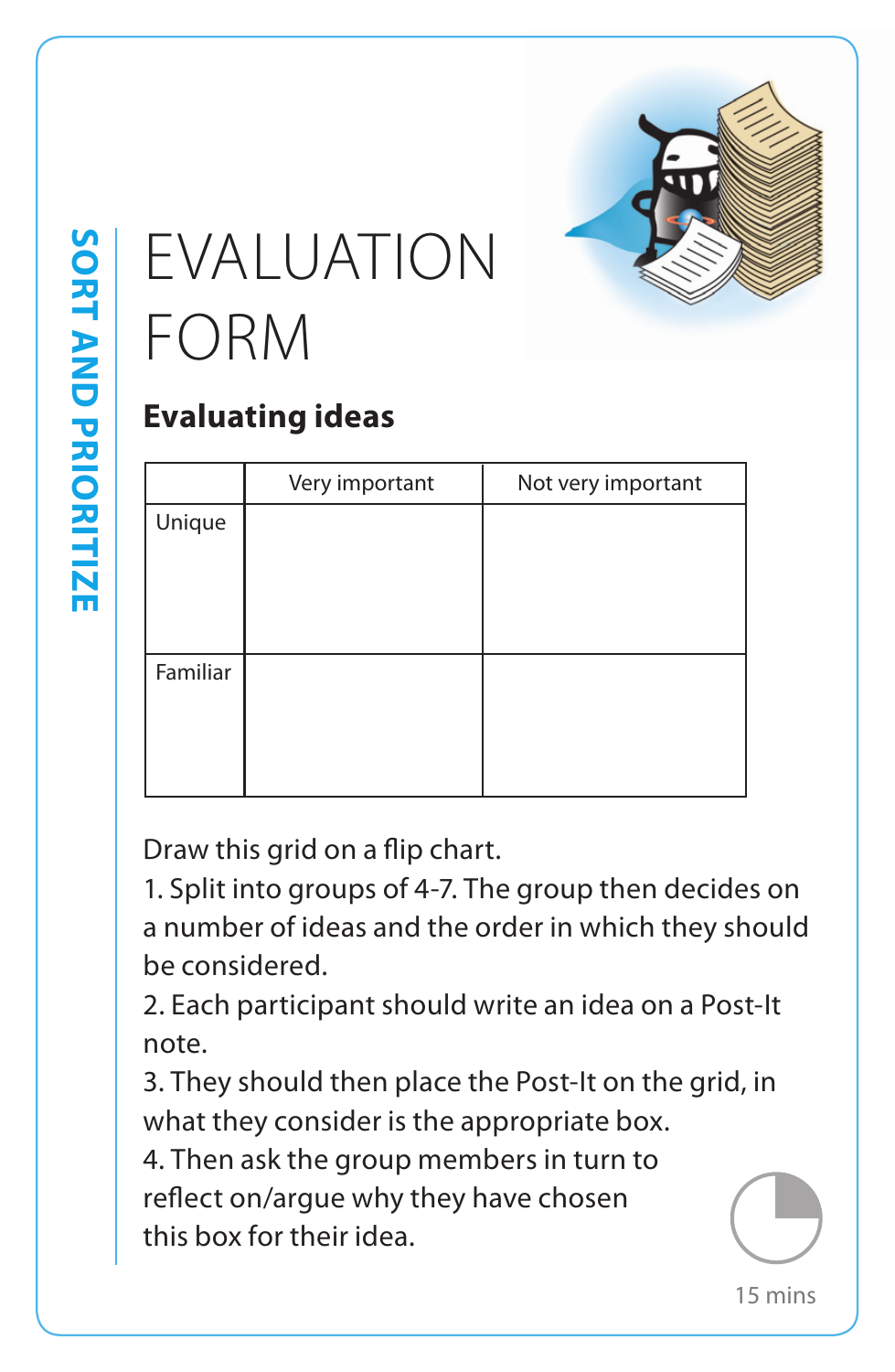## **An exercise in prioritizing**

1. Let the group spend three minutes discussing and reaching a common understanding of what they have prepared. Similar items should be weeded out. Number the proposals that remain.

2. An elected group leader counts the number of ideas (x) and divides it by three (x/3). The result shows how many points each participant is allocated. These points are to be used for voting.

X/3<br>
An exercise<br>
in prioritizing<br>
1. Let the group spend three minutes discussing a<br>
reaching a common understanding of what they b<br>
prepared. Similar items should be weeded out. Nu<br>
ber the proposals that remain.<br>
2. An 3. Now each participant should choose their favourite ideas. They are to choose as many ideas as they have points. Each of their favourite ideas gets a point. The group leader then adds up which ideas get the most points and reports his/her findings.

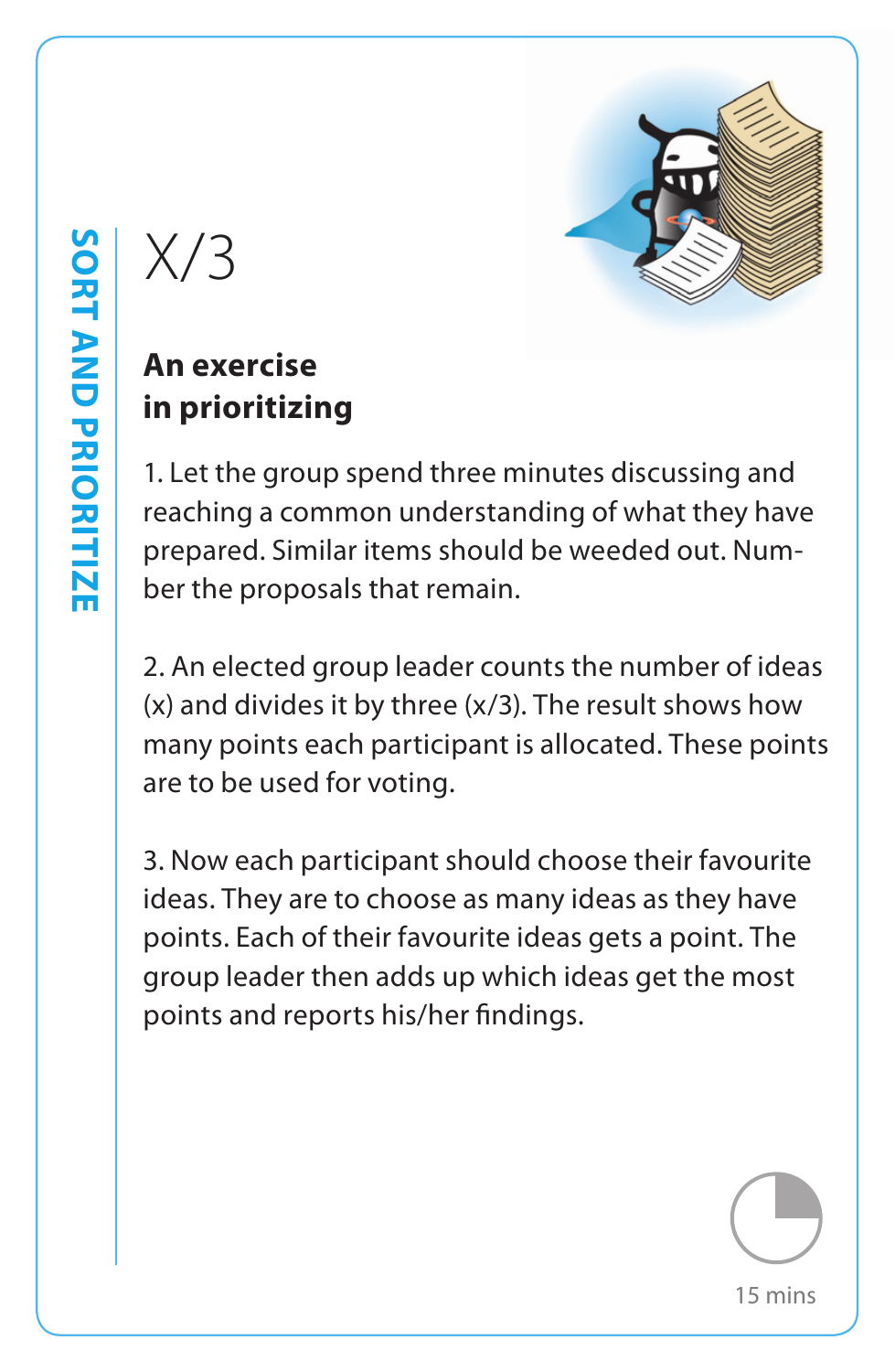

## **Five questions to test whether or not an idea is worth pursuing**

Choose one of the ideas.

1. Is this something the target group wants, and is it technically possible?

2. Does it resolve rational, emotional and social needs?

3. Is it a business idea or just a product idea?

4. Have economic, organizational and competitive considerations been included in your assessment?

5. Are all the details clear?

TESTING<br>
Five questions to test whether or<br>
not an idea is worth pursuing<br>
Choose one of the ideas.<br>
1. Is this something the target group wants, and is<br>
technically possible?<br>
2. Does it resolve rational, emotional and so Note down the answers to the questions. If possible, they should be used to further develop the ideas.

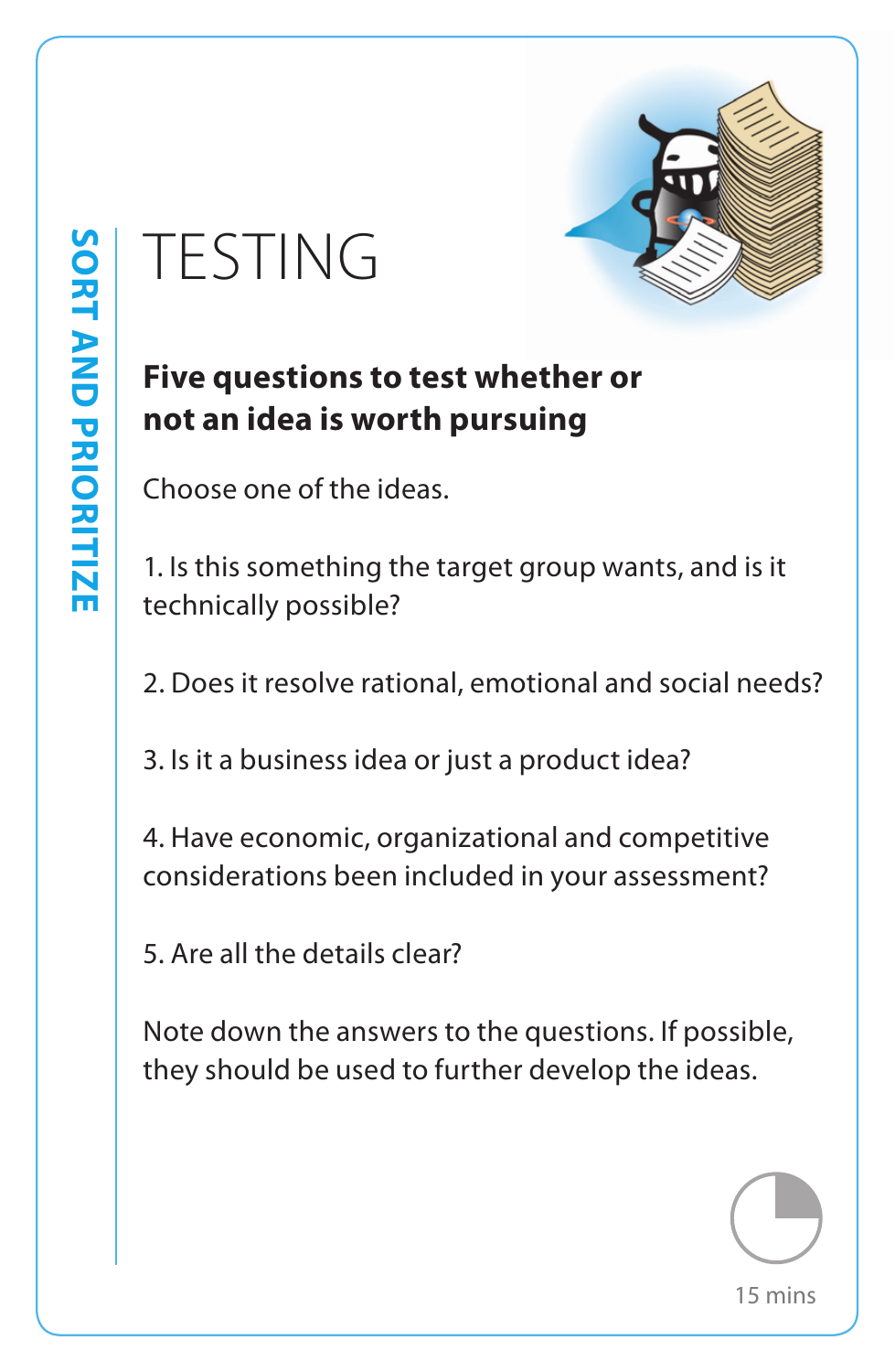# NOT THAT ONE!

## **Choosing from among many options is difficult, but it is easier to find something bad than something good!**

1. It is not easy make a choice from many options. The method outlined here removes the bad choices.

DEFINITELY<br>
NOT THAT ONE!<br> **Choosing from among many options is<br>
difficult, but it is easier to find something<br>
bad than something good!**<br>
1. It is not easy make a choice from many options.<br>
The method outlined here remove 2. Ask the group to look at all the ideas. Split the ideas into two categories: "No" and "Maybe". If the group is in doubt, the idea should be placed in the "Maybe" category.

3. Remind the group that the "Maybes" should include some fresh and exciting ideas, not just logical and objective ones.

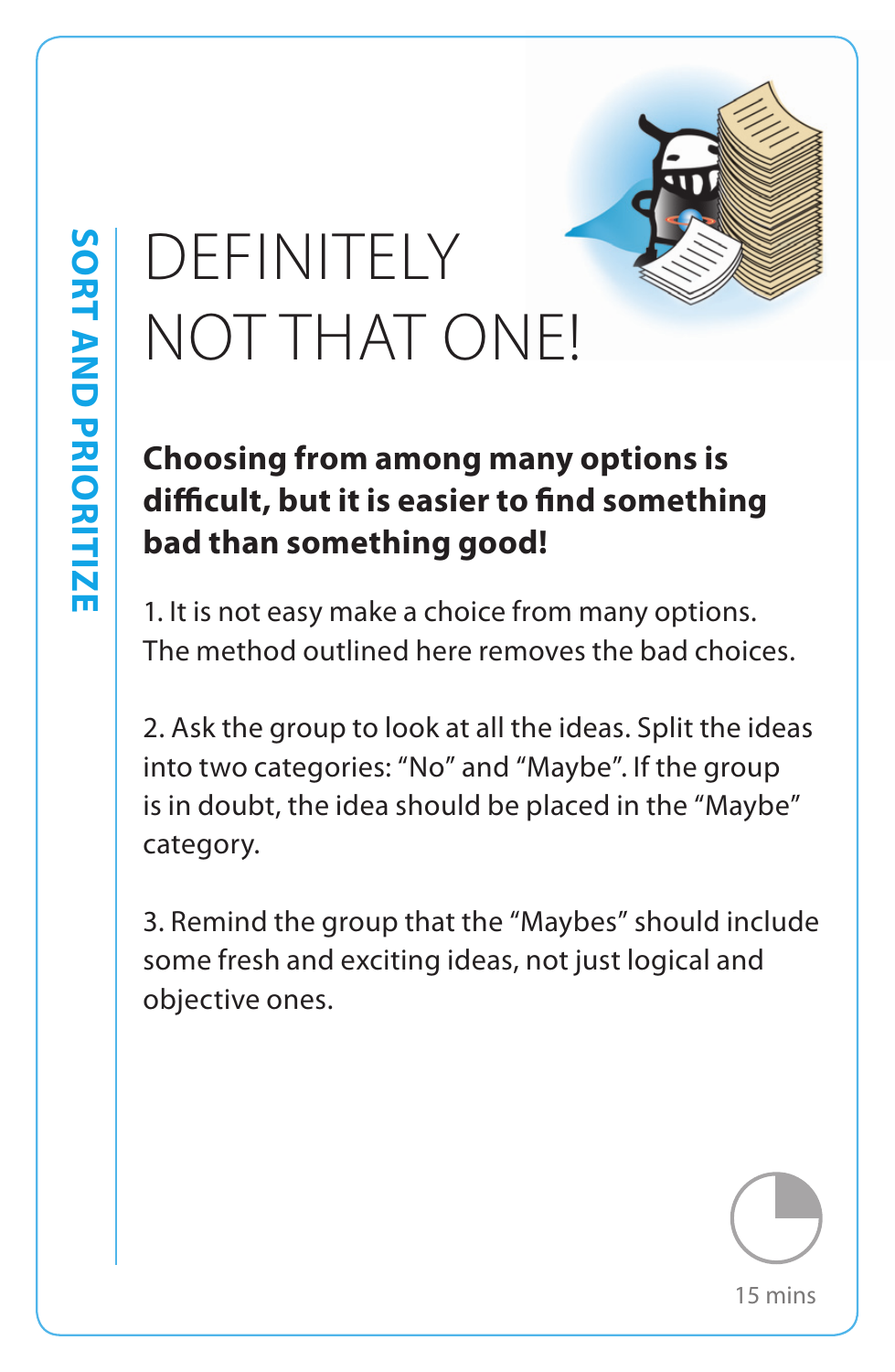## THROUGH COLOURED GLASSES

#### **Put on your glasses, and be amazed at what you see!**

1. Split into groups of 5-7.

2. Choose a number of ideas and spend 5 minutes on each idea.

3. Brainstorm on the basis of the following parameters: **Blue:** What facts do we know? **Green:** What is positive about the idea? **Black:** What is negative? **Red:** What sort of feelings do we have when we realize the idea?

4. Let each group member in turn put on the glasses.

5. Write down the answers and use them to conclude.

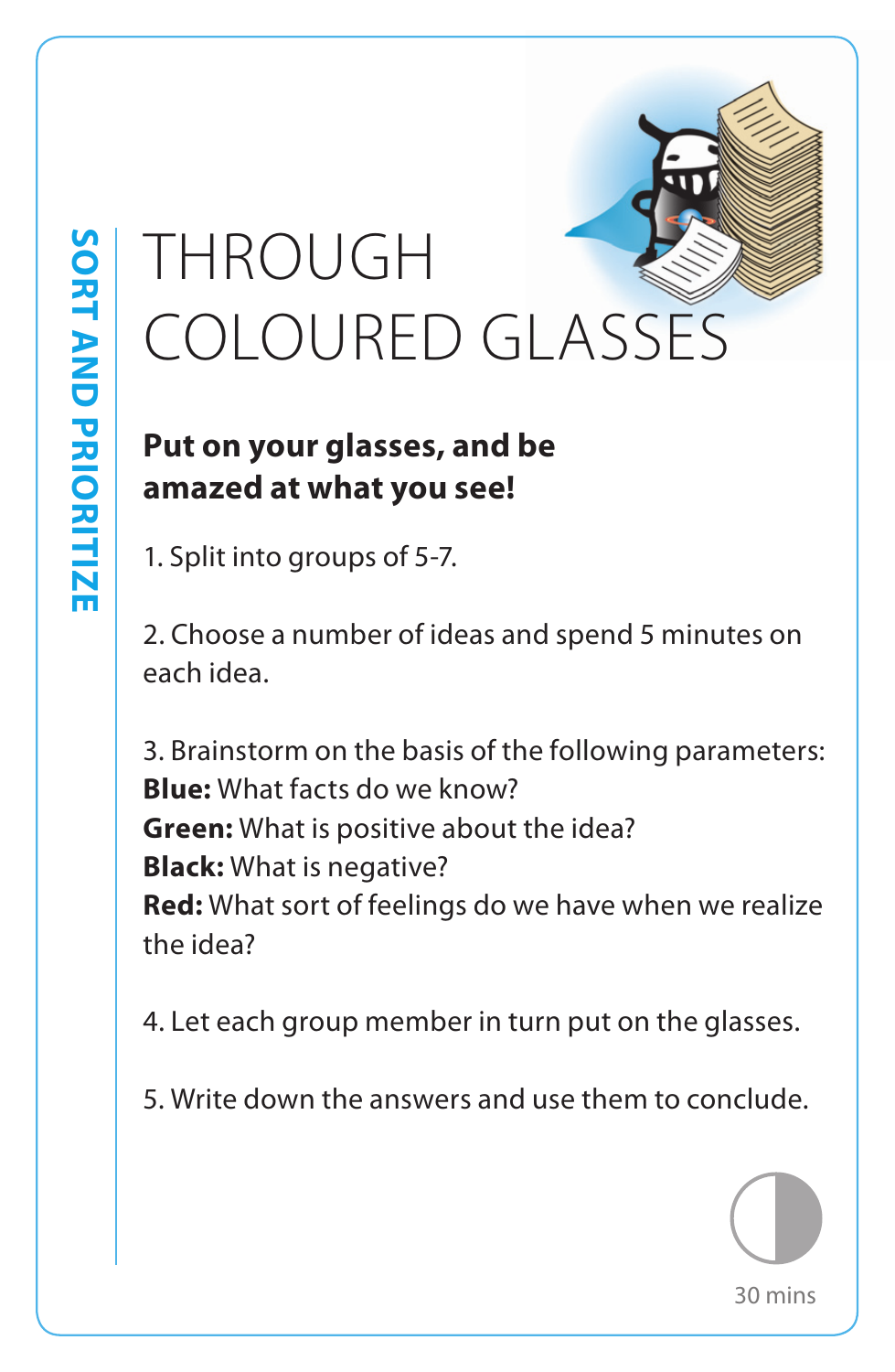## **If you haven't communicated something within the first minute, you may as well forget about it!**

1. Ask the groups to choose an idea and a group member.

2. This person should then light a match and present the idea in the time it takes the match to burn out.

3. They must stop when the match is dead.

4. The others in the group may now comment on the presentation and ask questions.



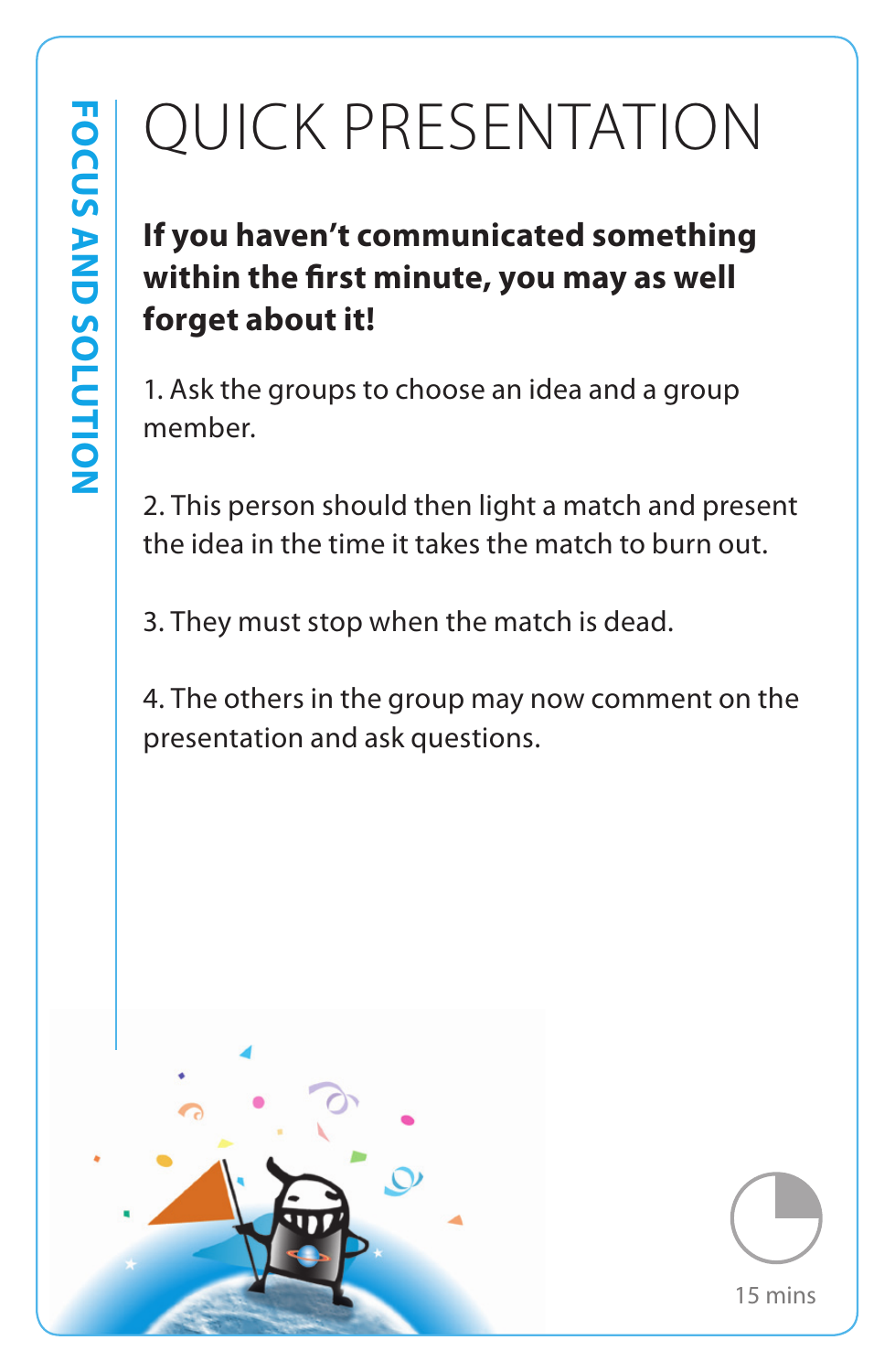### **A simple assessment tool**

Choose one of the ideas. Note down:

- 3 positives about the idea; advantages
- 3 opportunities; what might result from the idea?
- 3 threats: what are the risks?

Can the positives and opportunities be developed?

Can the threats be eliminated?



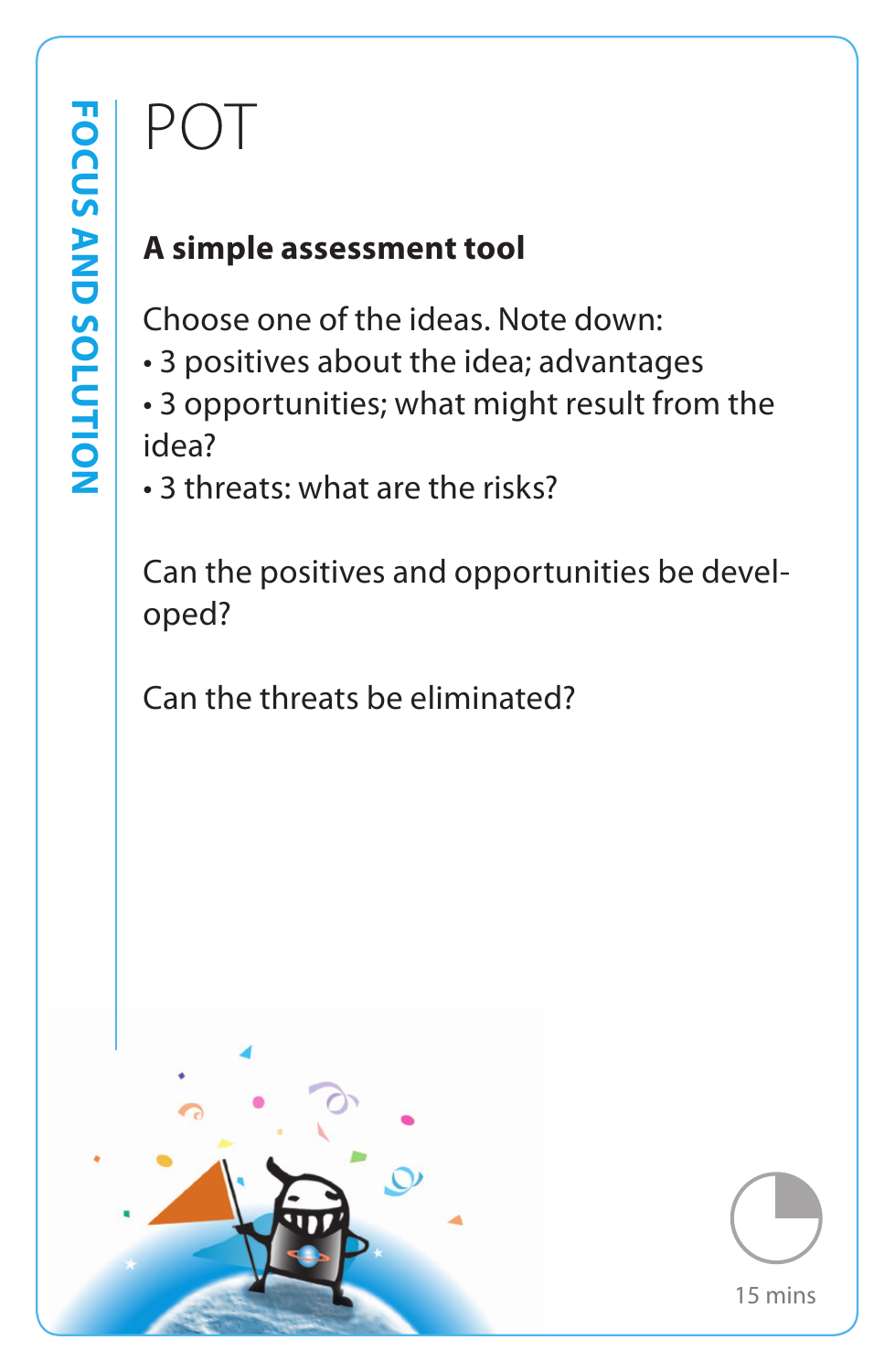## THE GOLDEN TRIANGLE

## **Being challenged can sharpen your concentration**

Organize a role play exercise where one person is selected to play each role: one will present an idea; one is a sponsor; the rest of the group are reporters who will create a story around the idea.

1. Start the role play. The presenter must try to convince the sponsor that this is an idea is worth investing in. The reporters observe and take notes. Allow two minutes for this step.

2. There will now be a press conference where the reporters will question the presenter and the sponsor.

3. Give the reporters three minutes to write a rough draft of their article. Ask someone to read out what they have noted.

4. Any new insight will help to further develop the idea for presentation and implementation.



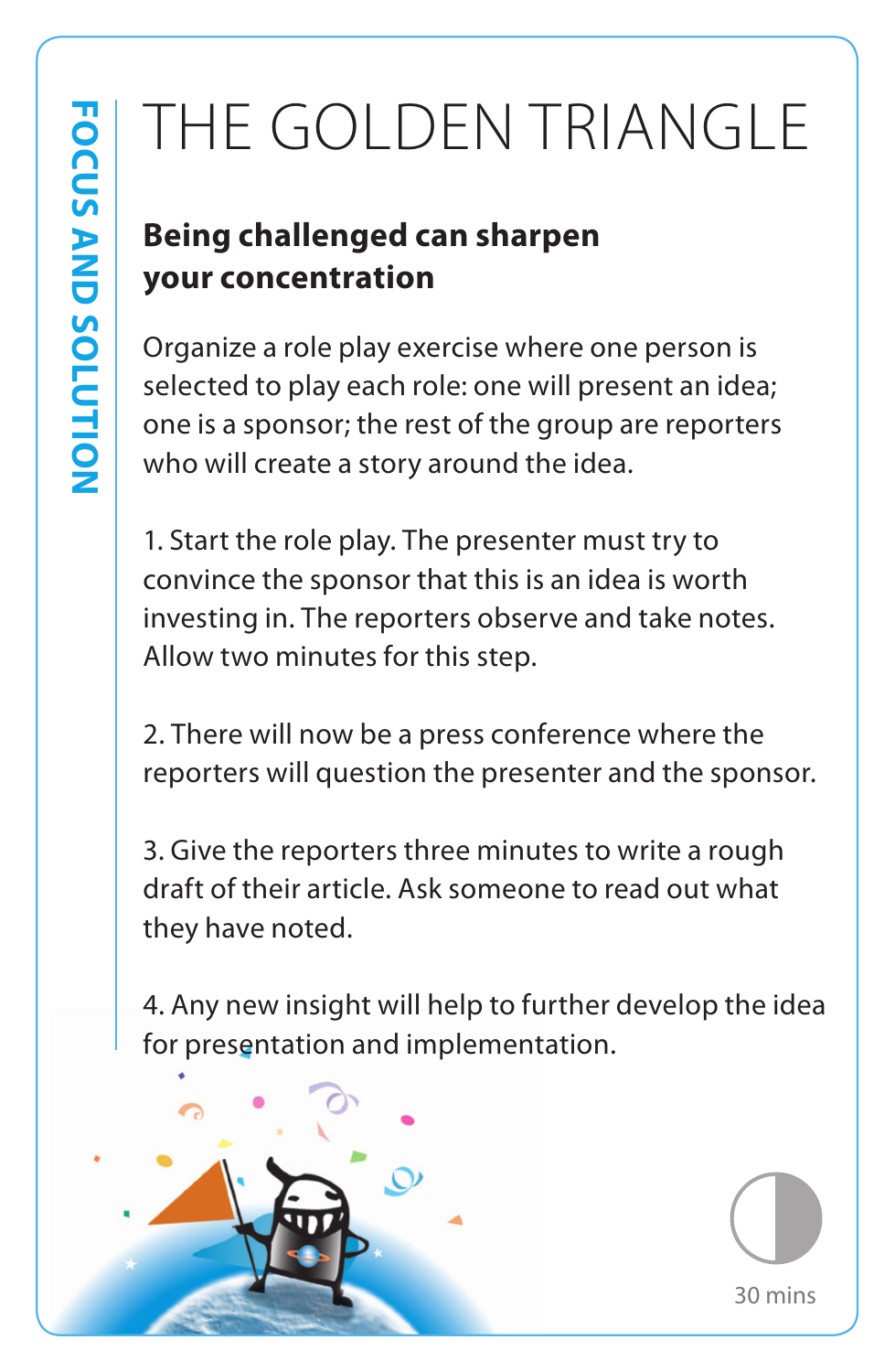## ACTION PLAN

#### **Setting up a plan to support your idea**

What needs to be done now?

| What? | Who? | When? | Measured in? |
|-------|------|-------|--------------|
|       |      |       |              |
|       |      |       |              |
|       |      |       |              |
|       |      |       |              |
|       |      |       |              |

Write down the next steps for what must be done to implement the ideas. This ensures commitment and a greater likelihood that the idea will be realized.

Do not write the name of someone who is absent in the "Who" box.